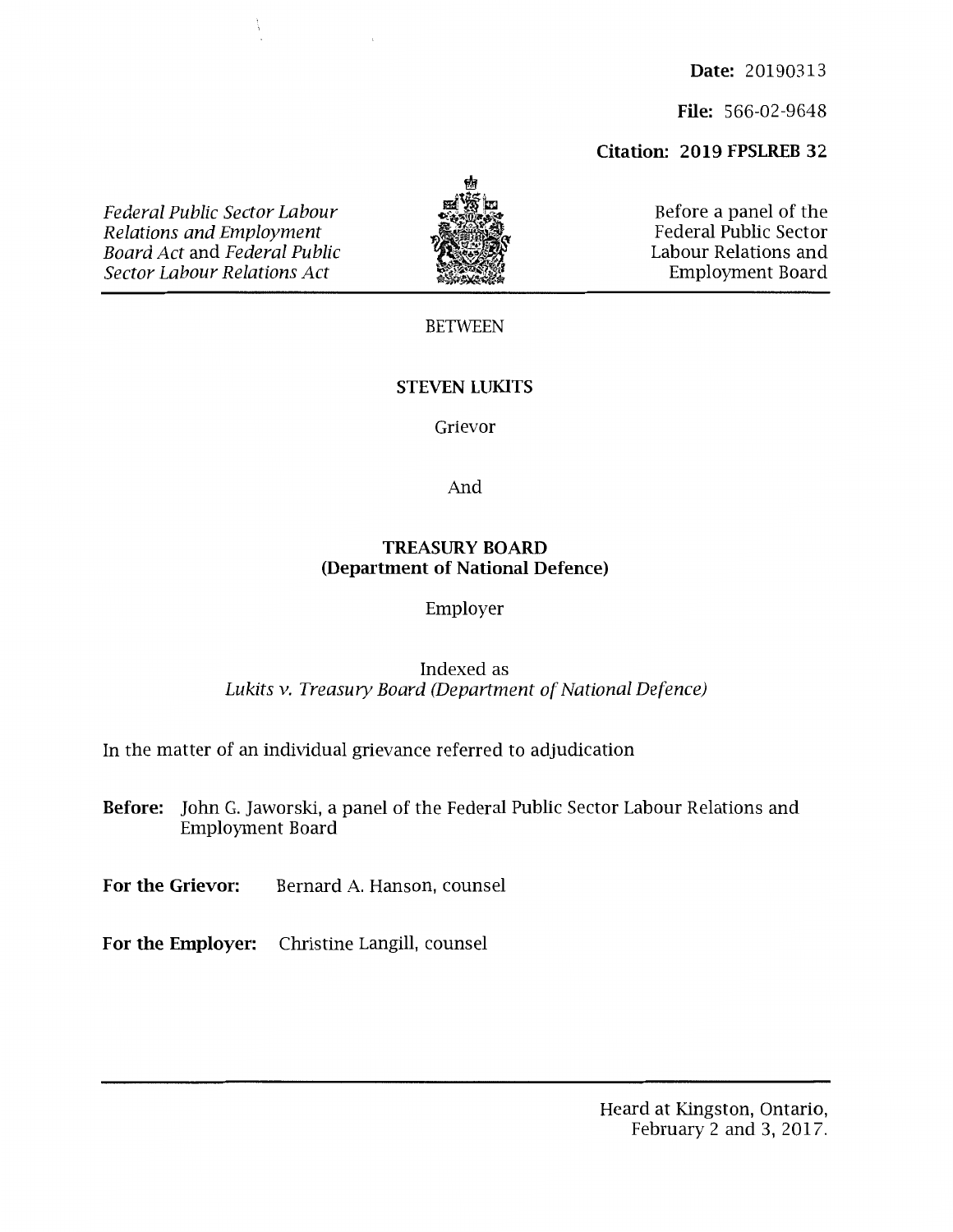# **I. Individual grievance referred to adjudication**

[1] Dr. Steven Lukits ("the grievor") is employed as a full-time associate professor of English at the Royal Military College of Canada ("the College") in Kingston, Ontario. He is a member of the University Teaching (UT) bargaining unit that is represented by the Canadian Military Colleges Faculty Association ("CMCFA") and bound by the collective agreement between the Treasury Board and CMCFA that was signed on March 11, 2011, and that expired on June 30, 2014 ("the collective agreement").

[2] On March 22, 2013, the Access-to-information ("ATI") Coordinator at the Canadian Defence Academy ("CDA") received an ATI request about a course, English ENE 453 (War Literature II), which the grievor taught at the College ("the ATI request"). It asked for the production of the course materials, lecture slides, handouts, course packages, and the grievor's handwritten notes that he had prepared for the course ("the course notes").

[3] On November 5, 2013, the grievor received a letter dated October 29, 2013, from the Chief of Military Personnel stating that had to comply with the complete requirement of the ATI request, which included producing the course notes.  $\zeta$ 

[4] On November 28, 2013, the grievor filed a grievance with respect to the order to produce the course notes and requested the following:

> 1) a declaration that the employer had breached the provisions of the collective agreement and the Access to Information Act (R.S.C., 1985, c. A-1;  $AIA$ );

> 2) an order requiring the employer to cease and desist from such breaches in the future; and

> 3) such further and other relief as the CMCFA may request and as the adjudicator considers appropriate in all the circumstances.

[5] The grievor complied with the order and produced the course notes, under threat of discipline.

[6] On November 1, 2014, the Public Service Labour Relations and Employment Board Act (S.C. 2013, c. 40, s. 365; PSLREBA) was proclaimed into force (SI/2014-84), creating the Public Service Labour Relations and Employment Board (PSLREB) to replace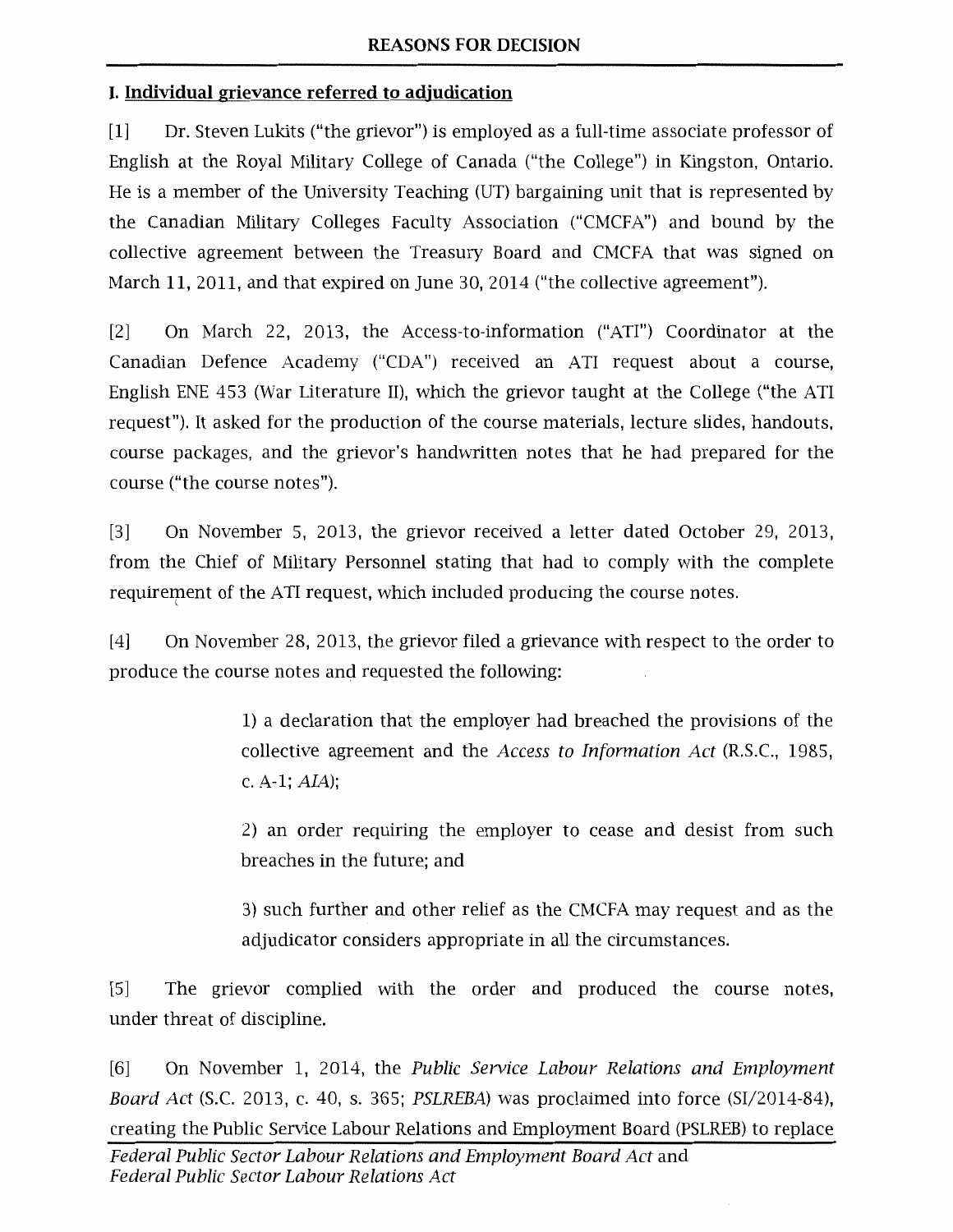the former Public Service Labour Relations Board (PSLRB) as well as the former Public Service Staffing Tribunal. On the same day, the consequential and transitional amendments contained in ss. 366 to 466 of the Economic Action Plan 2013 Act, No. 2 (S.C. 2013, c. 40) also came into force (SI/2014-84). Pursuant to s. 393 of the Economic Action Plan 2013 Act, No. 2, a proceeding commenced under the Public Service Labour Relations Act (S.C. 2003, c. 22, s. 2; PSLRA) before November 1, 2014, is to be taken up and continue under and in conformity with the PSLRA as it is amended by s. 365 to 470 of the Economic Action Plan 2013 Act, No. 2.

[7] On August 27, 2015, counsel for the employer objected to the jurisdiction of an adjudicator to hear the matter and requested that the parties use the scheduled hearing days to address the employer's objection to jurisdiction before dealing with the merits. Counsel for the grievor concurred. I issued a decision on January 13, 2017, dismissing the employer's objection (2017 PSLREB 6).

[8] On June 19, 2017, An Act to amend the Public Service Labour Relations Act, the Public Service Labour Relations and Employment Board Act and other Acts and to provide for certain other measures (S.C. 2017, c. 9) received Royal Assent, changing the name of the PSLREB and the titles of the PSLREBA and the PSLRA to, respectively, the Federal Public Sector Labour Relations and Employment Board ("the Board"), the Federal Public Sector Labour Relations and Employment Board Act, and the Federal Public Sector Labour Relations Act ("the Act").

# **II. Summary of the evidence**

[9] The grievor testified and called three witnesses. The employer called one witness.

[10] The College was founded in 1874 for the purpose of establishing a complete education in all branches of military tactics, fortification, and engineering and in general scientific knowledge in subjects connected with and necessary for thorough knowledge of the military profession. In 1959, the Royal Military College of Canada Degrees Act, 1959 was passed by the Ontario Legislature. It empowered the College to confer degrees in arts, science, and engineering.

[11] At the time the grievance was filed and as of the hearing, the grievor was employed by the Treasury Board as a full-time associate professor at the College. As of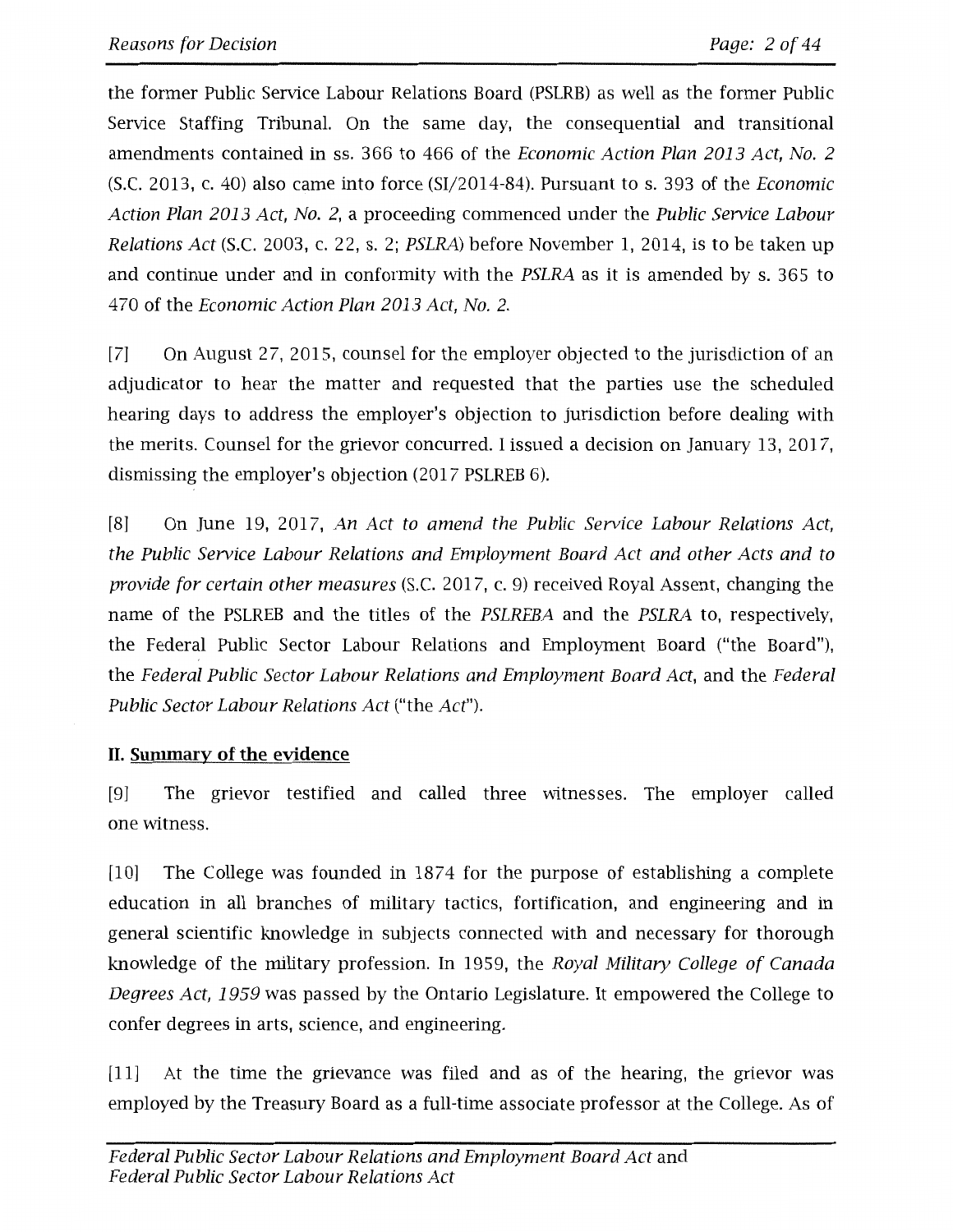the hearing and since July of 2015, he was the chair of the College's Writing Centre. He has a bachelor of arts from Trent University (awarded in 1972) and both a master's degree (awarded in 1977) and a PhD (awarded in 1984) from Queen's University, all in English literature.

[12] Before his employment at the College, the grievor was both a lecturer and an assistant professor at Queen's University and an assistant professor at the University of Manitoba. Between 1989 and 2002, he also worked as an editor with the Kingston Whig Standard newspaper. His first employment at the College ran from September of 1988 to April of 1989 as a sessional associate professor. He returned to the College in August of 2002, and from then until the present, he has held a number of positions, which included (between July of 2005 and June of 2012) being the head of the English Department.

[13] The grievor confirmed that as a federal public servant, he is bound by the *Values and Ethics Code for the Public Sector* ("the V&E Code"), a copy of which was entered into evidence.

[14] On March 22, 2013, the ATI Coordinator forwarded the ATI request to the CDA for the Chief of Military Personnel. The email stated as follows:

 $\cdots$ 

*SUBJECT/OBJET: Copy of course materials, lecture slides, hand-outs, course packages and hand written notes prepared for and/or by Dr. Steven ]. Lukits Associate Professor, Department of English, for course number ENE 453 (War Literature II) taught at Royal Military College in Kingston, between September 2012 and March 18, 2013."* 

*1. The enclosed electronic ATI request is fwd for your action. Please provide your submission to CMP ATI Coard at the latest on the target date indicated above. OPI(s) are to advise CMP A TI Coard immediately upon receipt of tasking if fallowing conditions apply:* 

*a. the tasking should be re-directed to another Directorate;* 

*b. supplementary information amy be avail from another Directorate;* 

*c. the time required for the "search" is expected to be more than five(5) hours; and/or*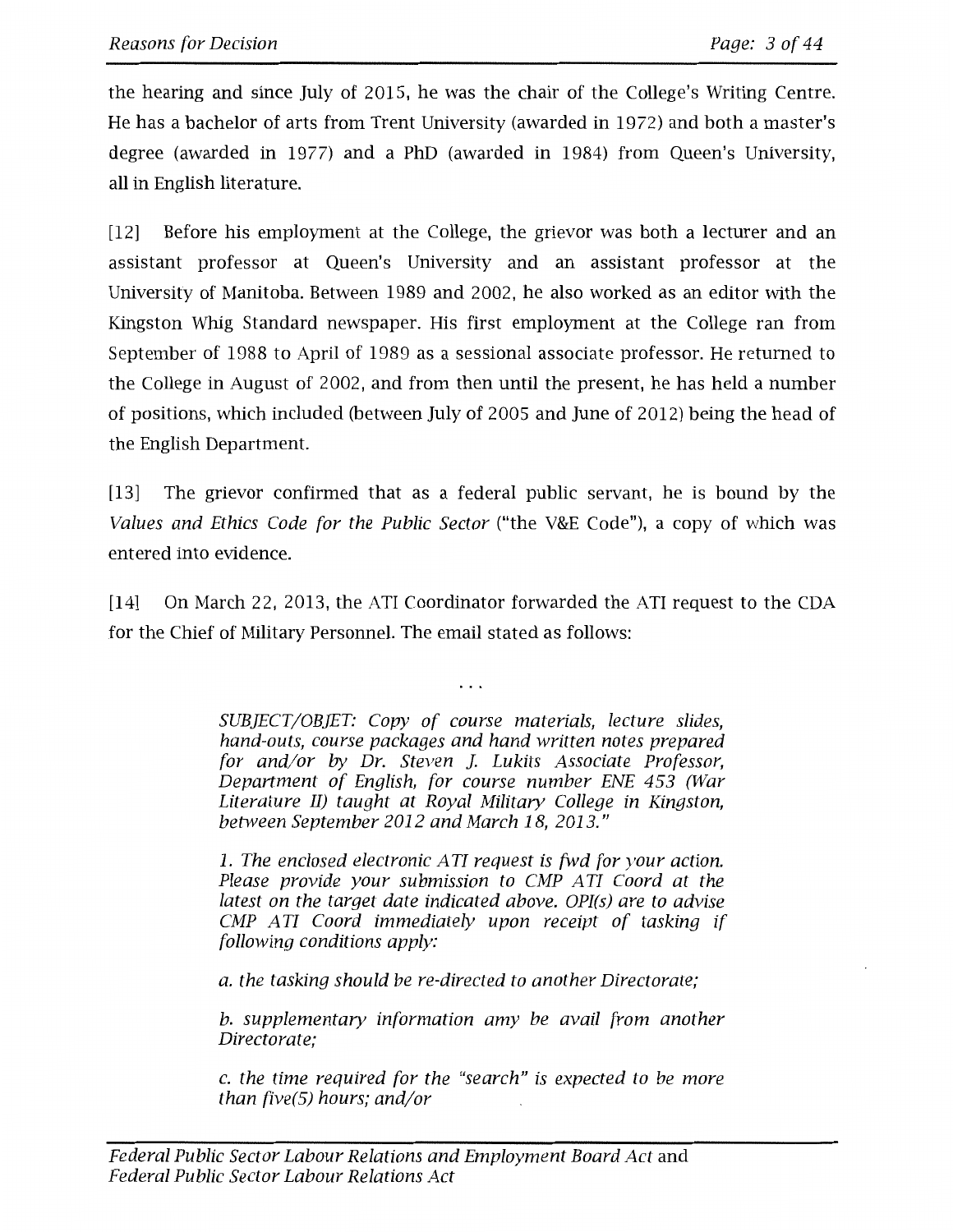*d. additional consultations are necessary.* 

*2. If your Directorate does not have any documentation to provide, a nil return is required (email will be accepted).* 

*3. All relevant documentation must be submitted. If you consider that some details of a document should not be released, follow the procedure outlined in the enclosed Access to Information Act (AL4.) OPI Guidance Checklist sheet.* 

*4. It is your Directorate's responsibility to identify all relevant*  exemptions and the related sections of the AIA. You must use *a YELLOW HIGHLIGHTER to identify the exemptions and also note the related AJA sections in the right margin on the page*  being reviewed. Only those exemptions identified in the AIA *section(s) will be contemplated. The final decision for disclosure rests with DAIP.* 

5. *DND must reply to A TI requests within the prescribed time limits or face liability. In some cases, where a valid reason can be justified, the CMP ATI Coard will try to obtain an extension from DAIP on behalf of the OPI(s). Your cooperation is appreciated. Thank you.* 

 $\cdots$ 

*[Sic* throughout]

[15] Section 4 of the *AL4.* provides that subject to that Act but despite any other Act of Parliament, every person who is a Canadian citizen or a permanent resident within the meaning of s. 2(1) of the *Immigration and Refugee Protection Act* (S.C. 2001, c. 27) has the right to and shall, on request, be given access to any record under the control of a government institution.

[16] The *AL4.* defines "government institution" as any department or ministry of state of the Government of Canada, any body or office listed in Schedule I to the AIA, or any Crown corporation and any wholly owned subsidiary of one within the meaning of s. 83 of the *Financial Administration Act* (R.S.C., 1985, c. F-11; *FAA).* It defines "record" as any documentary material, regardless of medium or form.

[17] The Department of National Defence is listed in Schedule I to the AIA.

[18] The grievor testified that the course notes specified as part of the ATI request were with respect to the English ENE 453 (War Literature II) undergraduate course, which he taught in the 2012 to 2013 school year. He confirmed that he received the March 22, 2013, email notification and the ATI request and that he then met and spoke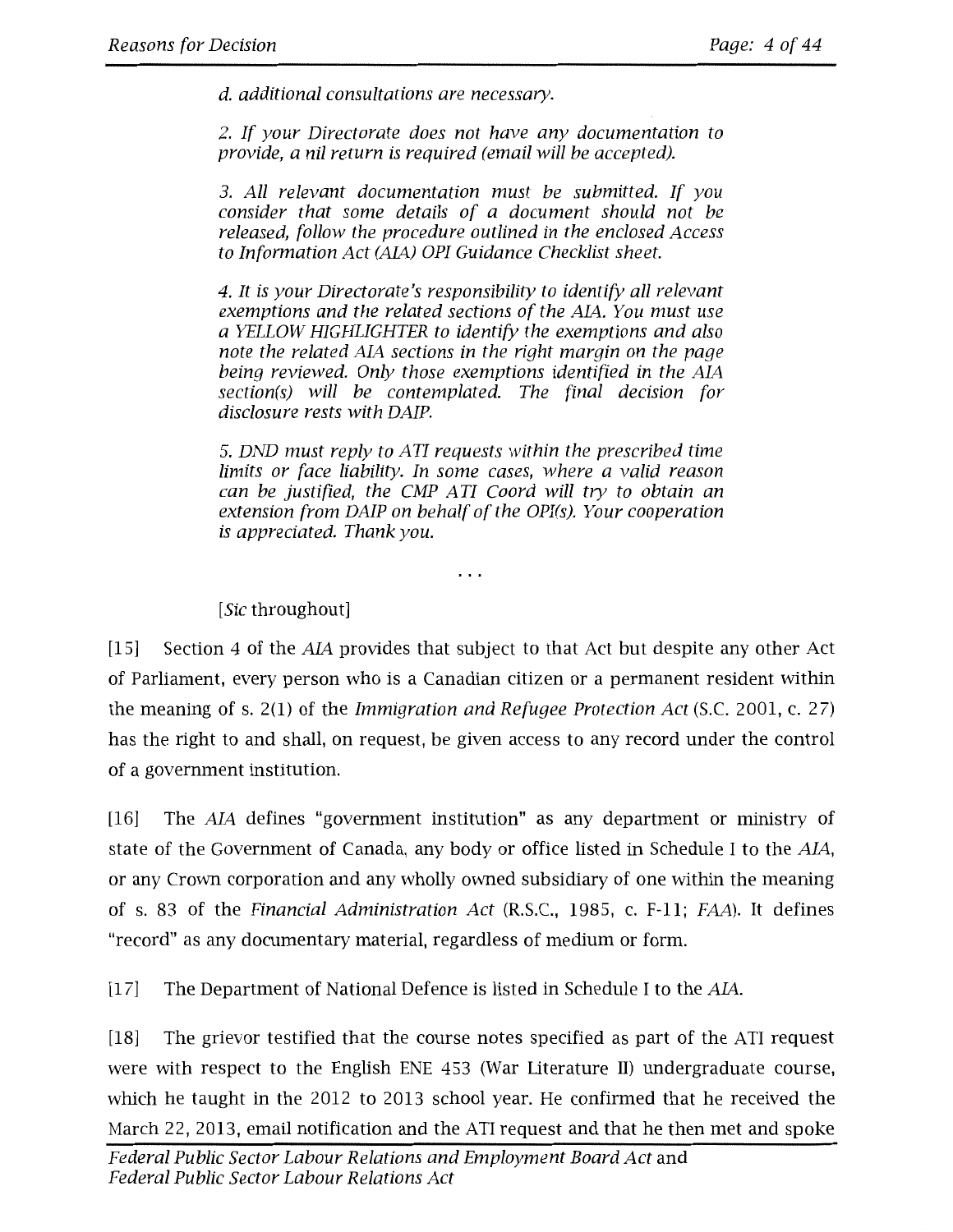with Dr. Joel Sokolsky, the principal of the College.

[19] The position of principal is a Governor-in-Council appointment. It reports to the College's commandant but is independent of the military and so is not part of its chain of command.

[20] The grievor stated that with respect to all the material specified in the ATI request except for the course notes, he and Dr. Sokolsky agreed that since it was already available to the students, it would be handed over, and was, within days of that discussion. The grievor also stated that at that time, Dr. Sokolsky told him not to turn over the course notes.

[21] The evidence disclosed that the principal's office asked for and received a legal opinion from the local judge advocate general ("JAG") office.

[22] The grievor testified that after his initial discussion with Dr. Sokolsky, and after he had turned over the other material, they had a further discussion. He said that by then, he had learned that under provincial law, course notes were not subject to ATI requests. The second discussion centred on the issue of academic freedom at the College and how producing the course notes could be a blow to it. Dr. Sokolsky was concerned from the College's perspective and at both a personal and professional level.

[23] On April 4, 2013, the grievor received an email from Lt.-Col. Paziuk, who worked in the principal's office. It stated as follows:

*Steve,* 

*Sorry I missed your call, I was stuck in a meeting and just missed you. The Principal has heard back from the JAG, and according to the legal opinion from him, because your course notes were created while you employed by the Crown to teach, they are considered co-owned by the Crown and therefore are subject to compliance with an ATI request. In other words, the JAG believes you need to hand over the notes. However, the JAG has promised a written response which Dr Sokolsky will then share with you so that you can decide what to do next. I will also ask MWO Merrick to determine what are the ramification if you refuse the request. We'll talk tomorrow.*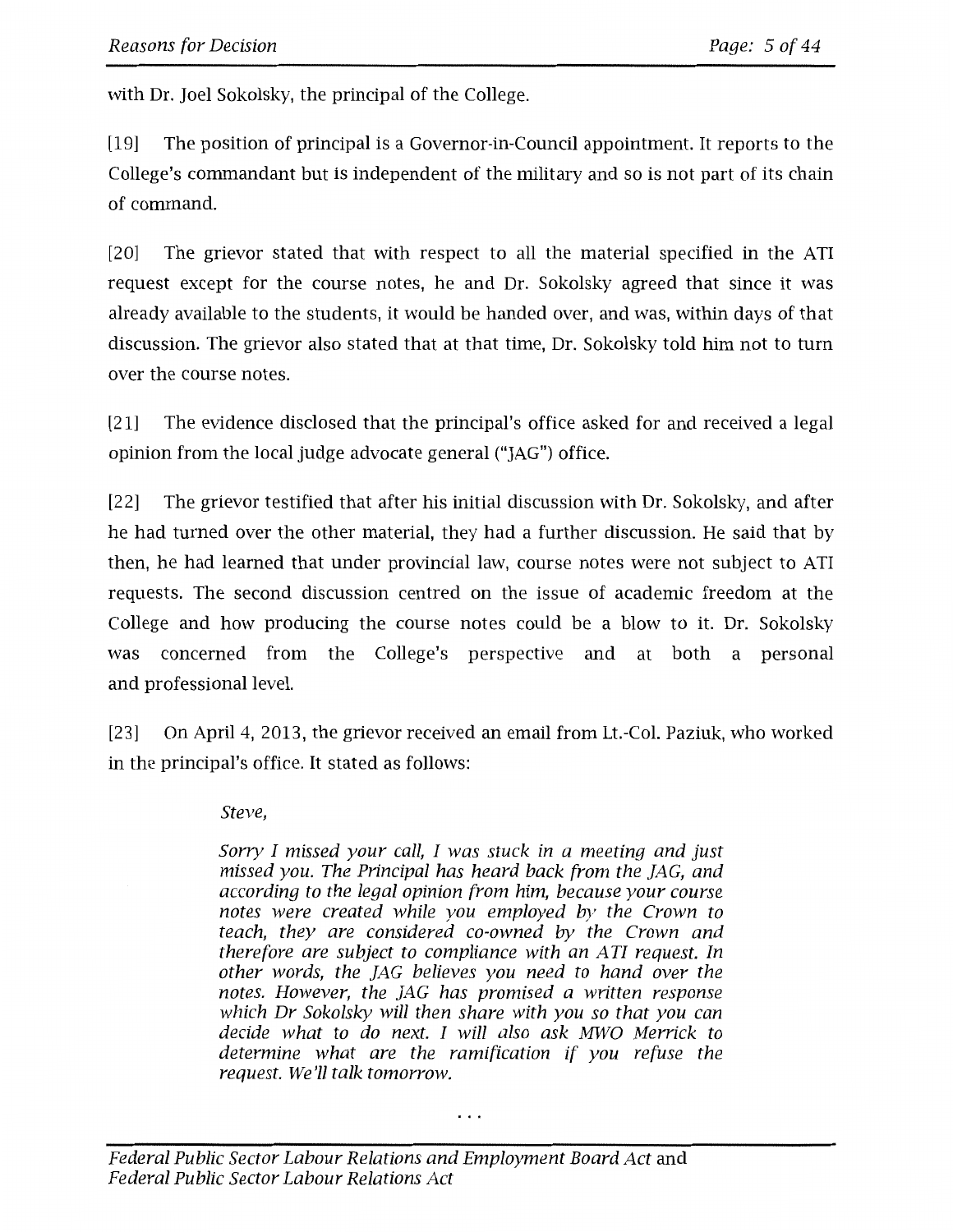*[Sic* throughout]

[24] On that same day, the grievor and Dr. Sokolsky had a meeting at which they discussed the JAG's opinion that the grievor had to hand over the course notes. The grievor said that at the meeting, Dr. Sokolsky told him that he would not compel him to turn over the course notes and reiterated that he felt that doing so would be a blow to academic freedom.

[25] On April 5, 2013, the CMCFA, on the grievor's behalf, wrote to Dr. Sokolsky, stating as follows:

. . .

*We are writing in regard to the Access to Information (A TI) Request A-2012-01998 seeking copies of course materials, lecture slides, hand-outs, course packages and hand written notes prepared for and/or by Dr. Steven]. Lukits, Associate Professor, Department of English, for course number ENE 453 (War Literature II) taught at Royal Military College in Kingston, between September 2012 and March 18, 2013.* 

*It is the position of the Canadian Military Colleges Faculty Association that these documents do not constitute "a record under the control of the institution" pursuant to section 4 (1) of the* Access to Information Act. *Rather, by custom and law, such documents are in the custody and control of Professor*  Lukits, not the Royal Military College, and therefore are not *amenable to the request.* 

*In this regard we refer you to:* 

University of British Columbia v. University of British Columbia Faculty Association, *Before: T.E. Dorsey (Arbitrator), 125* L.A.C. *(4th) 1, {20041* B.C.C.A.A.A. *No. 1f1., confirmed* , *BCLRB No. B56/2006, 2006 CanLII 6155 (BC LRB)* 

The Association of Professors of the University of Ottawa v. University of Ottawa, *Before: P. Chodos (Arbitrator): Award, Supplementary Award No. 1, Supplementary Award No. 2* 

Order PO-3009-F; University of Ottawa (Re), *2011 CanLII 14312 (ON IPC)* 

Order PO-3084: University of Ottawa (Re), *2012 CanLII 31568 (ON IPC)*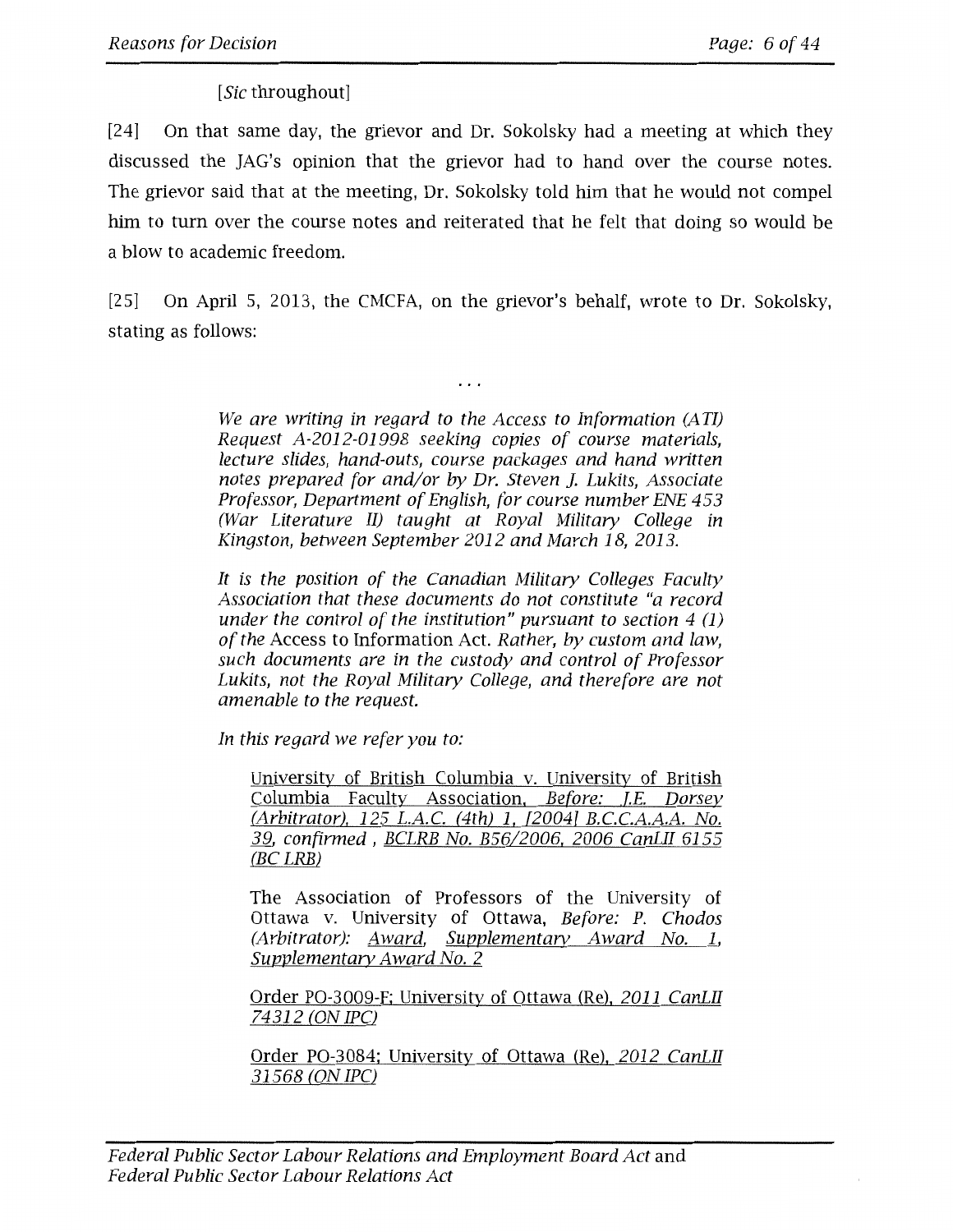In these circumstances we respectfully request that the *College cease efforts to compel the production of Professor Lukits' course material. Barring withdrawal of the request, the Canadian Military Colleges Faculty Association will take the necessary legal steps to ensure the rights of our members, and of the College as an academic institution, are upheld.* 

[26] On April 8, 2013, Dr. Sokolsky wrote to Brig.-Gen. Eric Tremblay, the College's commandant, stating as follows:

 $\ddots$ 

*Dr. Lukits has agreed to provide his course outline and copies of material handed out or presented in class. He has, however, declined to provide his course notes.* 

 $\cdots$ 

*I sought out the opinion of our local JAG officer, Major J Peck. As indicated by the attached, Major Peck has advised that as Dr. Lukits is an employee of RMCC, a government institution he is obliged to provide his notes, but that he may apply for some of the material to be exempted; a decision that would, not, however be made by him.* 

*Dr. Lukits has also sought the assistance of the Canadian Military Colleges Faculty Association (CMCFA). As indicated by the CMCFA has advised me, citing several previous cases, that Dr. Lukits is not obligated to provide course material on the grounds that these documents do not constitute "a record under the control of the institutions" pursuant to section (4)1 of the* Access to Information Act.

*In view of the differing legal advice thus far received, I concur with Dr. Lukit's decision to decline to hand over his course notes.* 

*Apart from the legal issues, I am very concerned about the origins and vagueness of this request and believe that to accede to it would set a troubling precedent which would call into question academic freedom at RMCC.* 

*I therefore strongly recommend that you seek support from CMP to exempt Dr. Lukit's class note from this ATI request. Should you also concur with this request, LCol Paziuk will prepare a BN and the necessary documentation as required.* 

. . .

*[Sic* throughout]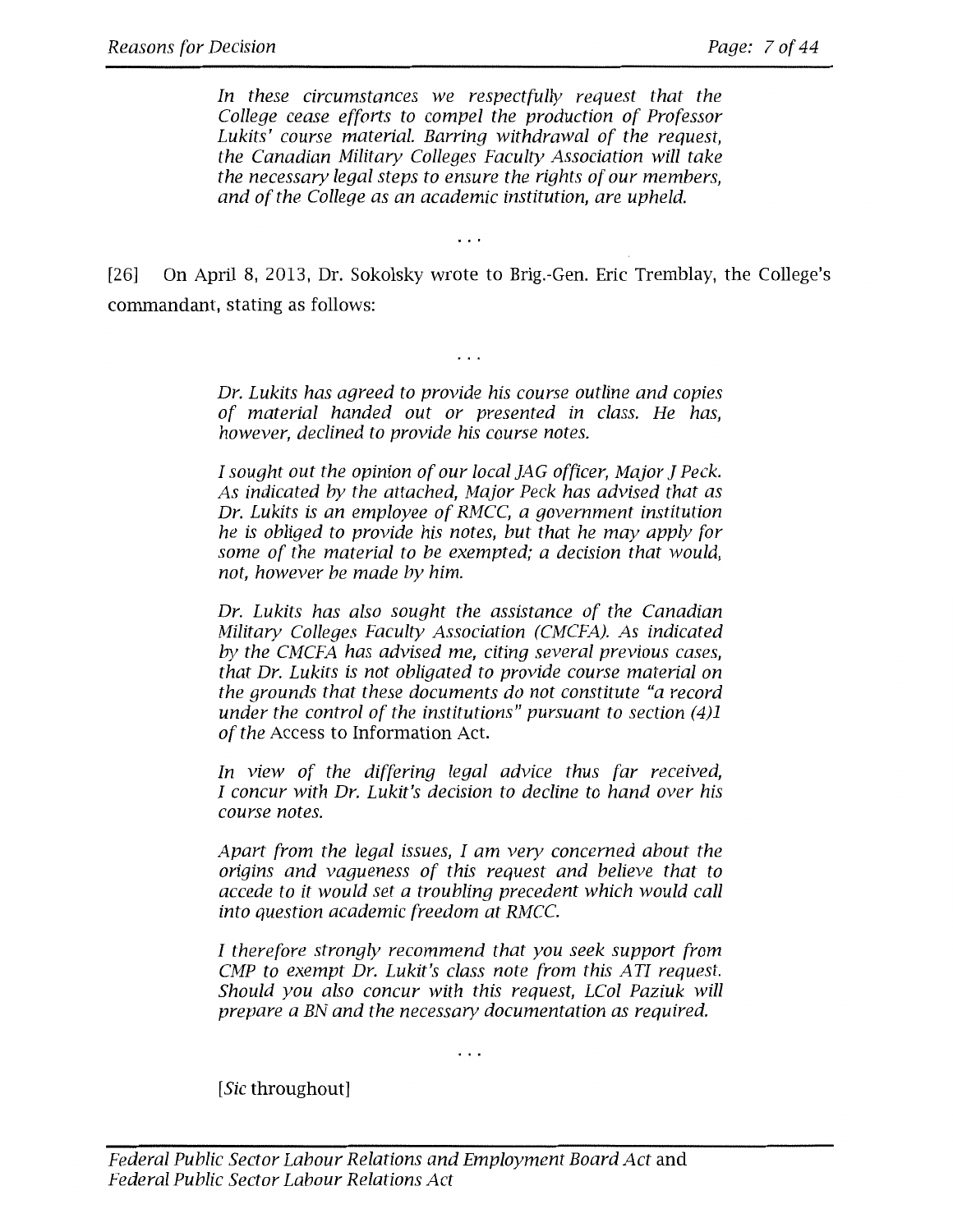[27] In a briefing note dated April 9, 2013, for the Chief of Military Personnel, Dr. Sokolsky supported the grievor's position with respect to the course notes, stating as follows:

## *BRIEFING NOTE FOR CMP*

### *ACCESS TO INFORMATION REQUEST A-2012-01998*

*References: A. Access to Information Request (ATI) A-2012- 01998* 

*B. Letter from Canadian Military Colleges Faculty Association dated 5 April 2013* 

### *PURPOSE*

*1. The purpose of this Briefing Note is to seek CMP's support regarding the release of Dr Lukits personal course notes as requested in Ref A.* 

### *BACKGROUND*

*2. Dr S.]. Lukits, a full time professor at RMCC, received an A TI request at Ref A seeking copies of his course materials, lecture slides, hand-outs, course packages and hand written notes prepared for his course, ENE 453, "War Literature II" taught at RMCC between September 2012 and 18 March, 2013.* 

*3. Dr. Lukits has agreed to provide his course outline and copies of material handed out or presented in class. He has, however, declined to provide his course notes.* 

### *DISCUSSION*

*4. This A TI request for course material would appear to be the first time such a request has been received at RMCC. Although Dr. Lukits is a full time employee he does consider his course notes as his personal notes and it is normal practise of the College that course notes are treated as personal property of the individual and are not held under the control of the College. Concern was expressed by Dr. Lukits that release of this material could infringe upon his right to academic freedom as provided in the collective bargaining agreement.* 

5. *The RMCC Principal sought out the opinion of our local JAG officer, Major J Peck. As indicated by the attached, Major Peck has advised that as Dr. Lukits is an employee of RMCC, a government institution, he is obliged to provide his notes, but that he may apply for some of the material to be*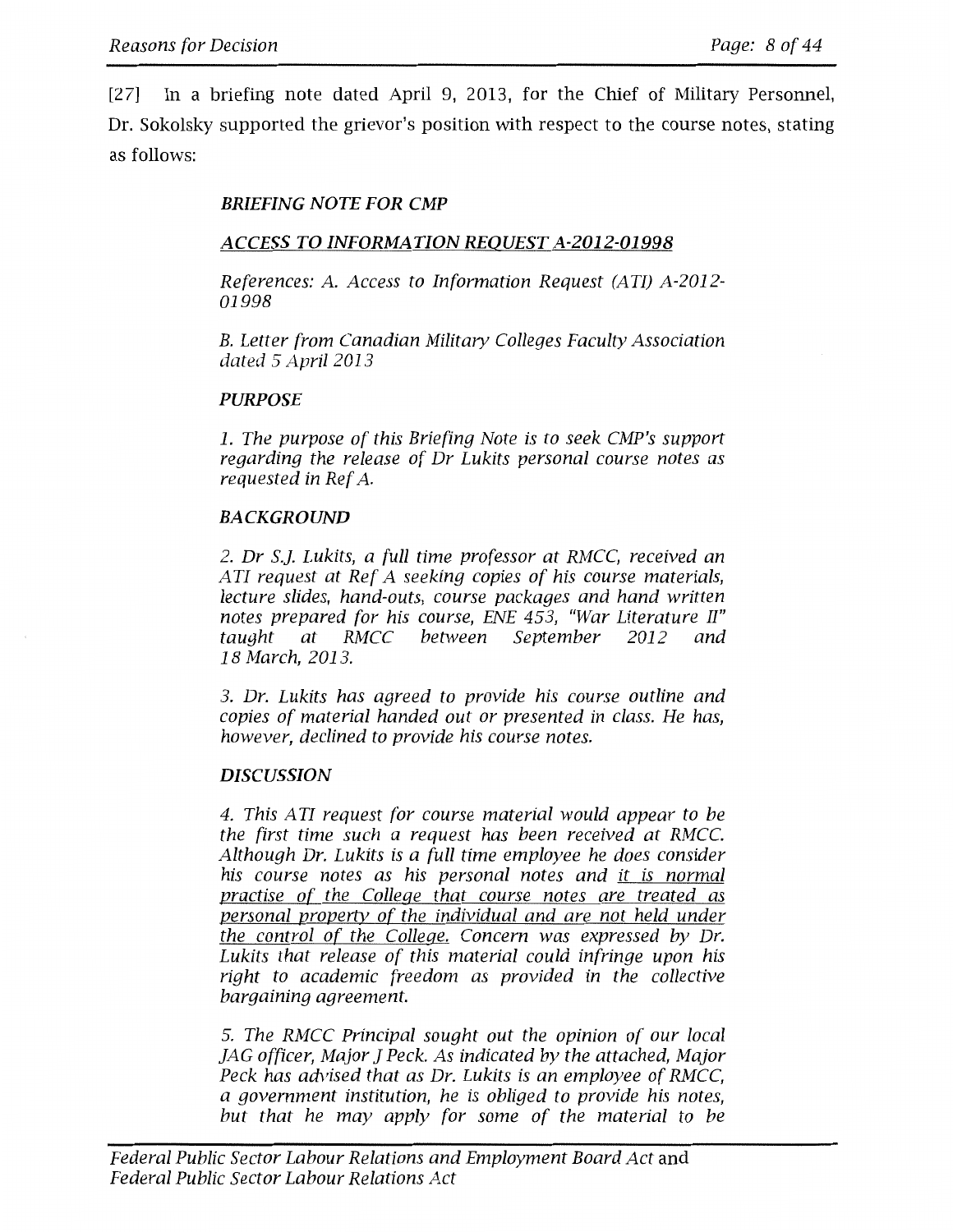*exempted; a decision that would, not, however be made by him.* 

*6. Dr. Lukits also sought the assistance of the Canadian Military Colleges Faculty Association (CMCFA). As indicated by the CMCFA at Ref B, they have advised the Principal, citing several previous cases, that Dr. Lukits is not obligated to provide course material on the grounds that these documents do not constitute "a record under the control of the institutions" pursuant to section 4(1) of the* Access to Information Act. *The CMCFA representative indicated that it is prepared to take additional legal action to block the release of these course notes should DND continue to request them.* 

*7. The Principal concurs with Dr. Lukits' decision to decline to hand over his course notes. Apart from the legal issues, he is concerned about the origins and vagueness of this request and believed that to accede to it would set a troubling precedent which would undermine the individual efforts of professor and call into question the academic freedom at RMCC. It should be noted that under provincial access to information legislation, universities are exempt from having to provide course material due to this very issue.* 

# **RECOMMENDATION**

*8. It is strongly recommended that CMP support this request that Dr. Lukits' course notes be exempted from this ATI request and that DAIP be requested to exempt this material.* 

 $\cdots$ 

[Emphasis added]

*[Sic* throughout]

[28] On April 22, 2013, the Office of the Commander of the CDA wrote to the Chief of Military Personnel. The grievor confirmed he received a copy. It attached the briefing note (dated April 9, 2013), the ATI request, and the April 5, 2013, letter from the CMCFA. The Office's letter stated in part as follows:

> *2. Dr. Lukits agreed to provide the course outline and other*  materials which were package and sent to CMP ATI *Coordinator on 04 April 2013. However, Dr. Lukits has refused to provide his own personnel course notes on the principal of "academic freedom" (Refs A* & *B). In accordance with the Federal Access to Information Act, there are no provisions to exempt (severance) the personal notes of a University Professor. Under the Ontario*

 $\ddotsc$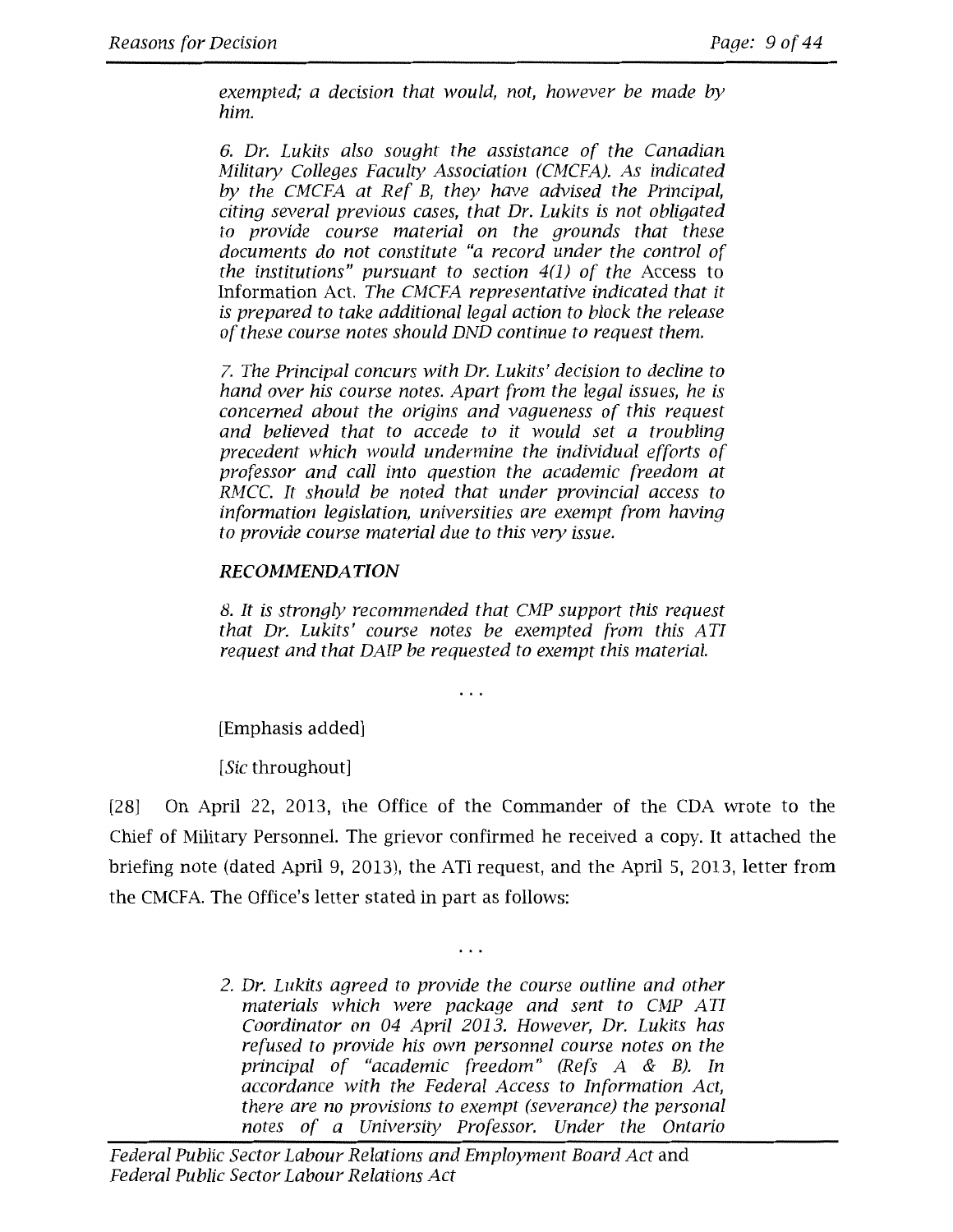*Provincial Freedom of Information and Privacy Protection Act (FIPPA) such a provision exists.* 

- *3. The A]AG in Kingston has been consulted and his advice was that Dr. Lukits works for DND and as such must provide the requested material. As the sole federally owned University in Canada, the A TI Act may have failed to recognized such unusual requests for University Professors working for the Federal government to submit personal course material.*
- *4. I fully support the position taken by Dr. Lukits in view of the protection offered to non-Federal University Professors by Provincial A TI Acts. I would like to see the Act amended*  to reflect the unique situation of University Professors in *not having to provide personal course material which is unique among each and every professor.*

. . .

*[Sic* throughout]

[29] By letter dated October 29, 2013, which the grievor received on November 5, 2013, the Commander of the CDA ordered that the grievor had to comply with the complete requirement of the ATI request.

[30] In the summer of 2013, Harry Cole replaced Dr. Sokolsky as the College's principal. The grievor stated that Principal Cole showed him the October 29, 2013, letter and ordered him to turn over the course notes. He explained to Principal Cole why he had objected to turning them over; however, Principal Cole's response was that there was an order that the College had received and that the grievor had to obey it and hand over the course notes.

[31] On November 26, 2013, Lt.-Col. Paziuk and Major Peck, the local JAG officer, exchanged the following emails, which were forwarded to the grievor:

[From Major Peck to Lt.-Col. Paziuk, at 10:02 a.m.:]

*Sir,* 

**1.** *Have Mr. Lukitis call my assistant and she will book an appt this week. I did a quick check of the Access to Information Act and I bring to your attention s. 67.1(1) &* (2). *In addition* I *suspect sanctions from the collective bargaining agrt may also apply* 

. . .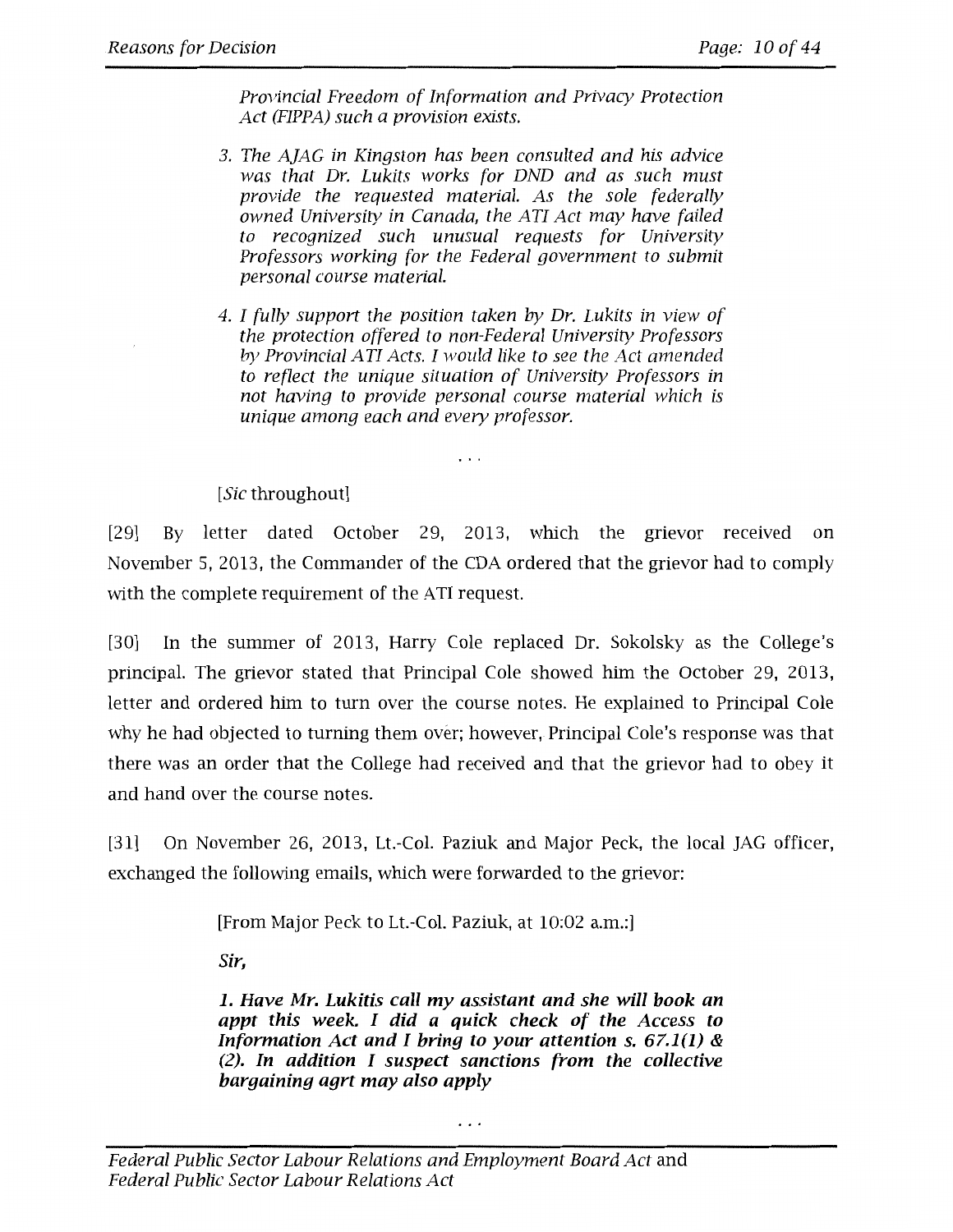[From Lt.-Col. Paziuk to the grievor, at 10:35 a.m.:]

*Steve,* 

*I was directed by the Principal to contact Maj Peck from the JAG office on Base to see if he could offer you some assistance or advice regarding your A TI case. Maj Peck provided some notes below but has also offered to meet with you this week should you wish to book an appointment with him.* 

. . .

[Emphasis in the original]

*[Sic* throughout]

[32] The grievor testified that shortly after that email exchange, Major Peck came to his office and reiterated to him that he had to turn over the course notes. He made his arguments to Major Peck, who told him that according to the military, the College is not considered a university but a military unit, and that he had to comply with the order to hand over the course notes.

[33] On November 28, 2013, the grievor filed a grievance against the order to hand over the course notes. Also on that day, the president of the CMCFA wrote to the CDA, the relevant portion of which is as follows:

 $\ddots$ 

*It is the position of the CMCFA that Dr. Lukits complied with the legislation when he originally provided the requested course materials on March 26, 2013. Dr. Lukits has formally filed a grievance with respect to this matter, and the CMCFA will be representing him on all issues relating to this request.* 

[34] On January 21, 2014, the president of the CMCFA wrote to the Principal of the College and stated as follows:

 $\ldots$ 

*The handwritten notes prepared by Dr. Steven ]. Lukits have been subject to an access-to-information (ATI) request, and it is the position of the CMCFA and Dr. Lukits that these notes are not within the custody and control of the institution.* 

 $\cdots$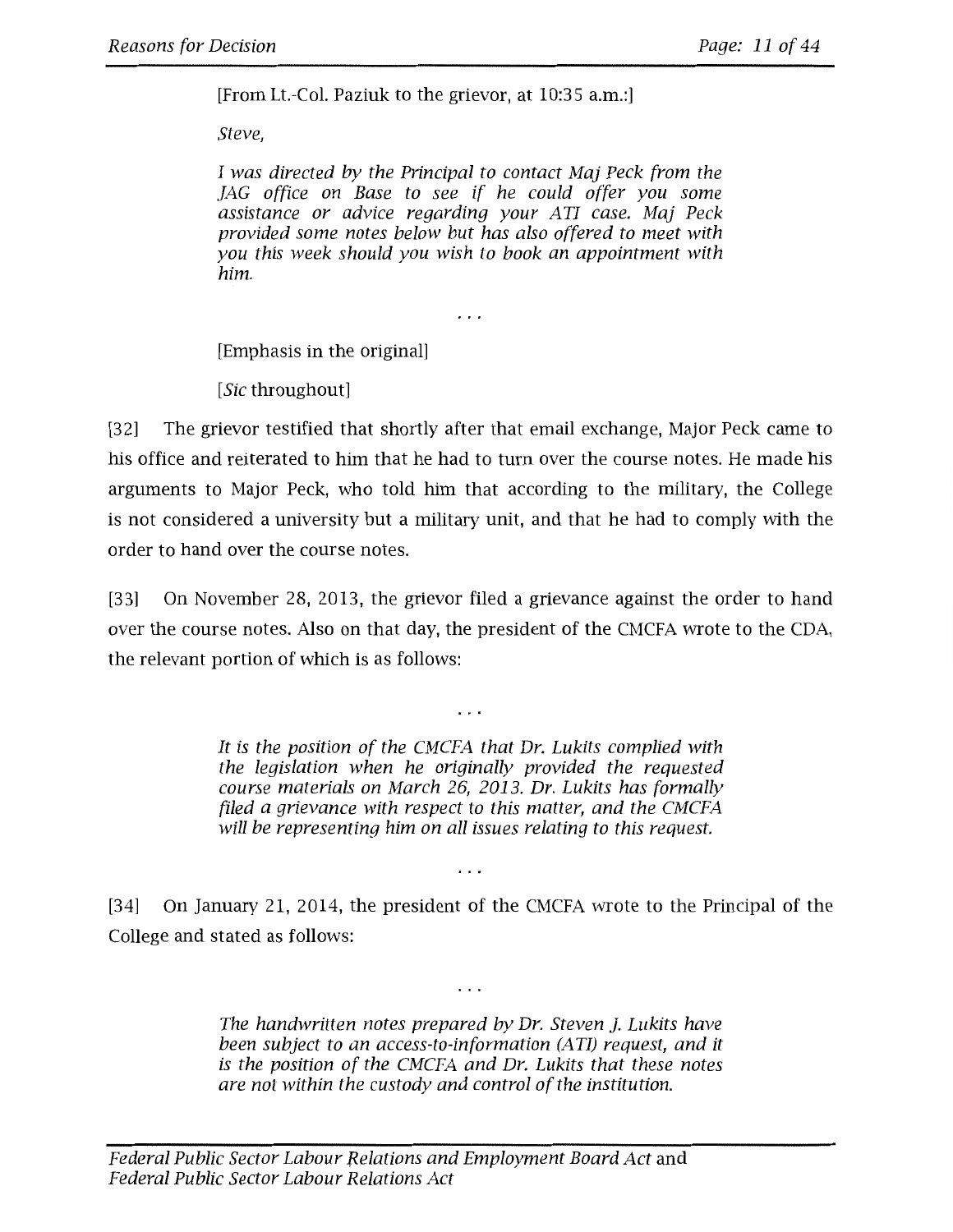*These documents do not constitute "a record under the control of the institution" pursuant to section 4(1) of the*  Access to Information Act. *Rather, by custom and law, such documents are in the custody and control of Professor Lukits, not the Royal Military College, and therefore are not amenable to the request.* 

*A grievance has been filed on November 2 8, 2013, alleging that being the case, the Employer has no authority to compel him to produce his course notes and such an order contravenes articles* 5, *6.01 and 8.01 of the collective agreement.* 

*On Tuesday January 14, 2014, the University has indicated verbally that the requested records must be submitted before Wednesday January 22, 2014, failing which Dr. Lukits will be subject to Administrative actions (discipline).* 

*In order to avoid sanctions, Dr. Lukits is providing his "handwritten notes prepared for and/or by Dr. Steven ]. Lukits, Associate Professor, Department of English, for course number ENE 453 (War Literature II) taught at Royal Military College in Kingston, between September 2012 and March 18, 2013", under reserve of all his rights and of all the Association's rights. Without limiting the foregoing, this is to advise you that the submission of such notes by Dr. Lukits expressly is without prejudice to the grievance dated November 28, 2013.* 

. . .

[35] The grievor testified that he did hand over the course notes.

[36] The parties advised me that the employer was holding on to the course notes. It had not released them and was awaiting a decision in the grievance and adjudication processes. A copy of the course notes was produced at the hearing in the employer's brief of documents. It appeared that there was no agreement to enter them into evidence, on consent. Each page of the course notes was stamped. "Copyright Steve Lukits 2013".

[37] The grievor identified the course notes and said that he stamped them as they are original to him in their arrangement and composition for classes and potentially for his research; they are personal and private.

# III. **The collective agreement**

[38] The terms and conditions of the grievor's employment are governed in part by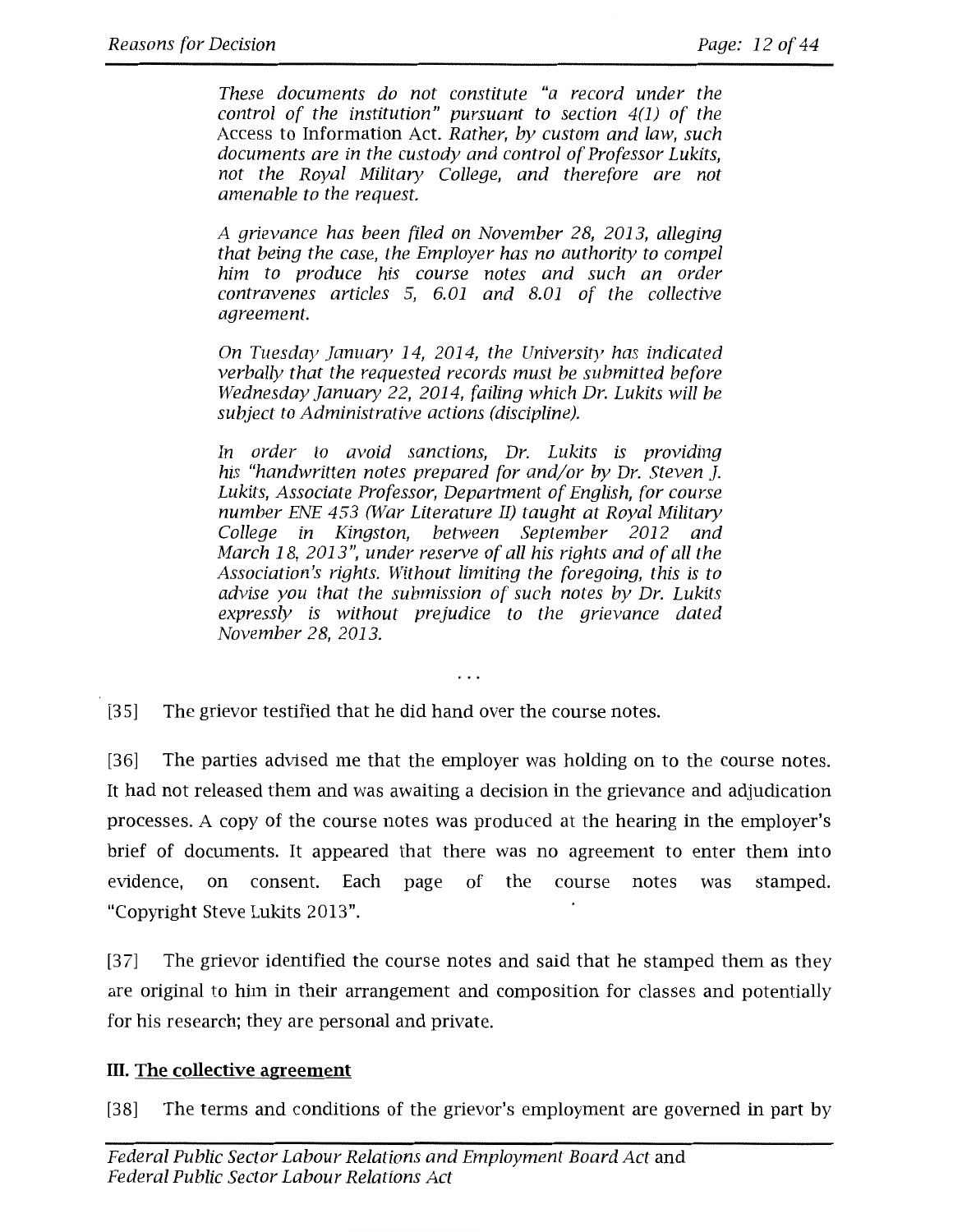the collective agreement. Article 2 is entitled "Interpretation and Definitions", and clause 2.0l(j) defines "employee" as a person so defined by the *Act* who is a member of the bargaining unit. Clause 2.0l(s) defines "UT" as an employee as defined in clause 2.0l(j).

[39] Section 2 of the *Act,* at the time the grievance was filed, defines "employee" as follows:

> **employee,** *except in Part 2, means a person employed in the public service, other than*

> *(a) a person appointed by the Governor in Council under an Act of Parliament to a statutory position described in that Act;*

*(b) a person locally engaged outside Canada;* 

*(c) a person not ordinarily required to work more than one third of the normal period for persons doing similar work;* 

*(d) a person who is a member or special constable of the Royal Canadian Mounted Police or who is employed by that force under terms and conditions substantially the same as those of one of its members;* [see however *Mounted Police Association of Ontario v. Canada (Attorney General)* 2015 sec 1]

*(e) a person employed in the Canadian Security Intelligence Service who does not perform duties of a clerical or secretarial nature;* 

*(f) a person employed on a casual basis;* 

*(g) a person employed on a term basis, unless the term of employment is for a period of three months or more or the person has been so employed for a period of three months or more;* 

*(h) a person employed by the Board;* 

*(i) a person who occupies a managerial or confidential position; or* 

(j) *a person who is employed under a program designated* by *the employer as a student employment program.*  (fonctionnaire)

[40] Article 5 of the collective agreement is entitled "Academic Freedom and Academic Responsibility", and it states as follows: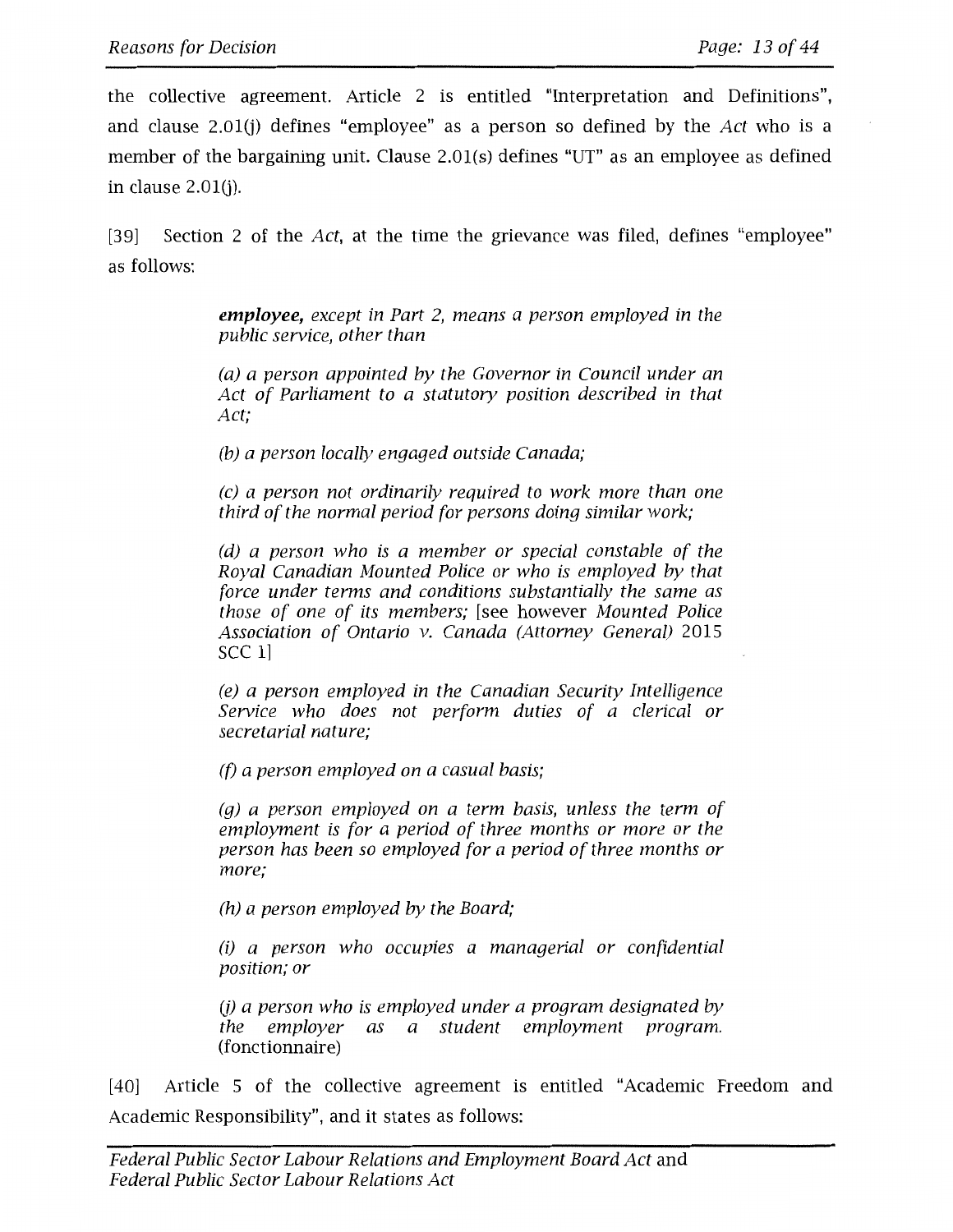# *General Definition*

*5.01 UTs have a right to academic freedom. Academic freedom does not confer legal immunity, nor does it diminish the responsibility of UTs to fulfil their academic obligations. It is defined as the freedom, individually or collectively, to pursue, to develop and to transmit knowledge through research, study, discussion, documentation, production, creation, teaching, lecturing and writing, regardless of prescribed or official doctrine and without constriction by institutional censorship. It includes:* 

# *The Freedom to Teach, and Its Responsibilities*

*5.02 UTs teaching courses have the right to the free expression of their views on the subject area, and may use and refer to materials and their treatment thereof without reference or adherence to prescribed doctrine.* 

*In such circumstances, the UT is expected to cover topics according to the calendar description, to remain up to date in the knowledge of the discipline, treat students fairly and ethically, and teach effectively; which includes using fair, reasoned and fact-based arguments and showing a willingness to accommodate the expression of differing points of view.* 

# *The Freedom to Research, and Its Responsibilities*

*5.03 UTs have the freedom to carry out scholarly research within areas of their expertise without reference or adherence to prescribed doctrine. This should not be interpreted to preclude or inhibit the ability of UTs to develop new areas of expertise.* 

*UTs are expected to meet established ethical guidelines for work with animal or human subjects, to deal fairly with colleagues and students, to carry out their research in the spirit of an honest search for knowledge, and to base findings upon a critical appraisal of available evidence and a reasoned analysis of its interpretation.* 

# *The Freedom to Publish, and Its Responsibilities*

*5.04 UTs have the right to publish the results of their research, without interference or censorship by the institution, its agents, or others. This should not be interpreted as prohibiting the UT from accepting restrictions upon publication as a condition of receiving support for the UT's research from a sponsor.* 

*Researchers have a responsibility to report findings honestly and accurately, and to recognize appropriately the*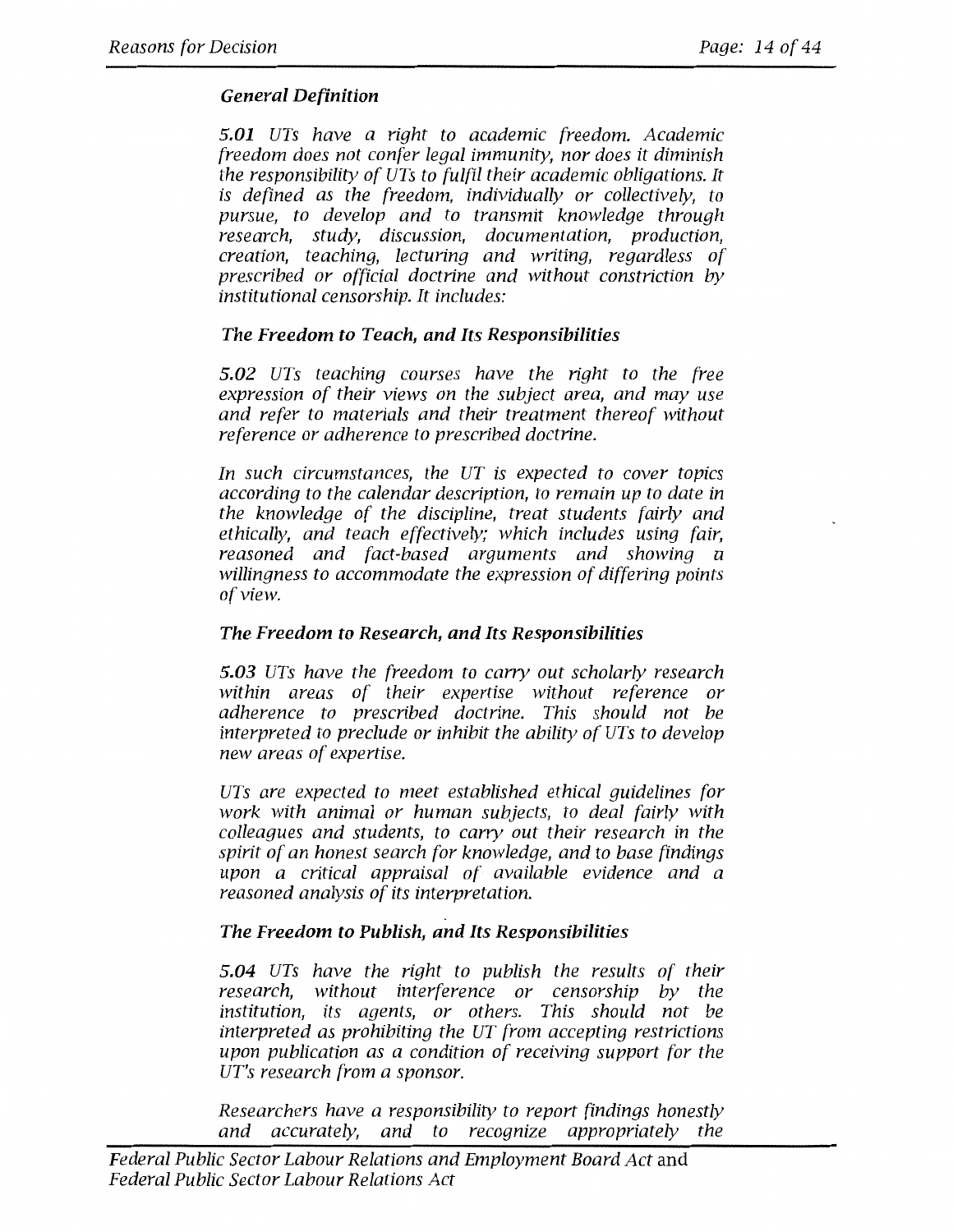*contributions of others to the work they report.* 

## **Freedom of Expression, and Its Responsibilities**

*5.05 UTs have the right to freedom of expression.* 

*UTs who are commenting in their areas of disciplinary expertise are bound by the same obligation to honest and accurate scholarship which attends the right to publish research.* 

*In the exercise of this right, UTs shall not create ambiguities as to whether they are speaking in a professional capacity or as private citizens, nor shall they claim to speak on behalf of the College unless so authorized.* 

### **Academic Freedom and the Specific Mission of the CMC**

*5.06 The special mission of the College does not diminish the academic freedom of the UT. Nonetheless, the special mission makes the College vulnerable to harm from misunderstandings that may arise from public discussion or publication in areas that speak directly to that special mission. This places on the UT, embarking upon such public discussion or publication, a somewhat greater responsibility for clarity than might attend similar actions in areas not closely associated with the mission.* 

*The College will be better placed to correct any public misunderstandings and assure the UT's academic freedom, if the College and the UT are in a position to anticipate the impact of the UT's discourse. To this end, UTs are encouraged to advise the Principal before any anticipated public discussion or publication which, in the opinion of the UT, relates closely to the special mission of the College.* 

[41] Article 6 is entitled "Management Rights". Clause 6.01 states as follows:

**6.01** *All the functions, rights, powers and authority that the Employer has not specifically abridged, delegated or modified by this Agreement are recognized by the Association as being retained by the Employer.* 

[42] Article 8 is entitled "Past Practices" and states as follows:

**8.01** *Where this Agreement is silent on working conditions, the conditions existing immediately before the date of this Agreement shall continue to apply provided that:* 

*(a) they are not inconsistent with the Agreement;* 

*(b) they are reasonable, certain and known;*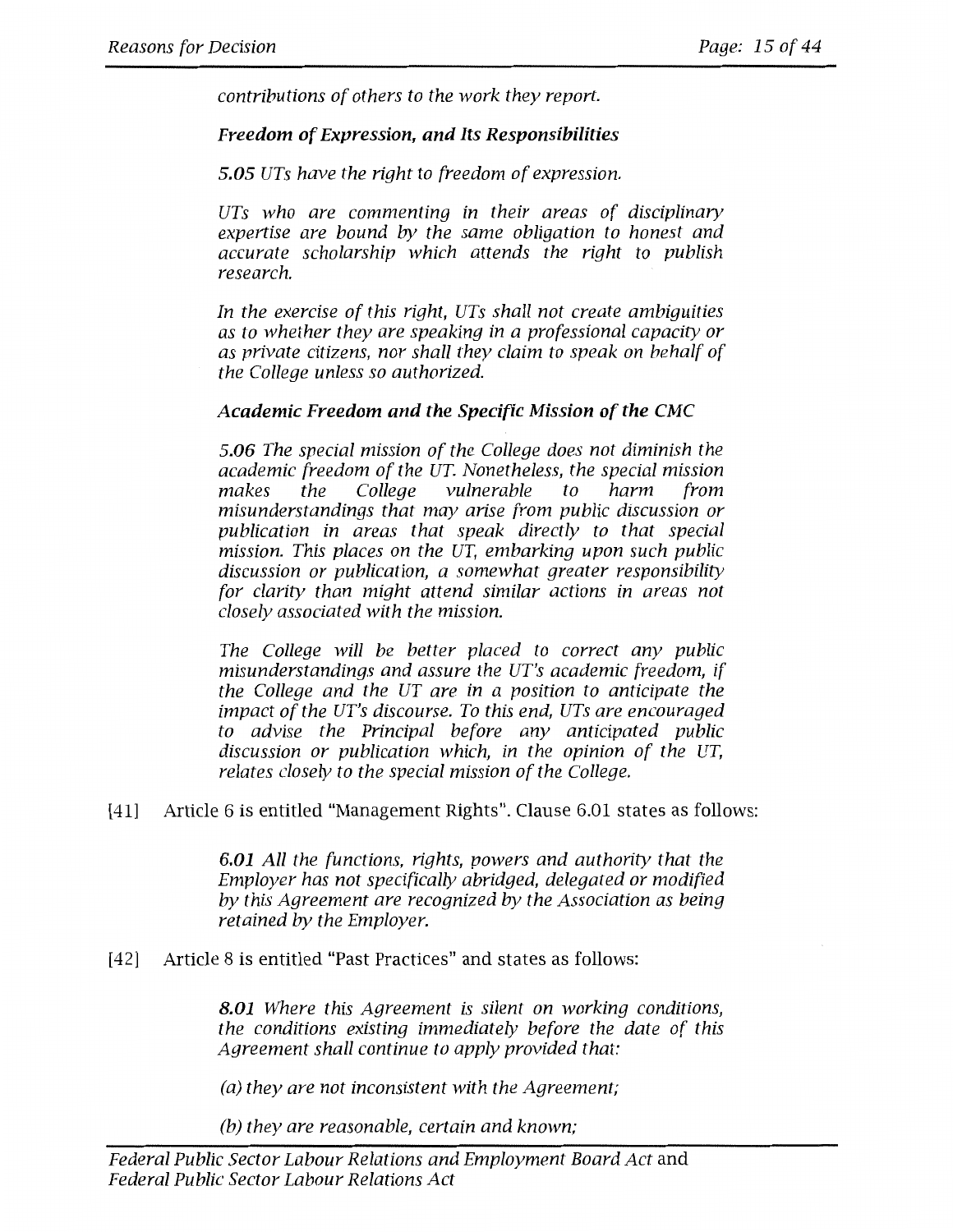*( c) they may be included in this Agreement in accordance Service* Labour

*and* 

*(d) they are carried out in a fair and equitable manner.* 

*8.02 The onus of establishing an existing practice within the meaning of 8.01 shall rest on the party who alleges the existence of same.* 

# **IV. The grievor's work description**

[43] The grievor's work description was entered into evidence, the relevant portions of which are as follows:

 $\cdots$ 

## *Key Activities*

- *Creates undergraduate and graduate academic courses for all levels in all areas of a discipline and Creates undergraduate and graduate academic courses for all levels in all areas of a discipline and supervises the academic work of students involved in graduate degrees and examines their theses.*
- *Develops curricula, academic programs, developmental activities and assists in the formulation of academic policy.*

 $\cdots$ 

- *Creates, publishes and defends, in private and public fora, new knowledge in one or more subdisciplines within a discipline and adds to an established body of his/her own work.*
- *Monitors/mentors the work of associates and colleagues by acting as a peer reviewer for their research project manuscripts, papers and reports.*
- *Leads multi-disciplinary research teams composed of members of the academic community and the private and public sector.*

 $\cdots$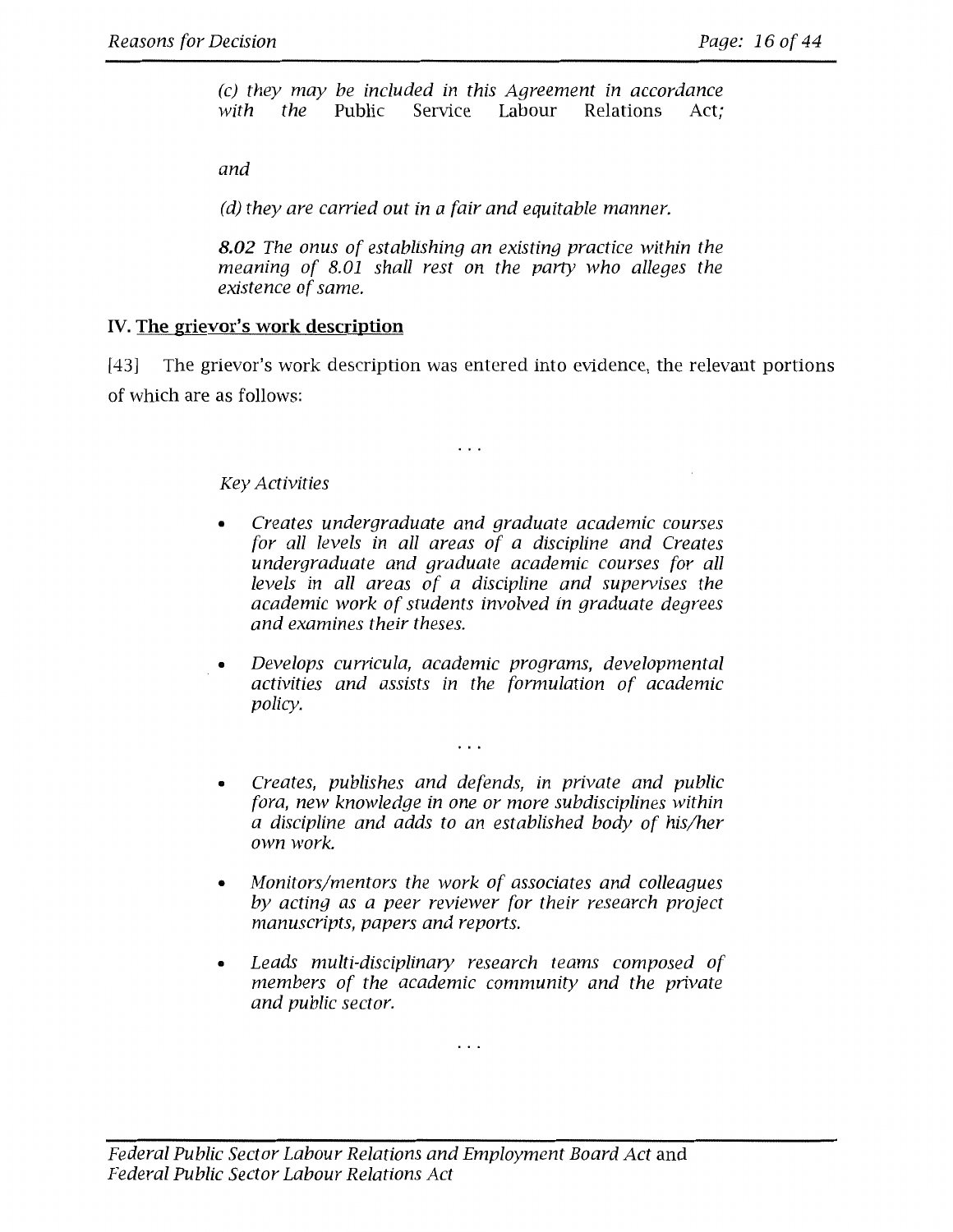## *Work Characteristics*

## **Responsibility**

## **(1)** *Information for the Use of Others*

*Develops undergraduate and graduate academic courses at all levels in all areas of a discipline, designs and organizes course material into a series of lectures, seminars or laboratory classes and delivers lectures to teach officer cadets, officers and other students in a variety of settings that include classrooms, offices, laboratories, the field and other interactive settings; provides advice and supervises the academic work of students involved in graduate degrees and examines their theses. This information is used by students to expand their knowledge, and to develop their scholarly, technical and experimental skills for application in various military, public, or private environments.* 

*Develops curricula, academic programs, and provides input into the development of academic policies of a Department (i.e., RMC). This information is used by senior management to make policy decisions, and by faculty members to develop courses, course material, and allow them work within the policy parameters of the Department (i.e., RMC).* 

*With complete latitude to select research topics within a chosen discipline, and complete latitude to make decisions on how research will be conducted and disseminated, designs and conducts original research and disseminates the findings through publication in international, peer reviewed books, journals and presentations at national and international scientific or scholarly conferences, extension courses and departmental briefings; adds to intellectual property developed independently or in collaborative research projects with industry or other interest groups in a focus of knowledge within a discipline. This information contributes to the world body of scientific or scholarly knowledge and can influence new directions in research and policy. It is also used for licencing to external clients and to collect royalty revenues for RMC and the government.* 

*Writes scientific or scholarly works, such as manuscripts, papers and reports, for the development, exploitation and dissemination of new scientific and scholarly knowledge, results and discoveries, which are made available to research sponsors, professional peers, and the public. This information is used by internal and external clients to enhance their own research and by the public to keep abreast of new developments within the academic community.*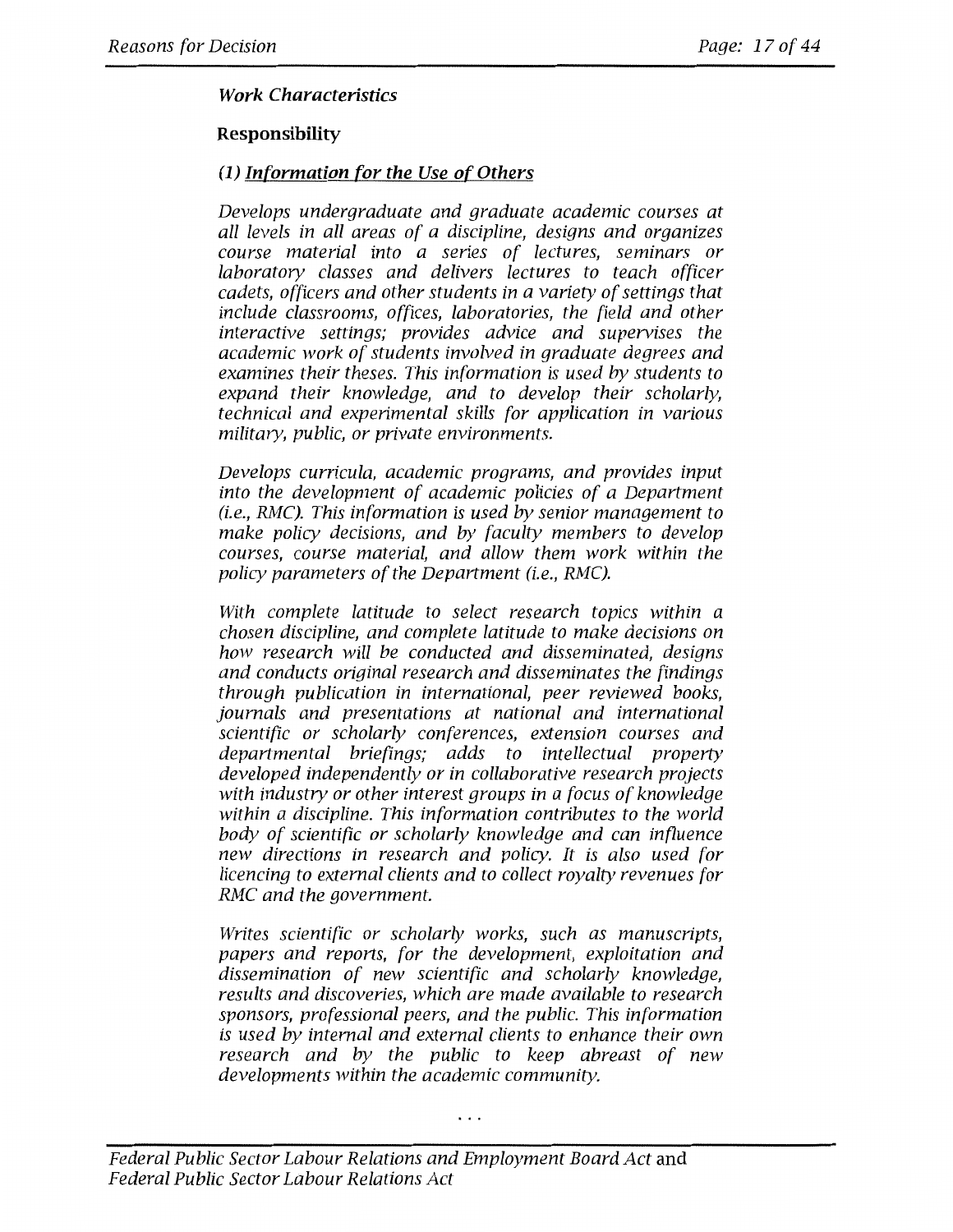*Reviews and referees research manuscripts, proposals, and reports by peers and colleagues and reports on them to academic publishers, journal editors, conference chairs and funding agencies. This information is used by national and international scholars and researchers to keep up with new developments in their field and to advance their own work, and by funding agencies to make decisions developments in their field and to advance their own work, and by funding agencies to make decisions related to research grants.* 

# (2) **Well-Being of Individuals**

*Provides academic and personal counselling to assist individual cadets (all of whom are residents) to solve personal or study related problems or issues or to develop individualized learning programs for military members who have demonstrated exceptional potential in the field. Establishes a collaborative relationship with the student to understand his/her situation. Assesses and determines the real nature of the student's problem, whether academic or personal, and develops a plan of action, including follow-up. Refers the student to an internal or external specialist if required. [Note: Professors in this environment operate under the principle of 'duty of care' and have professional ownership and responsibility for these students 24 hours a day.]* 

*Counsels graduate students on similar issues, including the development of the Masters or Ph.D. theses.* 

# **(6) Ensuring Compliance**

*Reviews articles, reports and manuscripts for possible publication in books, learned journals and peer reviewed fora, to ensure compliance with standards accepted by the international scientific and scholarly community. Has authority to make recommendations to the originator for amendments and corrections.* 

*Monitors student compliance with College rules, including those published in the College calendar and Cadet Wing regarding such matters as punctuality, classroom behaviour, plagiarism and harassment as well as meeting the academic or professional standards of the academic discipline. There is a latitude to monitor behaviour and recommend dismissal to either senior academic or military staff.* 

*[Sic* throughout]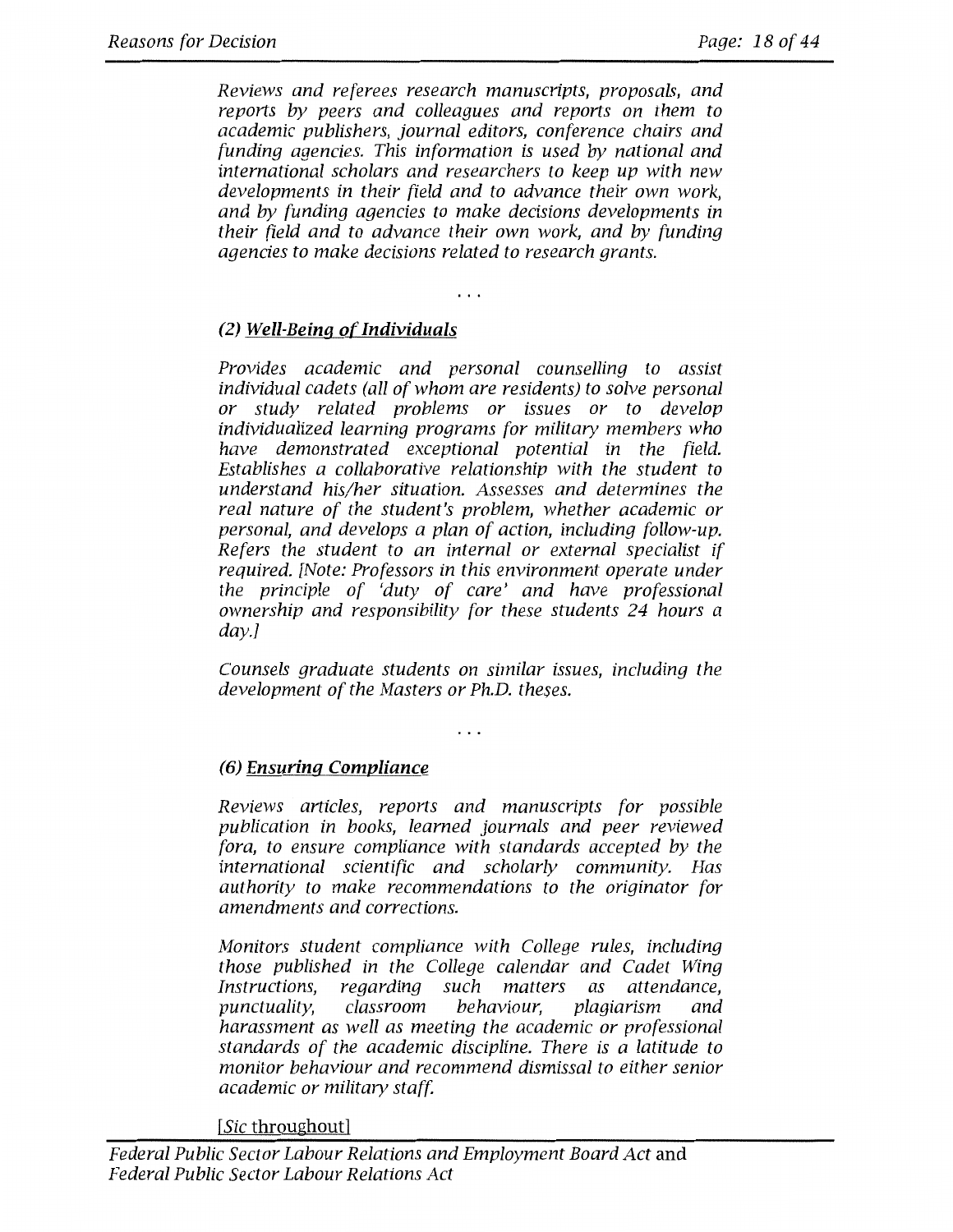[44] On May 27, 2014, the grievor was provided with the final-level grievance response, which stated as follows:

. . .

*This is the final level response to your grievance where you allege that the act of compelling the production of your course notes in response to an* Access to Information *request has contravened articles* 5, *6.01 and 8.01 of your collective agreement. I have carefully reviewed the circumstances of your grievance, including the representations made on your behalf by Helen Luu, your representative from CMCFA.* 

*I note that you are a professor at the Royal Military College of Canada (RMCC) which is the only federally regulated university in Canada and, therefore, subject to the* Access to Information Act (ATIA). *In accordance with this legislation, I have determined that your teaching material does fall under the control of the RMCC and there are no exemptions contained within the* ATIA *regarding teaching materials. Additionally, your collective agreement states, at article* 5, *that* "academic freedom does not confer legal immunity". *Therefore, the order to comply with the* ATI *request was not a contravention of articles* 5, *6.01 nor 8.01 of your collective agreement.* 

. . .

### **V. Evidence on how course notes are prepared and used**

### **A. The grievor**

[45] The grievor testified that as a professor of English Literature, he teaches many texts and that depending on the year, the syllabus for a course could change. He keeps a list of the texts that he teaches and maintains a file folder for each one in which he keeps notes he has made for and about it. He keeps notes over the years for each text and uses them as aide-memoires. He uses them to select what to talk about. The notes do not remain static; they can and do change over the years, and additions and deletions are made as time passes. He also uses the file folders and notes for research ideas and to follow up on publications and conference presentations.

[46] As an example, he described using his notes with respect to two texts written by George Whalley, who was a young naval officer during World War II. Mr. Whalley witnessed the sinking of the German battleship Bismark. Mr. Whalley wrote about it after returning to port, and published in 1961. The grievor testified that as far as he is aware, he is the only person teaching from these texts. He presented a paper about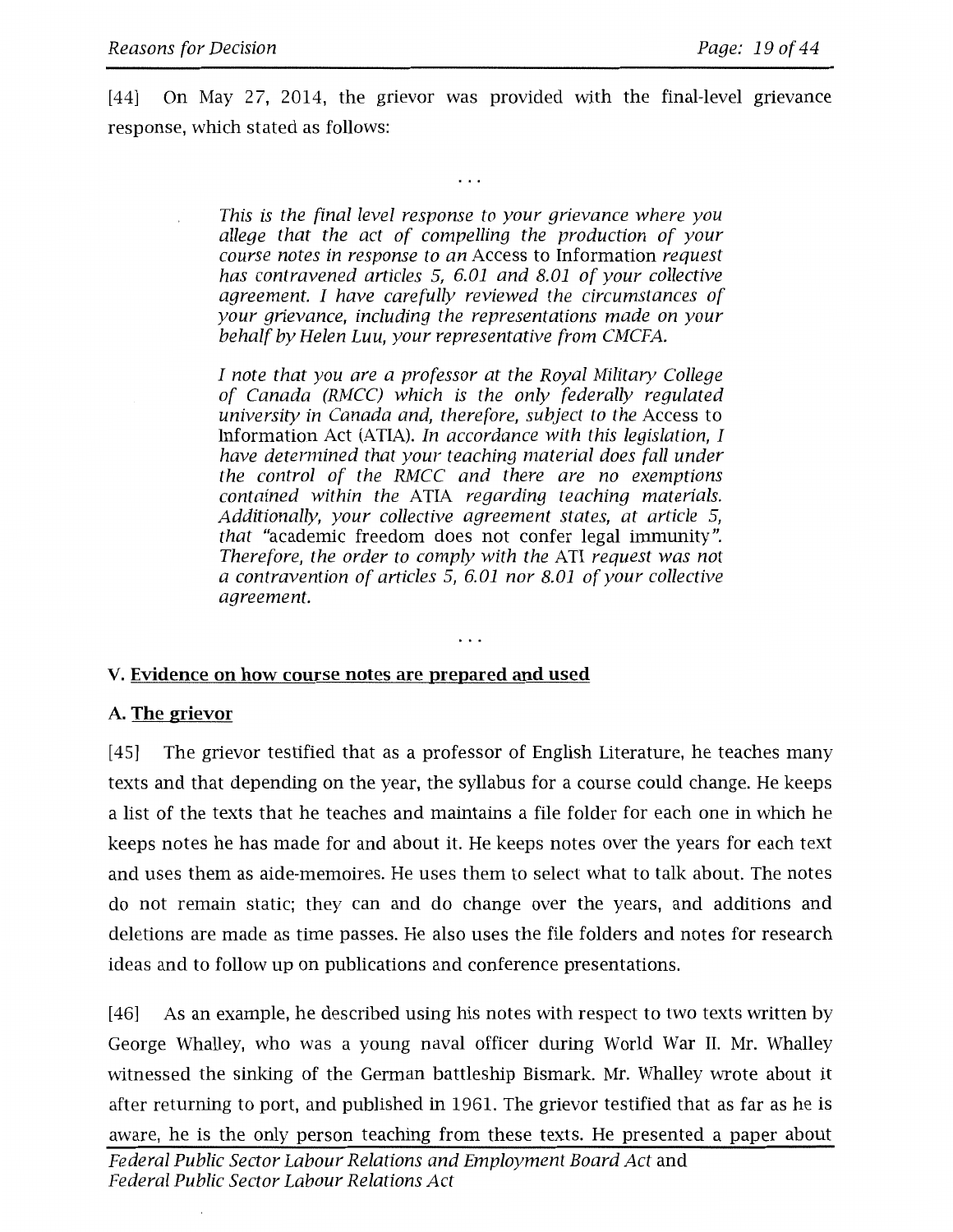Mr. Whalley's writing in 2016, which he later used as a basis for an article he wrote that was published in the *Queen's Quarterly* journal published by Queen's University. He said course notes have a wide range of use that go beyond teaching and they are original to him and come from no one else. He would have maintained such notes in his folder on Mr. Whalley's texts.

[47] The grievor testified that he often finds texts or portions of them that he copies and places in his work files. He may not use them to teach a specific course, but they may have something to do with or may in some way, in his view, be related to materials he has maintained over the years. He makes notes about those materials and places them in folders.

[48] The grievor said that he often makes notes in the context of personal study and research and as an academic and a university professor, which is a scholarly activity. He stated that in this day and age, some do it on their phones. Course notes are personal, tentative, and unfinished. They are not meant for a stranger to review.

[49] The grievor stated that no one at the College ever told him that he was required to prepare or keep course notes; nor was he aware of any standards he was required to maintain if he did prepare and keep them, including their content or the form in which they are to be made, kept, or stored. As far as he was aware, his course notes have never found their way into the employer's records. Nor did the employer place any reliance upon them (or on those of any other person teaching at the College) for the purpose of College administration.

[50] The grievor said that except for the ATI request, the employer has never required him or any other person teaching at the College, as far as he was aware, to provide their course notes or to make them accessible to anyone.

# **B. Professor Delaney**

[51] As of the hearing, Douglas Delaney was a professor at the College, teaching history and war. He started there as a commissioned officer in the Canadian Armed Forces ("CAF") after receiving his PhD in 2001. He left the CAF in 2009 but remained at the College as a bargaining unit member in the UT classification. He said that two types of personnel are appointed to the teaching level at the College, which are civilians who are members of the bargaining unit and commissioned officers in the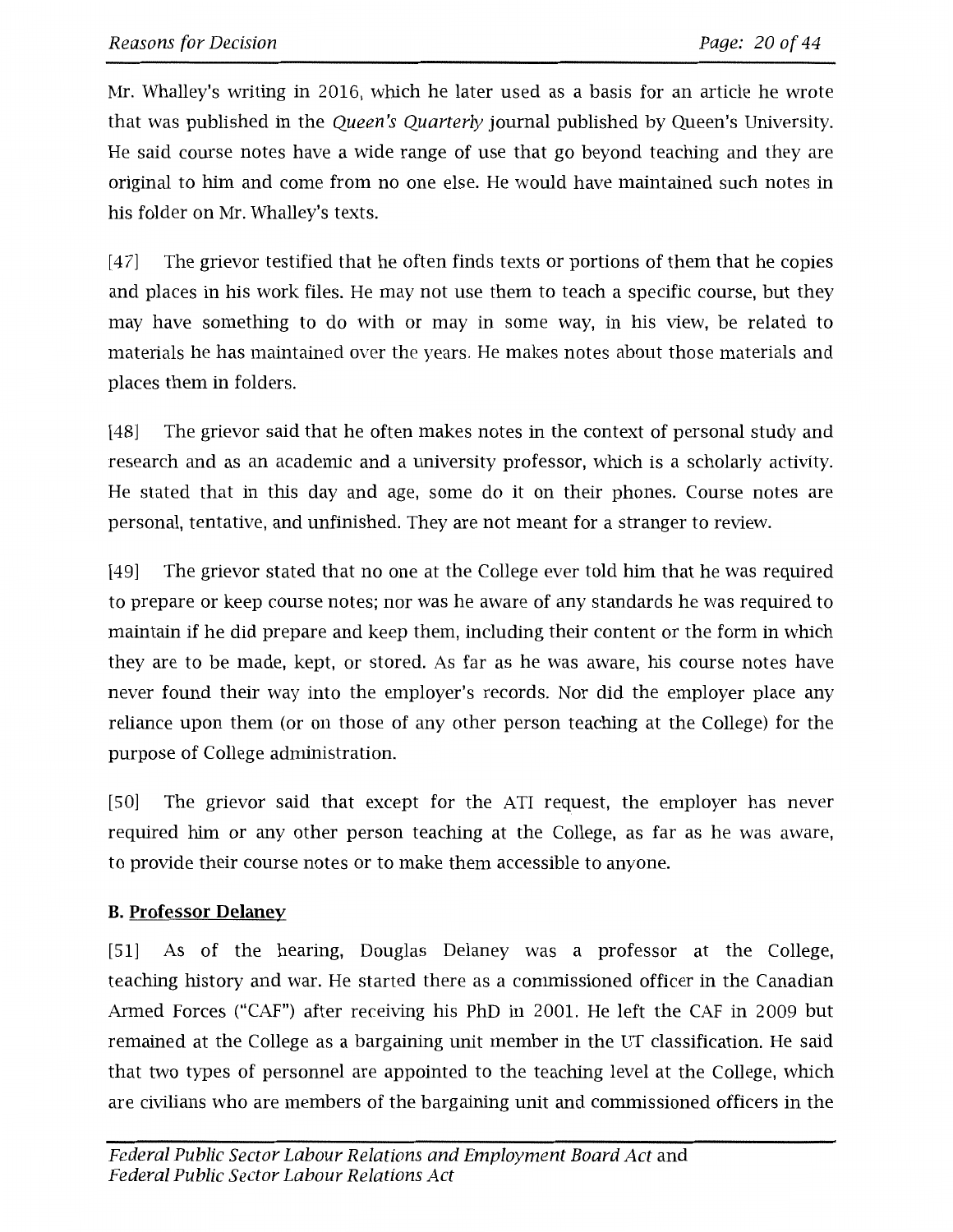CAF who may be assigned to teach.

[52] Dr. Delaney testified that between 2007 and 2012, he was the chair of the War Studies department. He said that his duties included chairing the war studies committee, which set the academic standards for the program.

[53] Dr. Delaney was shown a copy of the College's "Institutional Quality Assurance Process Manual" dated November 14, 2013, and was asked about governance and quality control of programs. He said that as part of the quality assurance process, external evaluations are carried out, following a framework set out by the Ontario Universities Council on Quality Assurance ("the OUCQA"), which is the governing body in Ontario that oversees and approves the quality of all academic programs across the province. He confirmed the statement in that manual that the College has developed a protocol for reviewing its academic programs that meets both the OUCQA's requirements and its internal standards for academic accountability. In general terms, he set out the process for establishing a course at the College.

[54] Dr. Delaney said that as part of the programs he taught, he was required to set out both a calendar and a syllabus. With respect to delivering course materials, he prepared notes, and depending on when they were made, they could have different formats. They tended to be bullet points of questions to himself, to remind him to talk about certain things. He would often type his notes and store them so that he could both review and revise them, depending on the circumstances. When he was asked how he used his notes, Dr. Delaney said that they guided him as to what to talk about and that they kept him on point.

[55] Dr. Delaney stated that he understood that his notes were just that, his notes; they were only for his use, and they would go nowhere. When he taught, he would speak and provide information via other means, such as PowerPoint slides. When he was asked if the College required him to prepare class notes, he stated that it did not and that doing so was up to the individual professor. When he was asked if he was aware of any standards with respect to the content or form of notes or storing and maintaining them, he again said that he did not. When he was asked if the College prescribed standards or requirements for distributing or dispersing class notes, he said, "Not at all."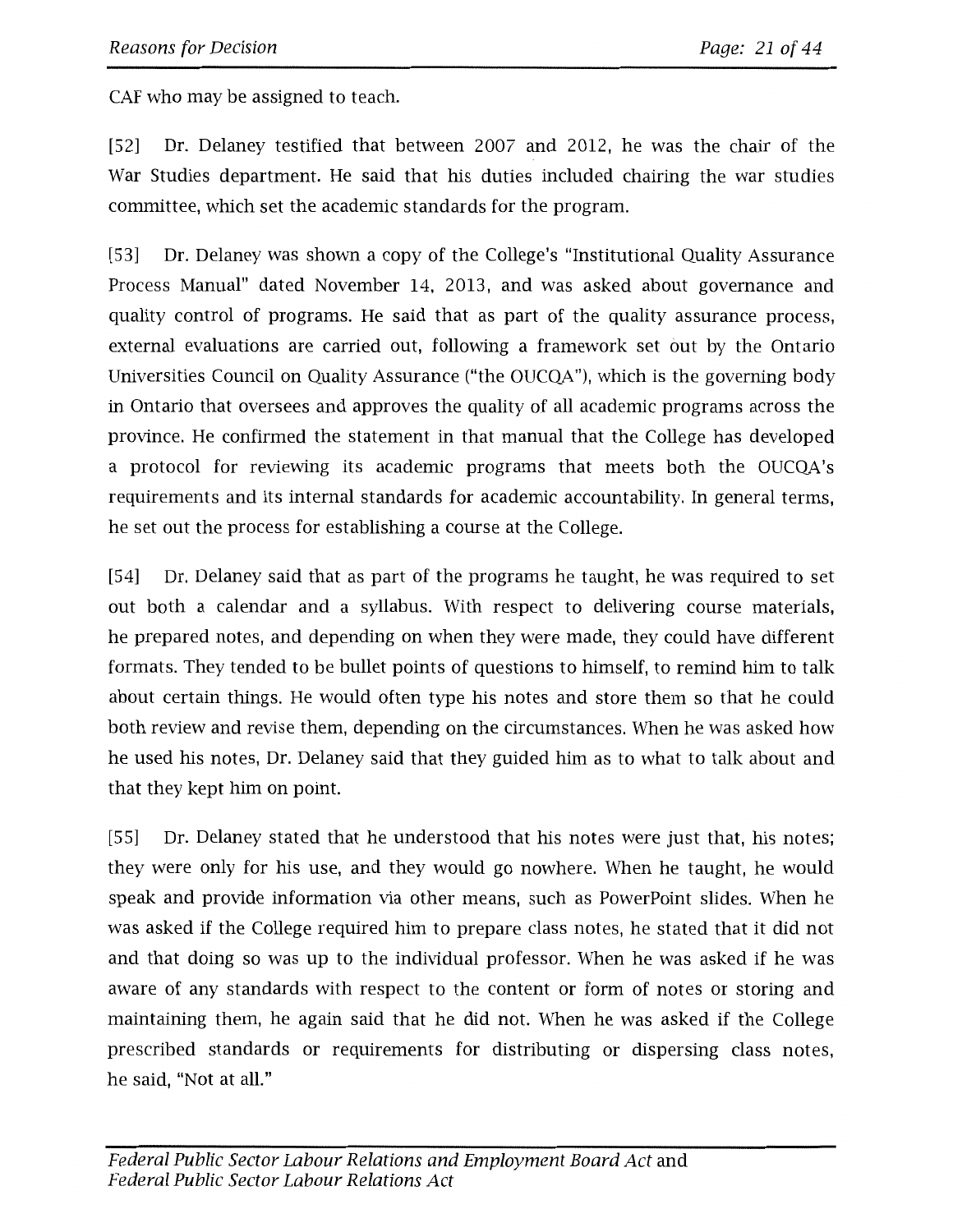[56] Dr. Delaney said that as far as he knew, no class notes that he or anyone else that he was aware of had prepared had been integrated into the employer's records in any way. As far as he knew, the employer did none of the following:

- rely on his notes with respect to his employment;
- rely on his notes with respect to the College's administration; and
- require him or anyone, to his knowledge, to let it have access to course notes.
- [57] He stated that he kept his notes in a cabinet on the College's premises.

[58] In cross-examination, Dr. Delaney was brought to the College's mission statement. He agreed that its mission is to produce officers with the mental, physical, and linguistic capabilities and the ethical foundation required to lead in the CAF. He also said that while the College is still largely a university that provides officer training to the CAF and whose cadet student population has its tuition paid through the Defence Academy, civilian students also attend. When he was the chair of the War Studies program, 65% of students were civilian. He stated that overall, only about 9 or 10% of undergraduate students are civilian, while the percentage in graduate programs is higher.

# **C. Professor Boulden**

[59] As of the hearing and since January of 2004, Jane Boulden was a professor at the College, and between 2006 and 2012, she was the associate chair of the War Studies program. She has four degrees from Queen's University, which are a bachelor of arts (honours) in political science, a master's degree in political science, a master's degree in law, and a PhD in political science.

[60] Dr. Boulden was asked about her practice with respect to using her course notes. She said that they are mostly handwritten and could be as little as a few lines or as much as one or two pages. She makes them solely for her own use, with no intent on them ever being released to anyone.

[61] She said that while she was at the College, she was never required to make course notes, and that to the best of her knowledge, neither was anyone else. She was not aware that the employer had imposed any standards with respect to the making, Federal Public Sector Labour Relations and Employment Board Act and Federal Public Sector Labour Relations Act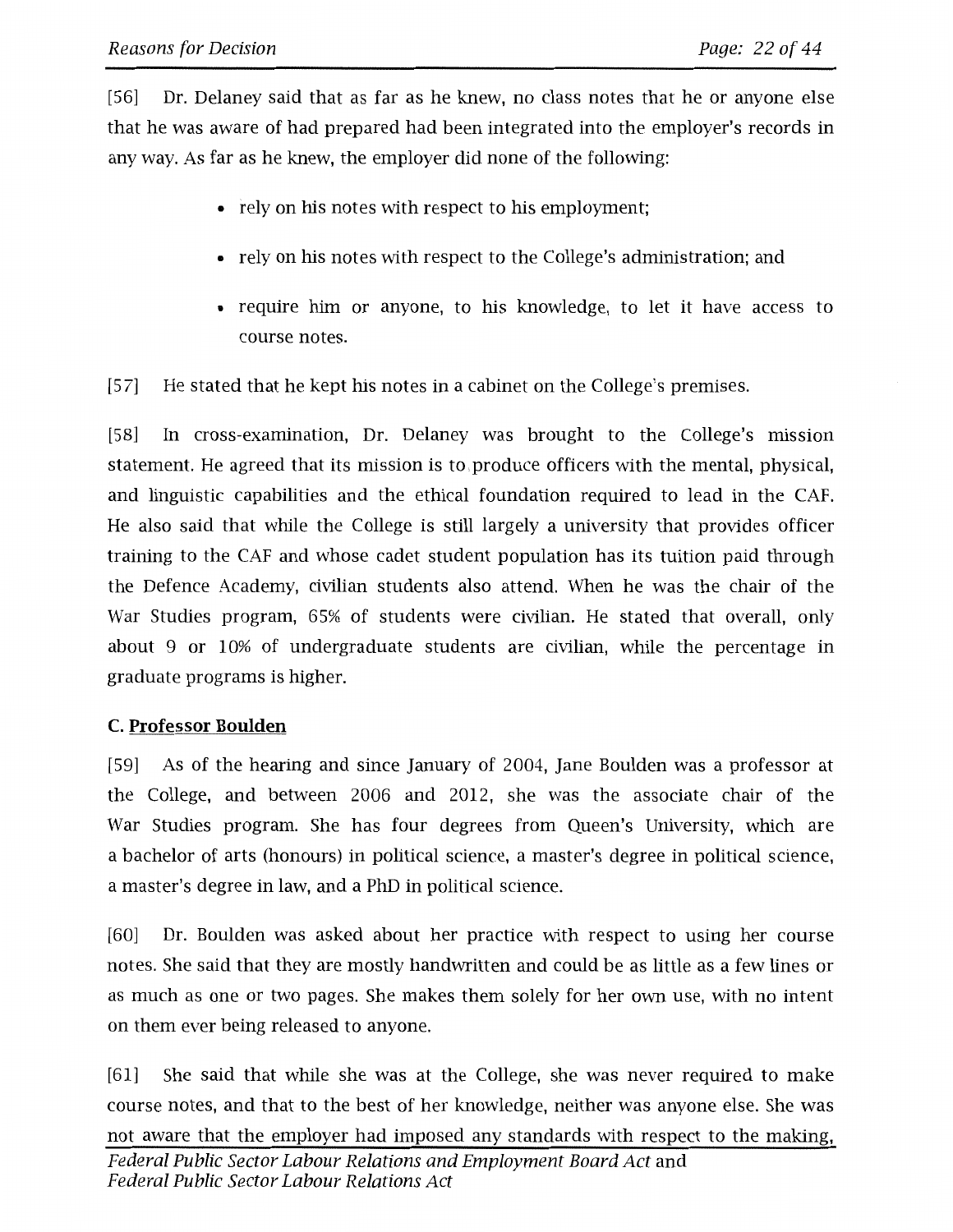form, storage, distribution, or disposal of course notes. To her knowledge, no course notes that she or any other person• teaching at the College had prepared had been integrated into or formed part of the employer's record. She was not aware that the employer placed any reliance on course notes for any purpose. As far as she was aware, the employer did not require her or' any other employee who taught at the College to provide their course notes to anyone. When she was asked what she did with her course notes at the end of teaching a course, she said that sometimes she kept them and that sometimes they were put out for recycling.

# **D. Professor Errington**

[62] As of the hearing, Elizabeth Jane Errington was retired from the College. She has a bachelor of education degree from the University of Toronto, a bachelor of arts (honours) from Trent University, a master of arts degree in history, and a PhD in history from Queen's University. Between 1984 and September of 2011, she held several positions at the College, including as an assistant professor of history, an associate professor of history, a professor of history, the chair of the History Department, and the Dean of Arts. From 1999 to the present, she has held a one-third position as a professor of history at Queen's University.

[63] Dr. Errington explained the accreditation process in Ontario that permits universities to grant degrees. She said that the Council of Ontario Universities ("COU") accredits universities, that the College is a university accredited in Ontario to grant degrees, and that it is a member of the COU. She testified that she has been involved with the COU with respect to both preparing and reviewing accreditation submissions. While she was on the College faculty, she oversaw the preparation of documents to submit to accredit courses for other departments at the College. She has reviewed accreditation submissions from the University of Western Ontario, Nipissing University, McMaster University, and Laurentian University.

[64] She said that the College is a member of the Association of Universities and Colleges of Canada ("AUCC"), which has been renamed Universities Canada. Membership in the AUCC allows university degrees conferred in one province to be recognized in other provinces.

[65] Entered into evidence was a copy of the *Report of the Commission on Governance of the Royal Military College of Canada* ("the Governance Report") dated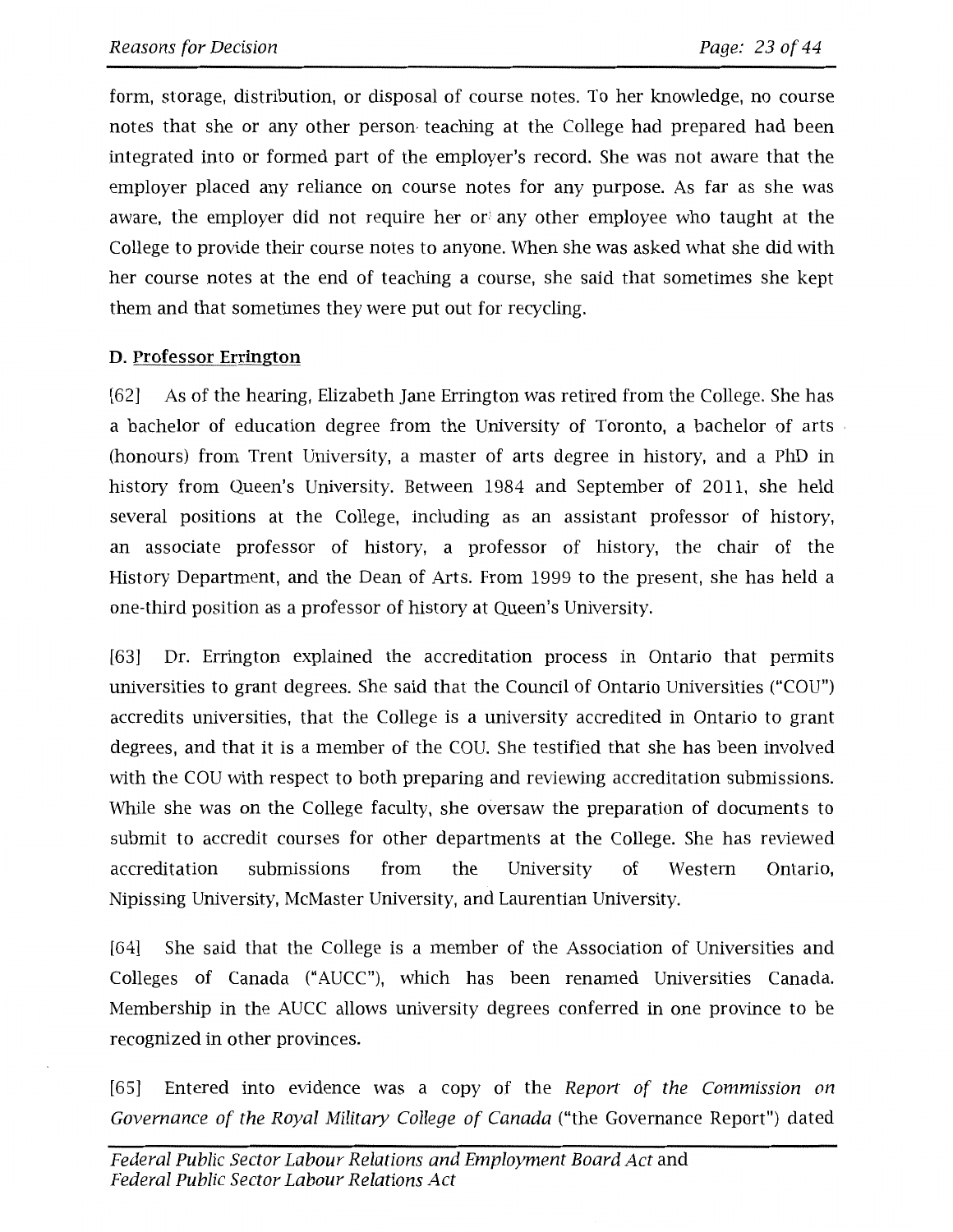April of 2013, which identifies and discusses 12 issues related to the College's governance structure. At page 12, paragraph 23, under the heading "Issue 6: Decisions on academic matters", the second bullet point states as follows:

> *Academic degrees at RMCC are awarded by virtue of an Act of the Ontario Legislature. Like other universities in Ontario, RMCC* is *a member of the COU, albeit an Associate member because it* is *financed by the federal government. Continued membership in COU* - *the main quality control and accountability body for Ontario Universities* - is *contingent on meeting eligibility criteria, including adherence to principles of academic freedom and responsibility. RMCC is also a member of AUCC; to maintain membership universities must satisfy a set of criteria that are virtually identical to the eligibility criteria for COU. Institutions must reaffirm their adherence to these criteria every five years, and it* is *the Board of Governors that does so.*

[66] Dr. Errington confirmed that at both the College and Queen's University, she taught graduate and undergraduate courses. She stated that she made course notes by hand, in point form, which she described as a road map for her to follow. She made them for her own use and not for anyone else, including students, colleagues, or her employer. While she taught at the College, she was never required to make course notes. To the best of her knowledge, no one else was required to make them. She was not aware that the employer imposed any standards with respect to the making, form, storage, distribution, or disposal of course notes. To her knowledge, at the College, no course notes that she or any other person teaching there had prepared had been integrated into or had formed part of the employer's record. She was not aware that the employer placed any reliance on course notes for any purpose. As far as she was aware, the employer did not require her or any other employee who taught at the College to provide their course notes to anyone.

[67] When Dr. Errington was asked what she did with her notes at the end of a course, she stated that if she taught the same course the following year, she might have held on to them, but that typically, she destroyed them. When she was asked if her practice at Queen's University differed in any way from her practice at the College, she replied that it did not.

# **E. Other evidence**

[68] As of the hearing and since 2009, John O'Connell was the deputy director of the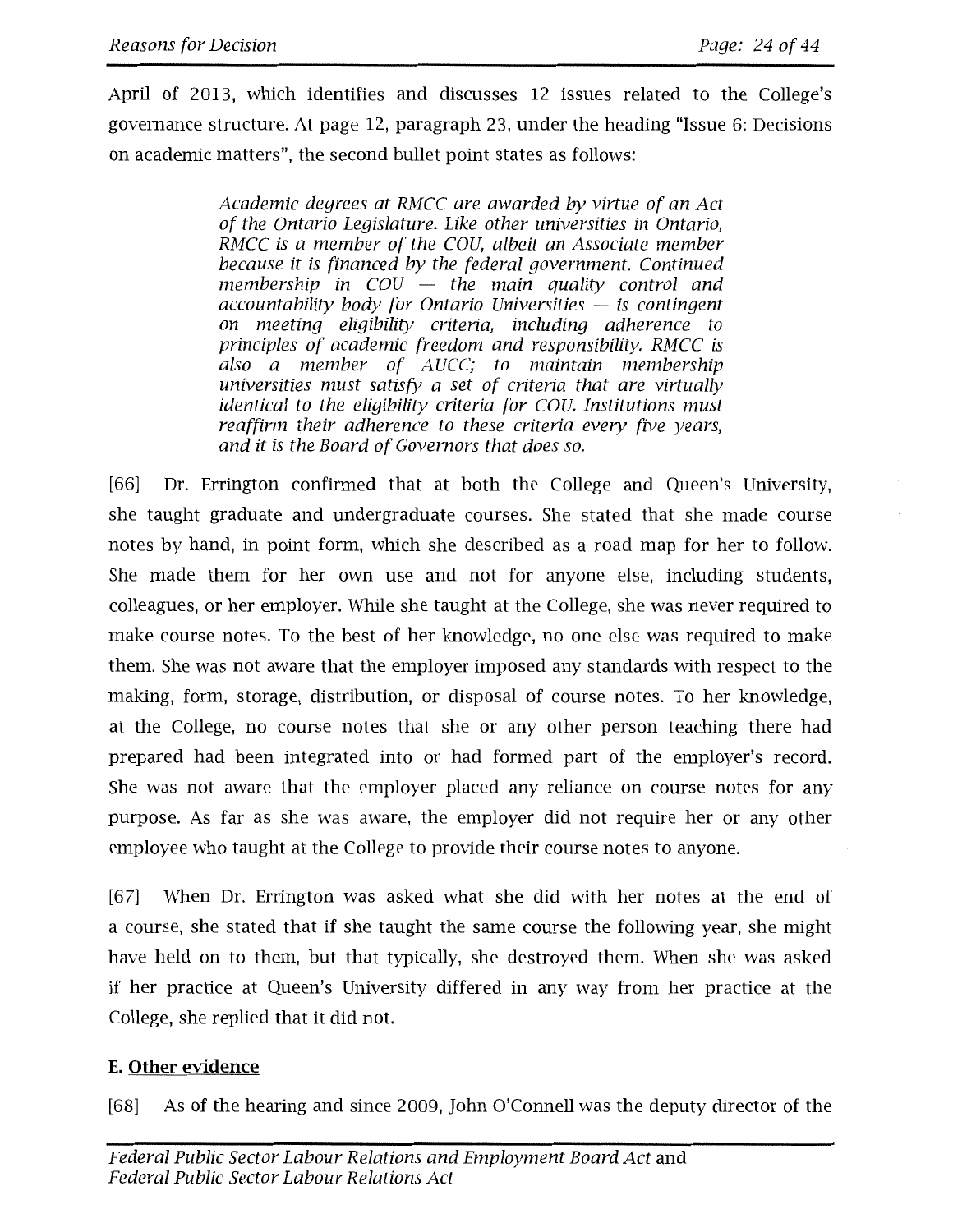DND's Access to Information and Privacy ("ATIP") Office. He has been with the ATIP directorate since 1996, starting as an analyst, then moving on to become a team leader and finally the deputy director. Before 1996, he was in the military reserve.

[69] Mr. O'Connell described the ATIP process at the DND and set out how it determined what constituted a record under the control of an institution. According to him, the course notes are the employer's records because the College is part of DND; therefore, they are covered. When he was asked how course notes related to the College's business, he stated that he did not understand the question.

[70] None of Lt.-Col. Paziuk, Major Peck, Maj.-Gen. Tremblay, Dr. Sokolsky, or Mr. Cole testified.

# **VI. Summary of the arguments**

# **A. For the grievor**

[71] The grievor referred me to Canada (Information Commissioner)  $v$ . Canada (National Defence), 2008 FC 766 ("Canada v. DND (FC)"; upheld in 2011 SCC 25 ("Canada v. DND (SCC)")); Canada Post Corporation v. Canada (Minister of Public Works, [1995] 2 FCR 110 (C.A.); Canada (Privacy Commissioner) v. Canada (Labour Relations Board), 1996 CanLII 4084 (FC) ("Privacy Commissioner v. CLRB (FC)"; upheld in 2000 CanLII 15487 (FCA) ("Privacy Commissioner v. CLRB (FCA)")); Re: University of Ottawa, [2011] O.I.P.C. No. 152 (QL; "U of O"); McKinney v. University of Guelph, [1990] 3 S.C.R. 229; and York University v. York University Faculty Association, [2007] O.L.A.A. No. 550 (QL).

[72] The primary issue is determining what constitutes a record under s. 4(1) of the AIA. The test is set out and reviewed in detail in *Canada v. DND (FC)*. Just because a document is in a minister's office and relates to a departmental matter does not necessarily mean it is under the control of the government institution. That is an important point because in cross-examination, it was the only question put to the grievor's witnesses about their practices. It was put to them that they made course notes as part of their duties and that doing so was related to their employment, which is insufficient to find control.

[73] Paragraphs 144 and 145 of Canada v. DND (FC) address notes taken by exempt staff. They state that no one at the DND had ever asked for the notes or to be provided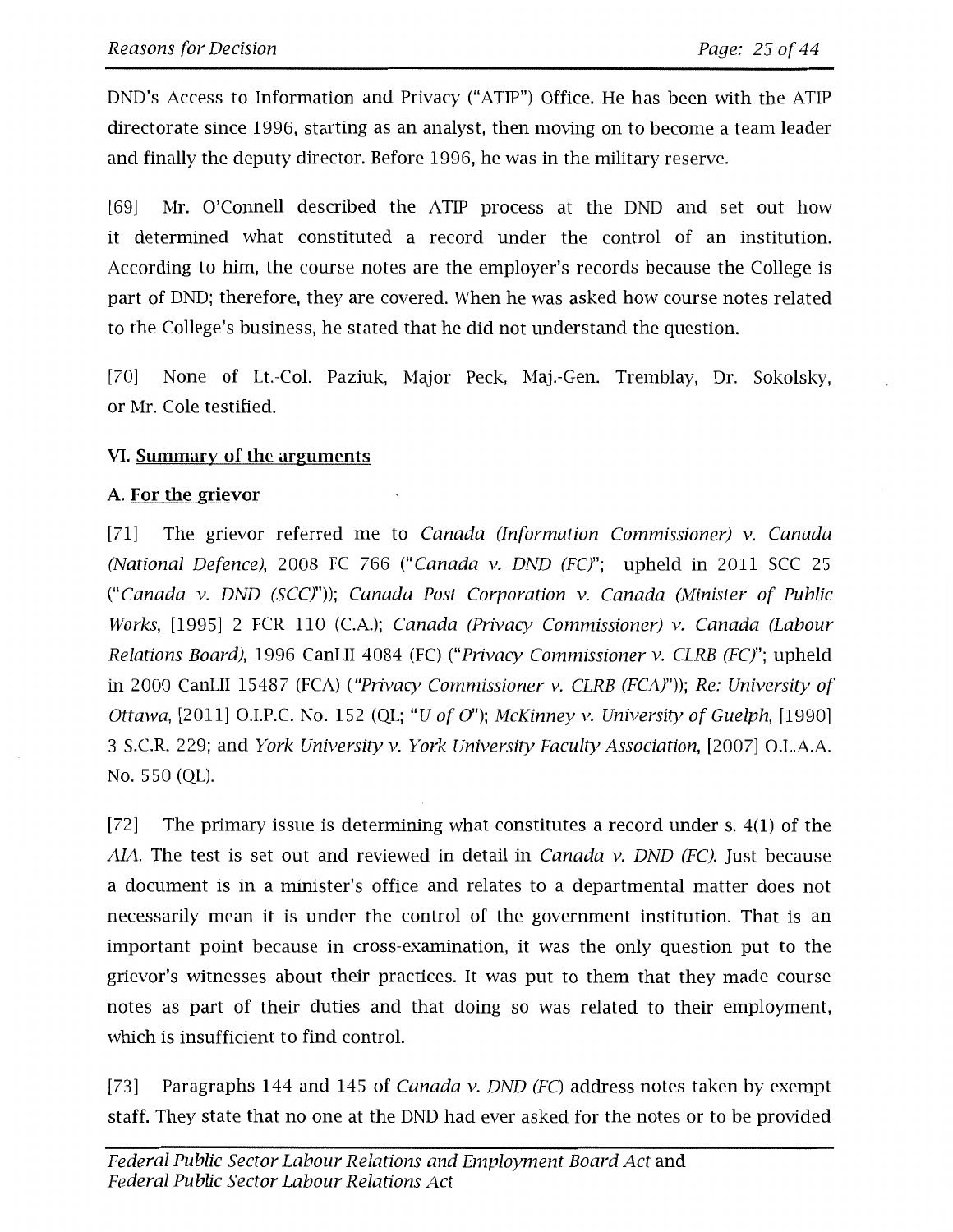with a copy of them. It was clear to the Court that the notes were barely legible, coherent only to the author, and not intended for any other person.

[74] Canada v. DND (SCC) basically states the same principles as Canada v. DND  $(FC)$ , which are that physical possession is not determinative. At paragraphs 55 and 56, steps are set out to determine whether something is under a government department's control. The first question is whether it relates to a departmental matter. If so, the enquiry does not end; it is merely not stopped. Once it is determined that the record relates to a government department, the SCC stated that all relevant factors must be considered to determine whether the government institution could reasonably expect to obtain a copy upon request. These factors include the record's substantive content, the circumstances in which it was created, and the legal relationship between the government institution and the record holder.

[75] Privacy Commissioner v. CLRB (FC) discusses notes taken by members of a quasi-judicial tribunal at a hearing. While the CLRB was able to produce the notes for review, that was not the test for establishing control over them. There was no requirement in either the legislation or CLRB policy for board members to make or keep notes; they were free to make them or not make them. The notes were only for their eyes, and their authors viewed them as their own. They were responsible for the care and safekeeping of the notes and were free to destroy them at any time. The notes were not part of the CLRB's official record and were not contained in any other record-keeping system over which the CLRB had administrative control. The fact that notes are kept on a government institution's premises does not bring them within the institution's control.

[76] Nothing in the jurisprudence suggests that the factors to consider when determining control must be balanced against the broader purpose of transparency. It does not state that premise; nor should it be a consideration.

# **1. Academic freedom**

[77]  $U$  of O was rendered under provincial legislation. A request was made for documents that individual professors possessed, not the university. In that case, the professor's bargaining agent filed a grievance alleging that the production order contravened the recognized practice of academic freedom. At paragraph 123, the decision states as follows: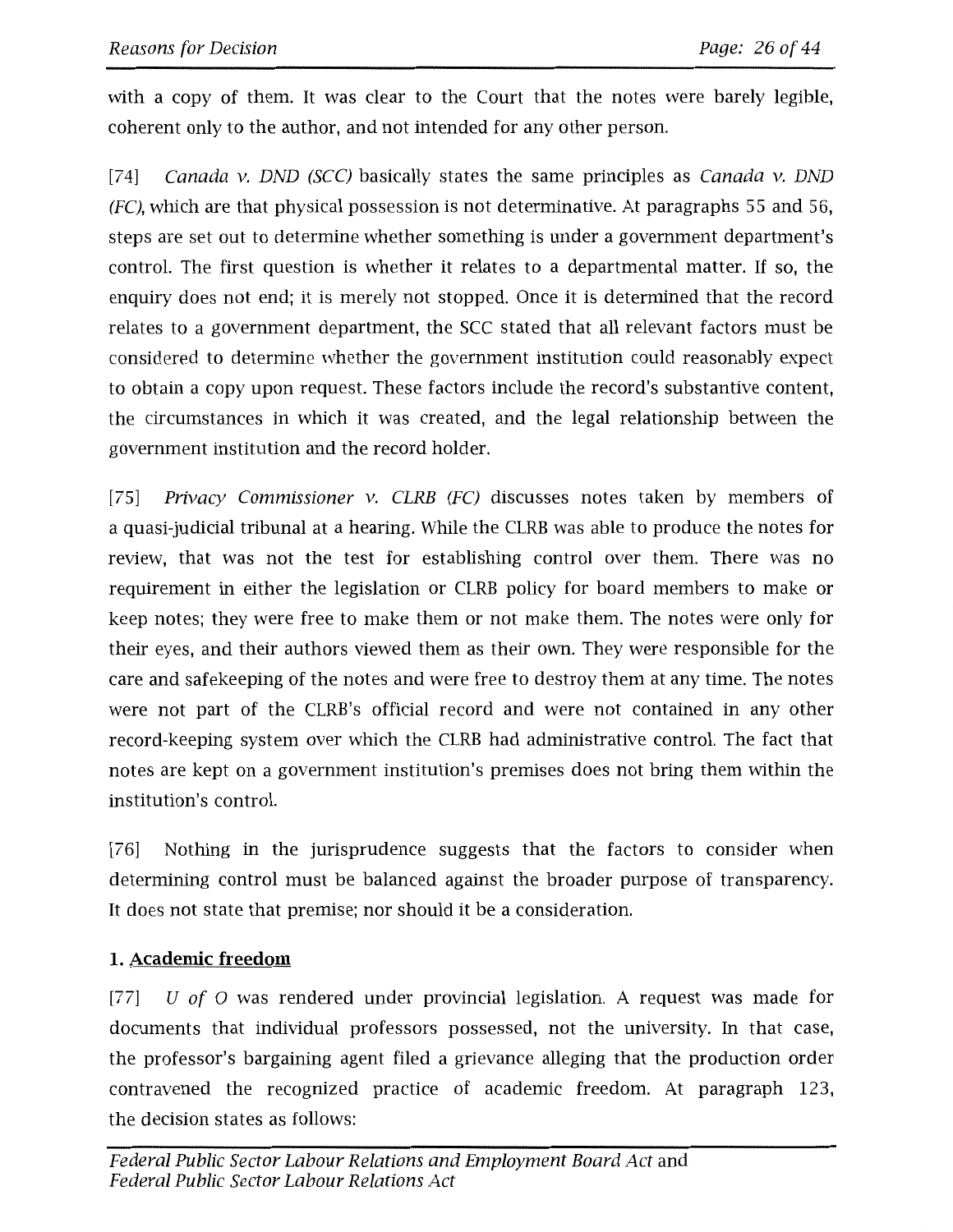*<sup>123</sup>*... *it is clear that academic freedom is an important right, and one with a vital role to play in a democracy such as Canada. These authorities also support the view that academic freedom does not arise solely from the collective agreement; rather, it is a pre-existing and independent right that informs the university's ability to access, use and regulate information and records in the possession of its faculty members.* 

[Emphasis in the original]

[78] U *of* O drew a distinction between administrative records and documents that deal with teaching and research. Administrative records are in a university's control, but that presumption could be rebutted. Documents that deal with teaching and research are protected by academic freedom, and it is outside the university's custody to inspect them. That is not overridden by the fact that an employee created one.

[79] The grievor referred me to *McKinney,* at 375, where it states as follows:

*The claim of the university teacher is that he and his fellows, whatever their legal position as employees, are in fact members of a professional community and should be considered to enjoy the rights of a learned profession. That is, they collectively should determine what shall be taught, how it shall be taught, who shall be qualified to do the teaching, and who shall be qualified to receive the teaching. In a word, they should be self-governing as are the members of other learned professions. Academic freedom is the collective freedom of a profession and the individual freedom of the members of that profession.* 

[80] The grievor submits that I should adopt that concept of academic freedom with respect to his situation and grievance.

[81] *York University* dealt with material distributed on campus that made certain pronouncements that the university administration saw as anti-Semitic. The author was a university professor. The university acknowledged that the Professor was engaged in an academic exercise, albeit if only, as it acknowledged, broadly defined. That said, the Arbitrator found that the distribution of the material was protected by academic freedom, which the collective agreement covered.

[82] The grievor submitted that the evidence strongly supports the conclusion that course notes were not under the employer's control, as a matter of either fact or law. The evidence of the other witnesses called on his behalf supports that position,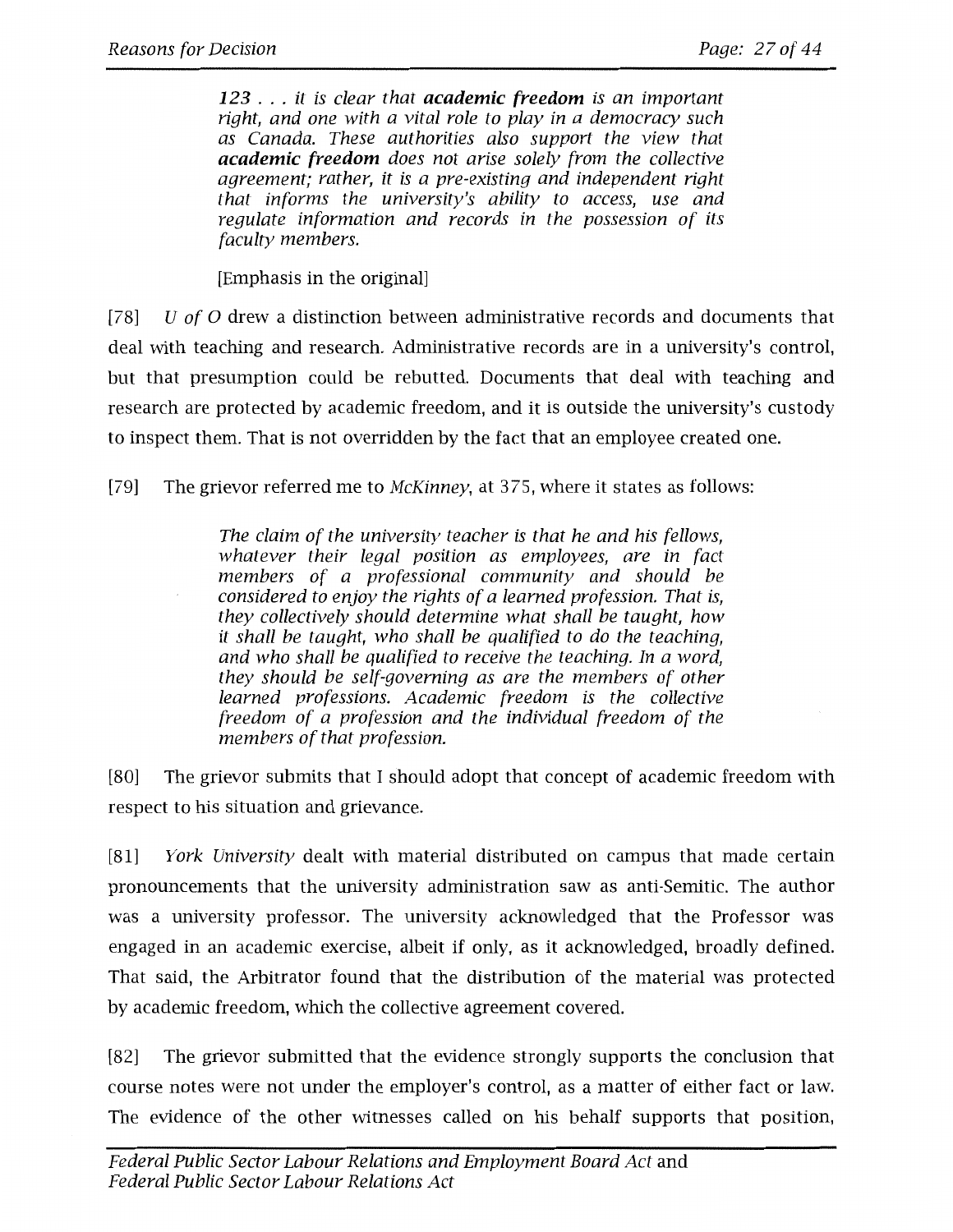as does the evidence from the employer's own documents, the letter from Dr. Sokolsky.

[83] The evidence disclosed that article 8 of the collective agreement applies. The consistent practice about working conditions before the collective agreement was entered into was that course notes were treated as personal property not under the College's control.

[84] The grievor produced the course notes as part of his teaching responsibilities. They are covered by article 5 of the collective agreement, which protects academic freedom.

[85] There was some suggestion that because members of the College's teaching staff were federal public servants employed by the DND, the principles of academic freedom do not apply in the same manner to them as to those in the provincial sector. In this respect, the grievor referred me to the Governance Report. Additionally, article 5 states that academic freedom is not diminished by virtue of the College's special mission.

# **B. For the employer**

[86] The issue is whether the course notes listed in the ATI request constitute a record under the control of a government institution, as set out in s. 4(1) of the AL4.. To grant the grievance, the Board must find that documents prepared by an employee in the performance of his or her duties do not fall under a department's control and therefore are not subject to the  $AIA$ . Such a finding would be contrary to the governing legislation and the jurisprudence.

[87] The grievor had the burden of proof.

[88] The College was created under s. 47(1) of the *National Defence Act*  (R.S.C., 1985, c. N-5), and its mission is to train officers for the CAF.

[89] The grievor is a DND employee and is subject to the V&E Code. Part of it covers democratic values, which require all public servants to help ministers under law serve the public interest.

[90] Under the heading, "Responsibility (1) Information for the Use of Others", the grievor's work description sets out that he is to develop courses, design and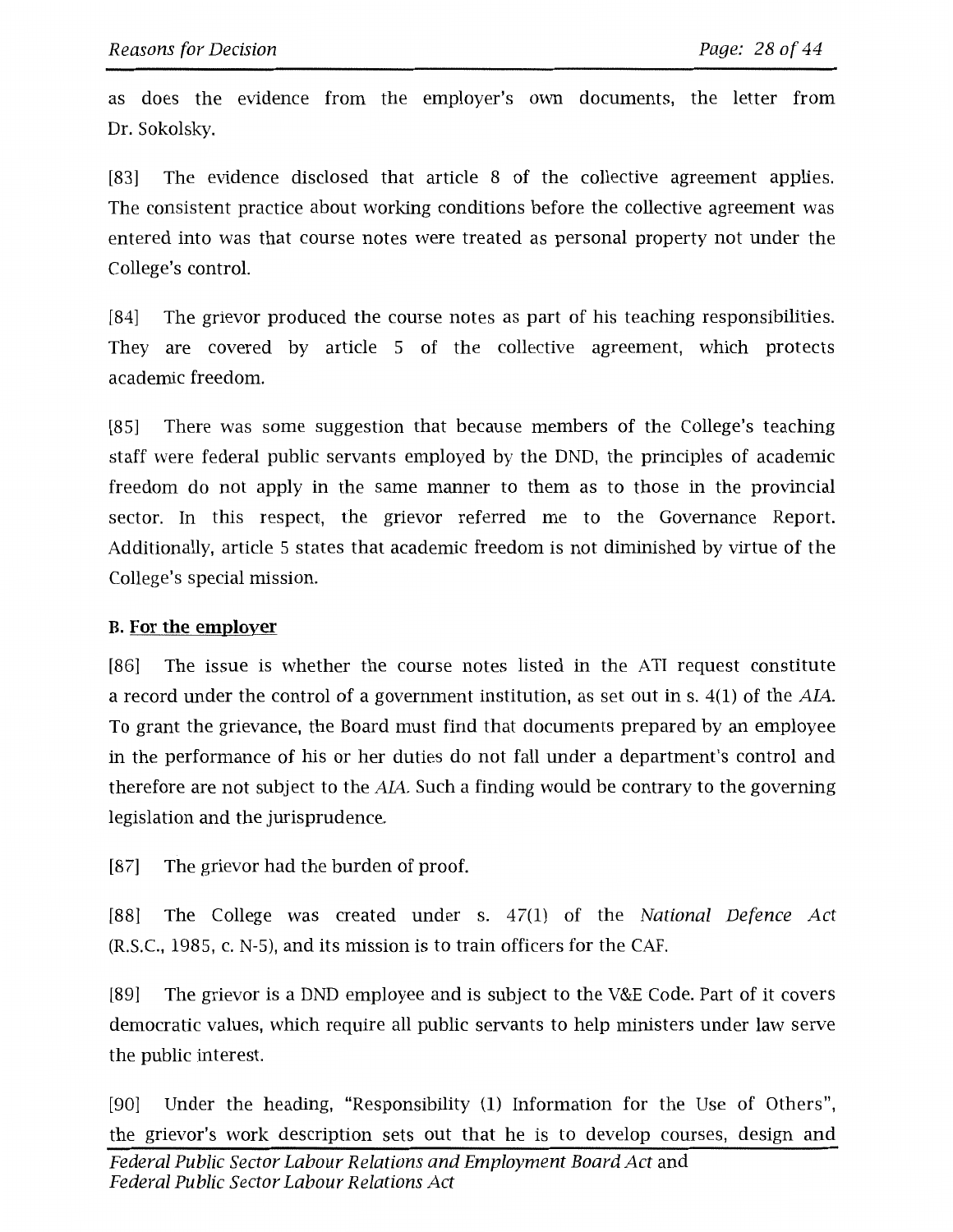organize course materials into a series of lectures, and deliver lectures to teach officer cadets, officers, and other students. He designs course material and lectures, which are records. He does so in line with a course calendar. The ATI request was made relative to a course. A course listed in the calendar links to its syllabus.

[91] Course notes are linked to preparing material for the courses the grievor teaches; that is his job.

[92] Control is different in each case and depends on the circumstances. "Control" is not a defined term. In *Canada v. DND (SCC),* the Court set out that "control" is not a defined term in the AJA. It should be given a broad and liberal interpretation.

[93] Physical control is not determinative. The Federal Court has set out a two-step process. The first step is determining whether the record relates to a departmental matter; if not, the matter ends. If it does, then the second step must be considered, which is that all relevant factors must be considered, meaning the substantive content of the record, the circumstances in which it was created, and the legal relationship between the government institution and the record holder.

[94] The grievor designs his lectures. According to the work description, he is paid to do that. The substantive content is delivering the lecture or course. The *National Defence Act* vests control in the DND. The reasonable expectation test is objective. Someone should be able to obtain a copy of the record. The test and the record have been made out.

[95] If a student has a medical note, the employer has certain obligations. Part of an accommodation may be to provide lecture notes to a student, which can be obtained and provided under s. 45 of the *National Defence Act.* Boards of inquiry may obtain any record.

[96] Section 4(b) of the *National Defence Act* provides that research with respect to the defence of Canada vests in Her Majesty.

[97] The notion of the grievor's ideas being covered by copyright is dealt with in the *Copyright Act* (R.S.C., 1985, c. C-42), s. 12 of which states as follows:

> *Without prejudice to any rights or privileges of the Crown, where any work is, or has been, prepared or published by or under the direction or control of Her Majesty or any*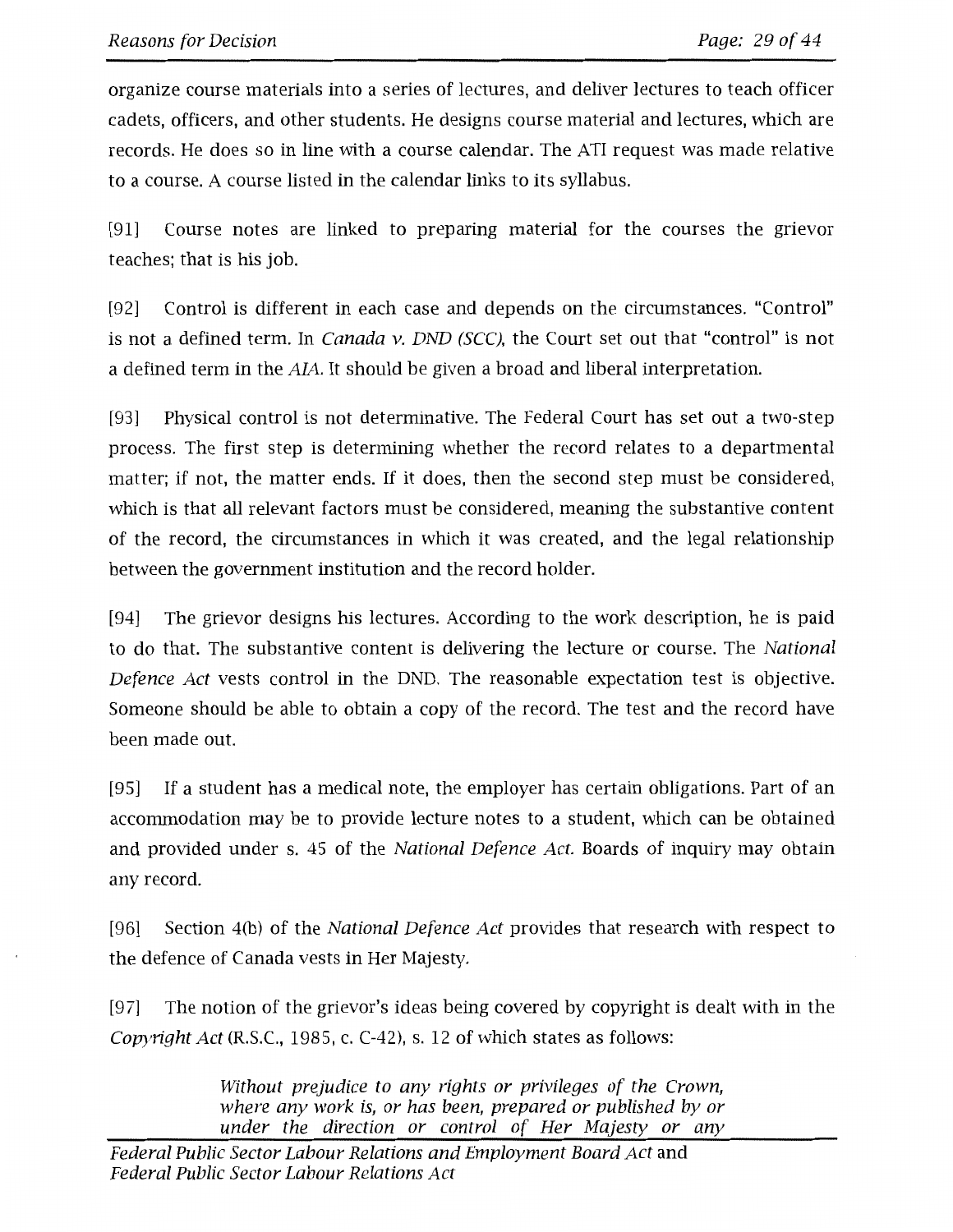government department, the copyright in the work shall, subject to any agreement with the author, belong to Her Majesty and in that case shall continue for the remainder of the calendar year of the first publication of the work and for a period of fifty years following the end of that calendar year.

[98] Section 32.1(1) of that Act provides that it is not an infringement of it to disclose material pursuant to the AIA.

[99] The Public Service Inventions Act (R.S.C., 1985, c. P-32) provides that inventions vest in Her Majesty.

[100] The employer submitted that not only could the course notes be reasonably provided but also that Brig.-Gen. Tremblay confirmed that they had to be provided. The authority lay with Brig.-Gen. Tremblay, who exercised it and issued the direction to comply with the request to produce the course notes.

[101] The College's principal reports to its commandant. In this environment of a chain of command, a direction was issued, and the notes were to be provided.

[102] Clause 5.02 of the collective agreement is not a catch-all academic freedom clause; it has limits. Article 6 sets out that unless certain rights and responsibilities are negotiated away, the employer manages the workplace.

[103] The employer also referred me to *Canada v. DND (FC)*; *Canada v. DND (SCC)*; Canadian Association of Professional Employees v. Treasury Board (Department of Human Resources and Skills Development), 2013 PSLRB 100; Professional Institute of the Public Service of Canada v. National Research Council of Canada, 2013 PSLRB 88; Brown and Beatty, Canadian Labour Arbitration (4<sup>th</sup> Ed.), Chapter 4, "The Collective Agreement", section 4:2100, "The Object of Construction: Intention of the Parties"; Brookfield Lepage Johnson Controls Facility Management Services v. Canada (Minister of Public Works and Government Services), 2003 FCT 254; Canadian Broadcasting Corporation v. National Capital Commission, [1998] F.C.J. No. 676 (QL); Canadian Imperial Bank of Commerce v. Canada (Human Rights Commission), 2007 FCA 272; Canada (Information Commissioner) v. Canada (Minister of Citizenship and Immigration), 2002 FCA 270; Canada Post Corporation v. Canada (Minister of Public Works), [1993] 3 F.C. 320; Investigation I93-083P, [1994] O.I.P.C. No. 437 (QL); Dagg v. Canada (Minister of Finance), [1997] 2 S.C.R. 403; Burchill v. Attorney General of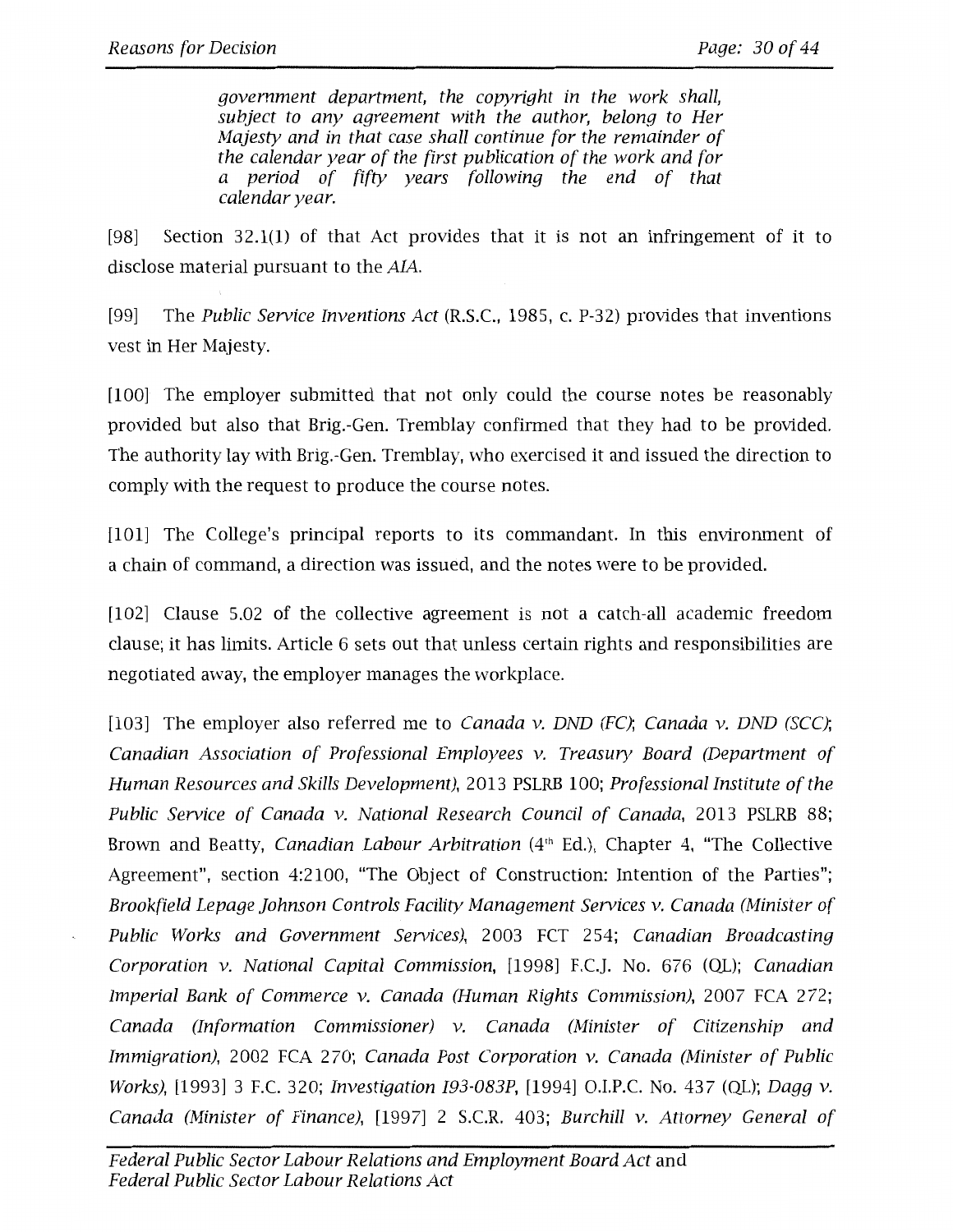*Canada,* [1981] 1 F.C. 109 (C.A.); *Shneidman v. Attorney General of Canada,* 2007 FCA 192; Ruth Sullivan, *Sullivan on the Construction of Statutes* (6<sup>th</sup> Ed.); *Re: Wilfred Laurier University,* [2009] O.1.P.C. No. 17 4 (QL); *Neilson v. British Columbia (Information and Privacy Commissioner),* [1998] B.C.J. No. 1640 (QL); *Re: Ontario (Ministry of Children and Youth Services),* [2014] O.1.P.C. No. 211 (QL); and *Ontario (Criminal Code Review Board) v. Doe* (1999), 47 O.R. (3d) 201.

[104] In addition to the *Act* and the *AM,* the employer also referred me to the *Copyright Act,* the *FAA,* the *Interpretation Act* (R.S.C., 1985, c. 1-21), the *National Defence Act,* the *Privacy Act* (R.S.C., 1985, c. P-21), the *Public Servants Invention Act,*  the Ontario *Freedom of Information and Protection of Privacy Act* (R.S.O. 1990, c. F.31), and the British Columbia *Freedom of Information and Protection of Privacy Act*  (R.S.B.C. 1996, c. 165).

# **VII. Reasons**

[105] In 2017 PSLREB 6, I addressed the employer's objection to my jurisdiction on the alleged basis that the matter fell within the ambit of another Act, the AJA. The objection was based only on a portion of the documentary evidence and on no oral evidence. Based on the material available at that time, I dismissed the objection.

[106] I have to answer two questions. Are the course notes subject to the *AM?* If not, do I have jurisdiction to address the grievance as it relates to the employer's order that the grievor turn over the course notes, as part of the ATIP request?

[107] Section 2 of the *AM* states that its purpose is to extend the present laws of Canada to provide a right of access to information in records under the control of a government institution. That is done in accordance with the principles that government information should be available to the public, that necessary exceptions to the right of access should be limited and specific, and that decisions on disclosing government information should be reviewed independently of government.

[108] The *AIA* defines "government institution" as any department or ministry of state of the Government of Canada, any body or office listed in Schedule I to the AJA, or any Crown corporation and any wholly owned subsidiary of such a corporation within the meaning of s. 83 of the *FAA.* It defines "record" as any documentary material, regardless of medium or form.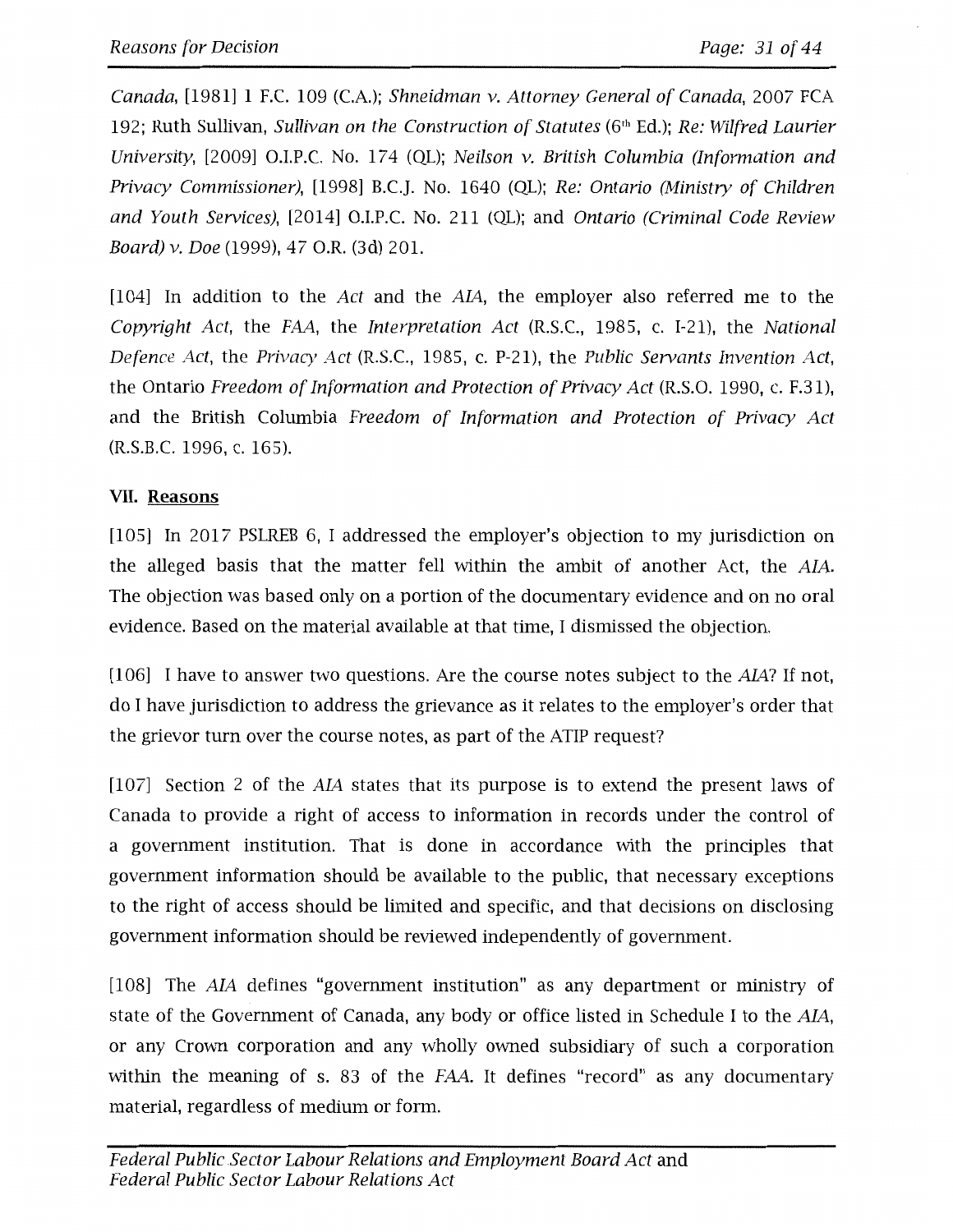[109] Section 4 of the AL4 provides that subject to that Act but despite any other Act of Parliament, every person who is a Canadian Citizen or a permanent resident within the meaning of s. 2(1) of the Immigration and Refugee Protection Act has the right to and shall, on request, be given access to any record under the control of a government institution.

[110] Simply put, the AIA provides that Canadians and permanent residents may access information held by the government.

[111] On or about March 22, 2013, the ATI Coordinator at the CDA received the ATI request, which was for certain documents in connection with a course taught by the grievor. The request included the handwritten notes prepared for or by the grievor.

[112] On April 5, 2013, the CMCFA advised the College's principal that in its view, the documents asked for in the ATI request did not constitute a record under the control of the institution under s. 4(1) of the AL4. Despite its position, the grievor provided all the documents requested except the course notes, as all the other ones had been available to students.

[113] The grievor provided the course notes under protest and filed this grievance on November 28, 2013. The grievance is quite lengthy and sets out both facts and jurisprudence. However, its essence is found at paragraph 13, where he states that the course notes were within his control and not the employer's, and as such, they were not subject to the provisions of the AIA.

# **A. Ownership of the course notes**

[ll4] In simple terms, the grievor's position is that the course notes belong to him, and as such, the employer, under the AL4, has no control over them. The employer's position is that he made the course notes as an employee during his employment with the DND as an associate professor of English at the College. As such, under the AL4, they are not his but are under the employer's control. Therefore, I have no jurisdiction.

[115] Paragraph 32 of *Canada v. DND (FC)* sets out the three legal questions to be asked when deciding if the material requested is subject to disclosure under the AIA, which for the purpose of this grievance can be narrowed to the first two questions, as follows: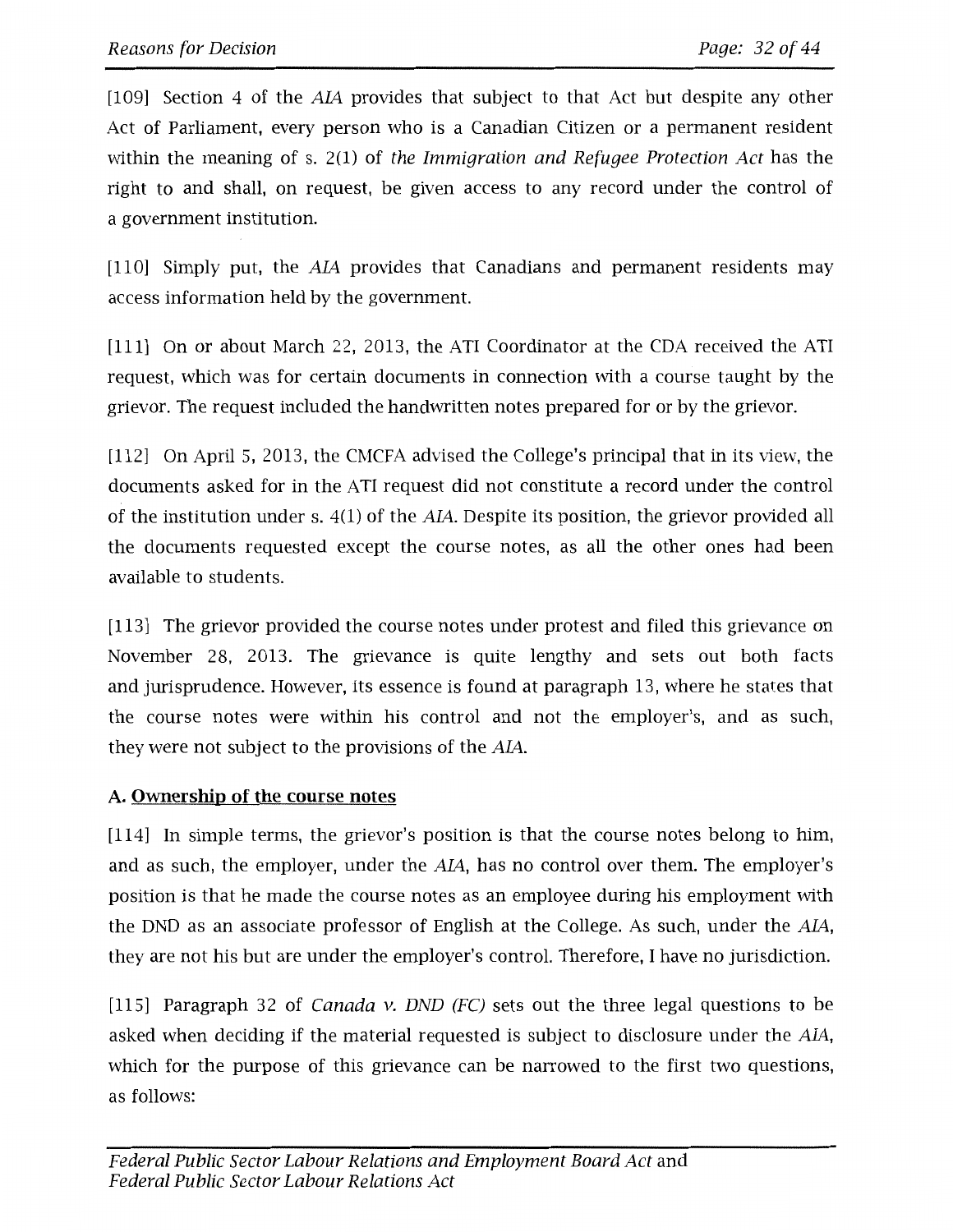- 1. Is the College a "government institution" under s. 4(1) of the *AIA*?
- 2. What constitutes a record "... under the control of a government institution", as stated at s.  $4(1)$  of the  $AIA$ ?

[116] The third question has no bearing because it relates to exemptions to those documents that are found to be records under the control of a government institution under s.  $4(1)$  of the  $AIA$ . That determination is outside my jurisdiction.

[117] Answering the first question is simple. The evidence has disclosed that, and it does not appear to be in dispute, the College, as established under s. 47(1) of the *National Defence Act,* meets the definition of "government institution" in s. 2 of the AIA as any department or ministry of state of the Government of Canada, any body or office listed in Schedule I to the AIA, or any Crown corporation and any wholly owned subsidiary of such a corporation within the meaning of s. 83 of the FAA.

[118] The second question is fraught with more difficulty. The evidence brought forward and the arguments made centred upon "[w]hat constitutes a record 'under the control of a government institution' as stated in subsection 4(1) of the *[AJA]* ... "?

[119] In s. 3, the AIA defines "record" as any documentary material, regardless of medium or form. The course notes, as defined by the grievor and as disclosed in the evidence, are documentary material. Simply put, are they in the control of the government institution (DND through the College) or the grievor?

[120] As set out in *Canada v. DND (SCC),* the word "control" is an undefined term. However, its meaning has been judicially considered in a number of cases. The Court summarized as follows, at paragraphs 48, 50, and 54 to 56, the principles gleaned by Justice Kelen in the lower Federal Court decision:

> **48** *As "control" is not a defined term in the Act, it should be given its ordinary and popular meaning. Further, in order to create a meaningful right of access to government information, it should be given a broad and liberal interpretation. Had Parliament intended to restrict the notion of control to the power to dispose or to get rid of the documents in question, it could have done so. It has not. In reaching a finding of whether records are "under the control of a government institution", courts have considered "ultimate" control as well as "immediate" control, "partial" as well as "full" control, "transient" as well as "lasting" control,*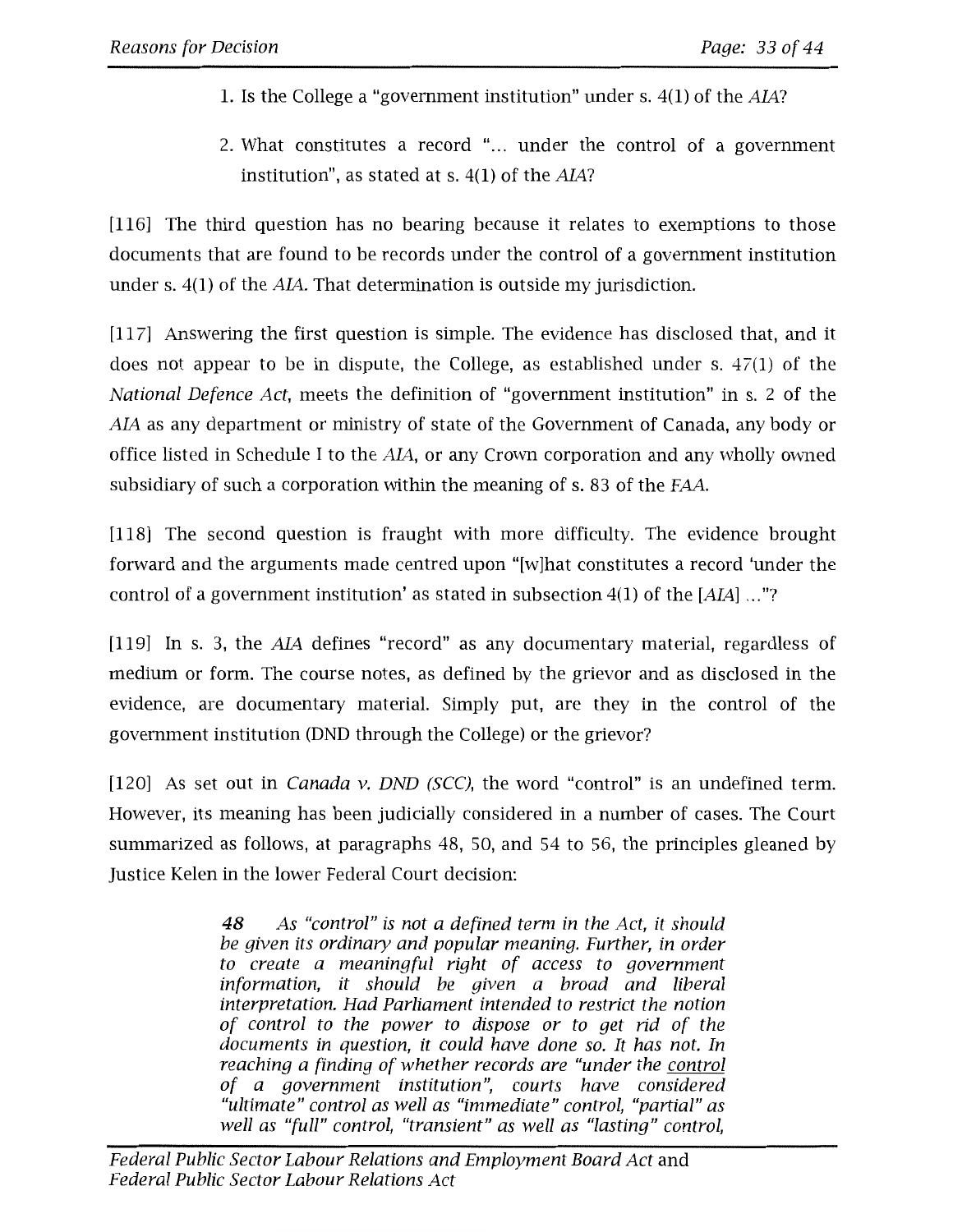*and* "de jure" *as well as* "de facto" *control. While "control" is to be given its broadest possible meaning, it cannot be stretched beyond reason. Courts can determine the meaning of a word such as "control" with the aid of dictionaries. The*  Canadian Oxford Dictionary *defines "control" as "the power of directing, command (under the control of)" (2001, at p. 307). In this case, "control" means that a senior official with the government institution (other than the Minister) has some power of direction or command over a document, even if it is only on a "partial" basis, a "transient' basis, or a* "de facto" *basis. The contents of the records and the circumstances in which they came into being are relevant to determine whether they are under the control of a government institution for the purposes of disclosure under the Act (paras. 91-95).* 

**50** *The Federal Court of Appeal agreed with this test, holding that, in the context of these cases where the record requested is not in the physical possession of a government institution, the record will nonetheless be under its control if two questions are answered in the affirmative: (1) Do the contents of the document relate to a departmental matter? (2) Could the government institution reasonably expect to obtain a copy of the document upon request? (Decision 1, at paras. 8-9).* 

 $\cdot$   $\cdot$   $\cdot$ 

 $\cdots$ 

*<sup>54</sup>*... *As Kelen ]. made clear, the notion of control must be given a broad and liberal meaning in order to create a meaningful right of access to government information. While physical control over a document will obviously play a leading role in any case, it is not determinative of the issue of control. Thus, if the record requested is located in a Minister's office, this does not end the inquiry. The Minister's office does not become a "black hole" as contended. Rather, this is the point at which the two-step inquiry commences. Where the documents requested are not in the physical possession of the government institution, the inquiry proceeds as follows.* 

*55 Step one of the test acts as a useful screening device. It asks whether the record relates to a departmental matter. If it does not, that indeed ends the inquiry* . . . *If the record requested relates to a departmental matter, the inquiry into control continues.* 

*56 Under step two,* all *relevant factors must be considered in order to determine whether the government institution could reasonably expect to obtain a copy upon request. These factors include the substantive content of the record,*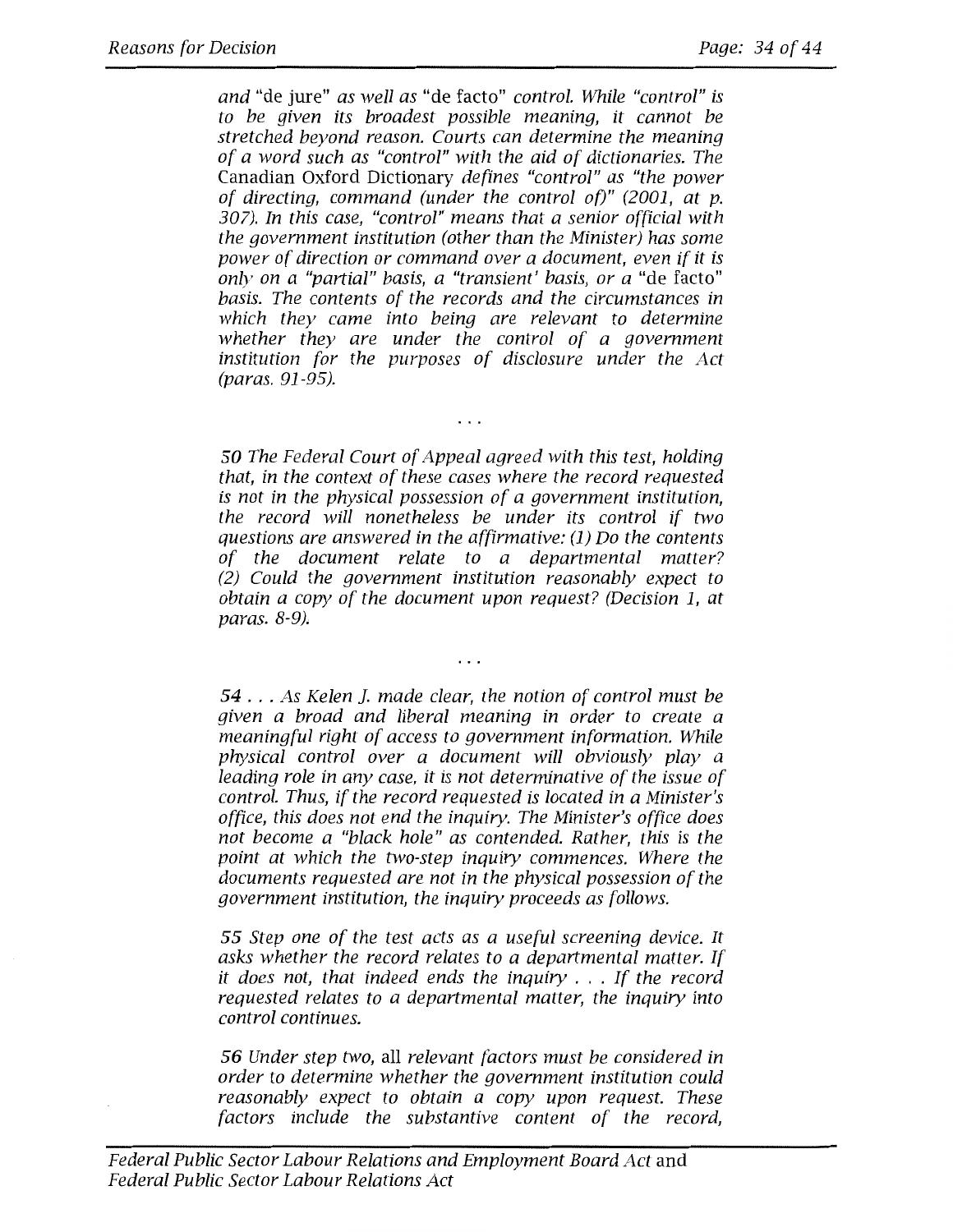*the circumstances in which it was created, and the legal relationship between the government institution and the record holder. The Commissioner is correct in saying that any expectation to obtain a copy of the record cannot be based on "past practices and prevalent expectations" that bear no relationship on the nature and contents of the record, on the actual legal relationship between the government institution and the record holder, or on practices intended to avoid the application of the* Access to Information Act *(A.F., at para. 169). The reasonable expectation test is objective. If a senior official of the government institution, based on all relevant factors, reasonably should be able to obtain a copy of the record, the test is made out and the record must be disclosed, unless it is subject to any specific statutory exemption. In applying the test, the word "could" is to be understood accordingly.* 

[121] At paragraphs 144 and 145 of *Canada v. DND (FC),* Justice Kelen stated as follows when addressing the issue of handwritten notes taken in the context of a meeting:

> **[144]** *The notes were the personal notes of the exempt staff No person in the DND or the Minister ever asked to see the notes or be provided with a copy of them. The evidence is that the notes would not have been produced to departmental officials. If some information in the notes had ever been requested, which was not the case, the Court reasonably assumes that the exempt staff who took the notes would prepare a typewritten record of the discussion.*

> **[145]** *It is clear that the government institution did not have*  de facto, *transient, or partial access to the notes of the meetings. When the Court reviewed the notes, it is evident that they were not intended for any third person. The writing is barely legible and the substance is not coherent to anyone other than the author. Accordingly, the notes in their original form would not be produced to a senior official of the DND upon request, and they are not under the control of the DND.*

[122] The grievor also referred me to pages 59 and 60 of *Privacy Commissioner v. CLRB (FC),* which dealt with the disclosure of board members' notes at a hearing. The Court stated as follows when reviewing the situation relating to these notes:

> *I now turn to the record before me in so far as it pertains to the notes in issue and the control that was exercised over them. It is clear that there is no requirement either in the*  Canada Labour Code, *or in the CLRB policy or procedure touching upon the notes. The notes are viewed by their authors as their own. The CLRB members are free to take*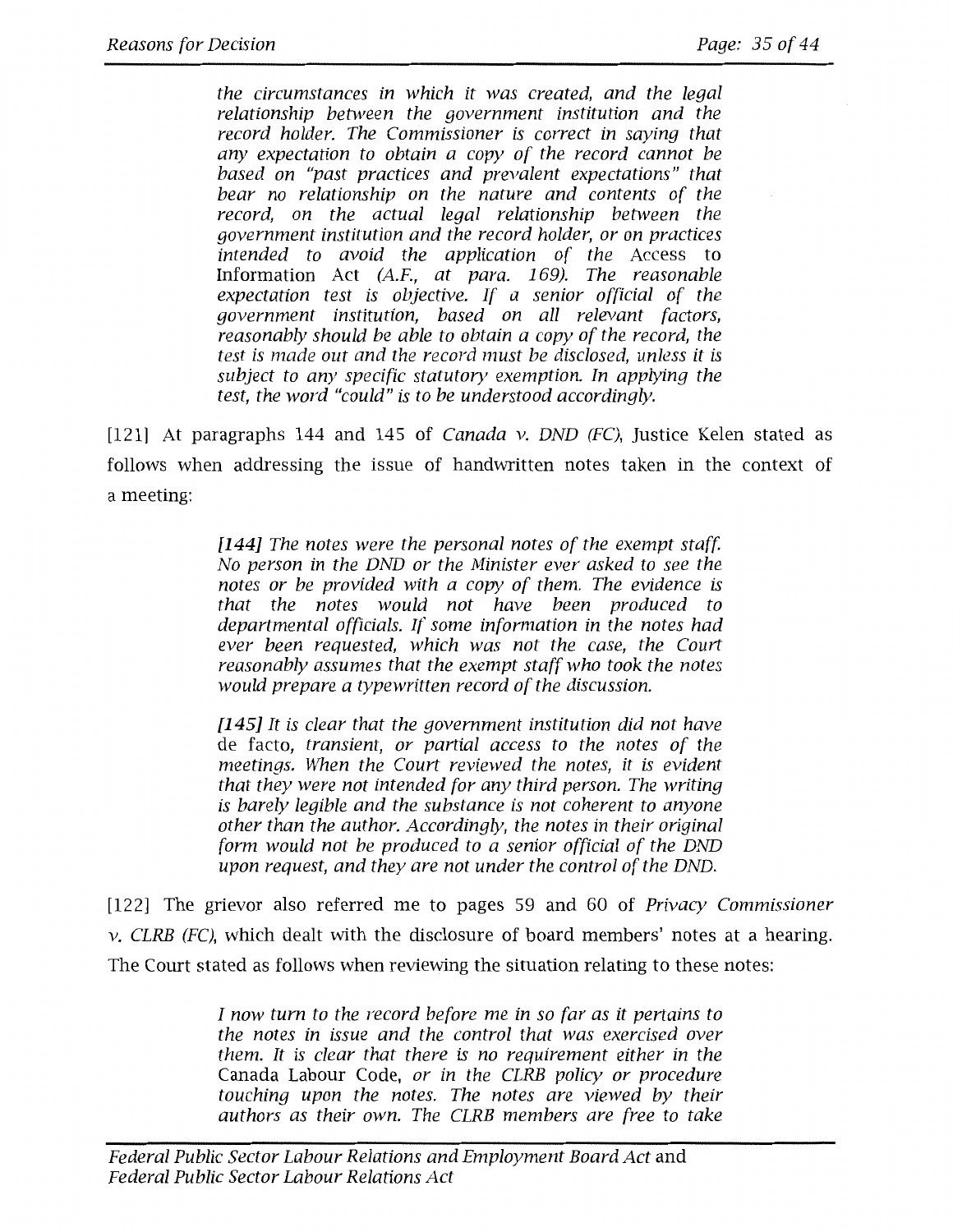*notes as and when they see fit, and indeed may simply choose not to do so. The notes are intended for the eyes of the author only. No other person is allowed to see, read or use the notes, and there is a clear expectation on the part of the author that no other person will see the notes. The members maintain responsibility for the care and safe keeping of the notes and can destroy them at any time. Finally, the notes are not part of the official records of the CLRB and are not contained in any other record keeping system over which the CLRB has administrative control.* 

*In my view, it is apparent from the foregoing that however broadly one construes the word control, the notes in issue were not "under the control" of the CLRB within any of the meanings that can be attributed to that term. Not only are the notes outside the control or custody of the CLRB but they are also considered by the CLRB to fall outside the ambit of its functions.* 

*Nevertheless, the record does suggest that the notes in question were kept by the members either at the office or at home, but most likely at the office. A question therefore arises as to whether the mere fact that the notes may have been kept by the members on the premises of the CLRB could result in the Board having "control" over them as that word is used in paragraph 12(1)(b) of the Act.* 

*I do not believe so. Admittedly, the fact that records are left or kept on the government institution's premises allows for a*  de facto *intrusion into these records by the institution. But that does not bring the records within the "control" of the institution as these words are used in paragraph 12(1)(b) of the Act. What is contemplated is control in any form so long as it is exercised in a lawful fashion. It is inconceivable that the* Privacy Act *could compel a government institution to intrude into the records of a third party in breach of that person's right to privacy in order to satisfy the privacy rights of others.* 

[123] Including the grievor, I heard from four professors who as of the hearing either were teaching at or had taught at the College. Of them, two were department heads, and one had been the Dean of the Faculty of Arts. With respect to their course notes, they all gave the same evidence, which is as follows:

- they all believed that notes they had made with respect to their lectures were their personal property;
- the College did not require them to prepare course notes for their courses or lectures;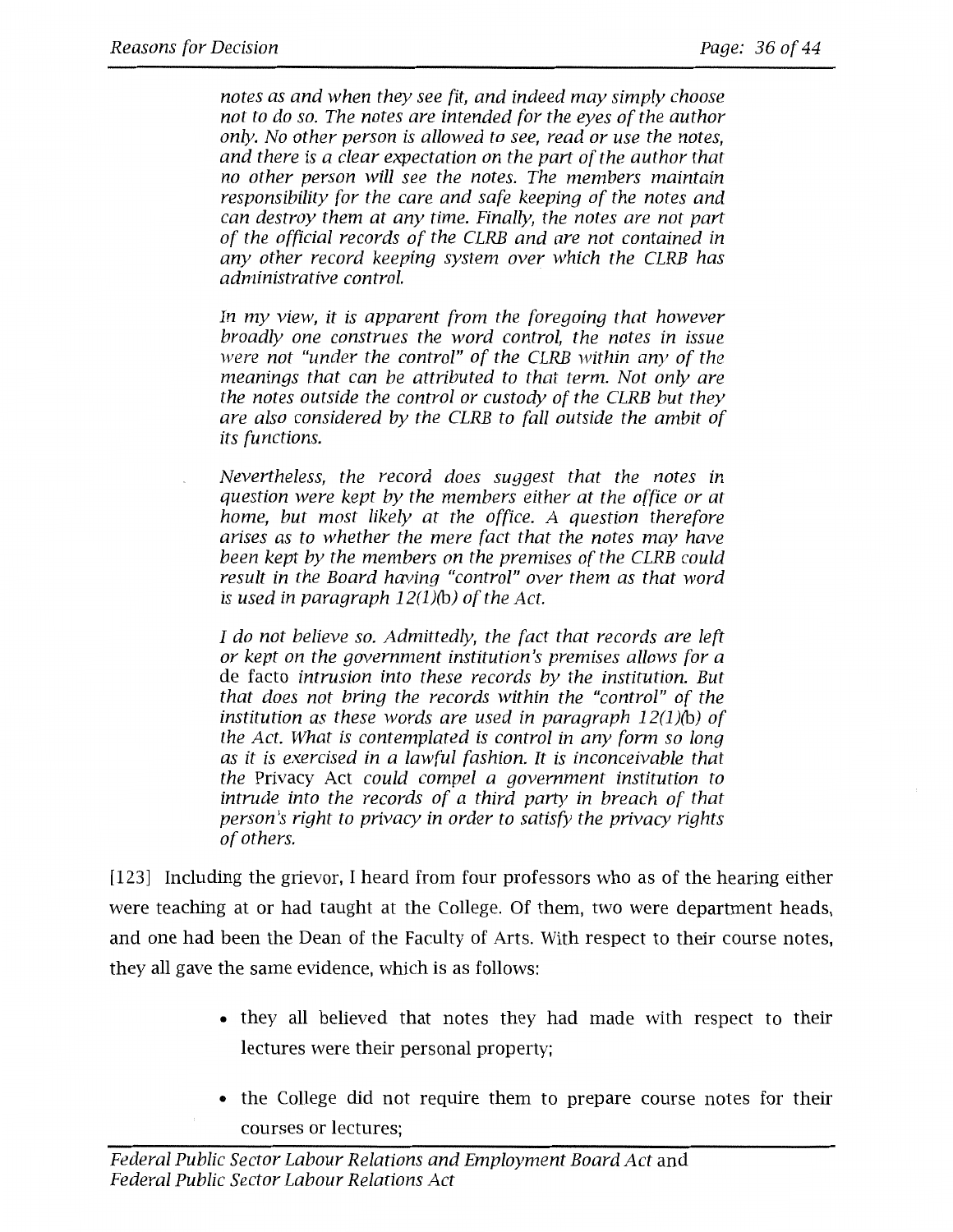- the notes were in some point-form format to be used as a type of aide-memoire;
- the College did not require them to produce their course notes to anyone;
- the College did not impose any standards on them with respect to making or storing course notes;
- they were not aware that the College used their course notes in any way or that the notes were in any way integrated into its record;
- they were not aware that the College placed any reliance on their course notes for any purpose;
- they stored their course notes on College premises; and
- some kept course notes at the end of an academic year, and some destroyed them.

[124) The grievor also testified that his course notes could be in a state of flux. He taught English and maintained folders for each text that he might use during a course. Each folder contained notes. He made notes of the texts for his benefit. They could have been made to remind him to talk about a particular subject or as possible research topics.

[125] In addition, Dr. Sokolsky's briefing note of April 9, 2013, states that the College always viewed course notes as "... personal notes and it is normal practise [sic] of the College that course notes are treated as personal property of the individual and are not held under the control of the College."

[126) No evidence submitted suggested the opposite of the evidence put forward by the grievor and Drs. Delaney, Boulden, and Errington with respect to course notes.

[127) Based on the tests set out in the jurisprudence, it is clear to me that the professors, and not the College (government institution), maintained control over course notes.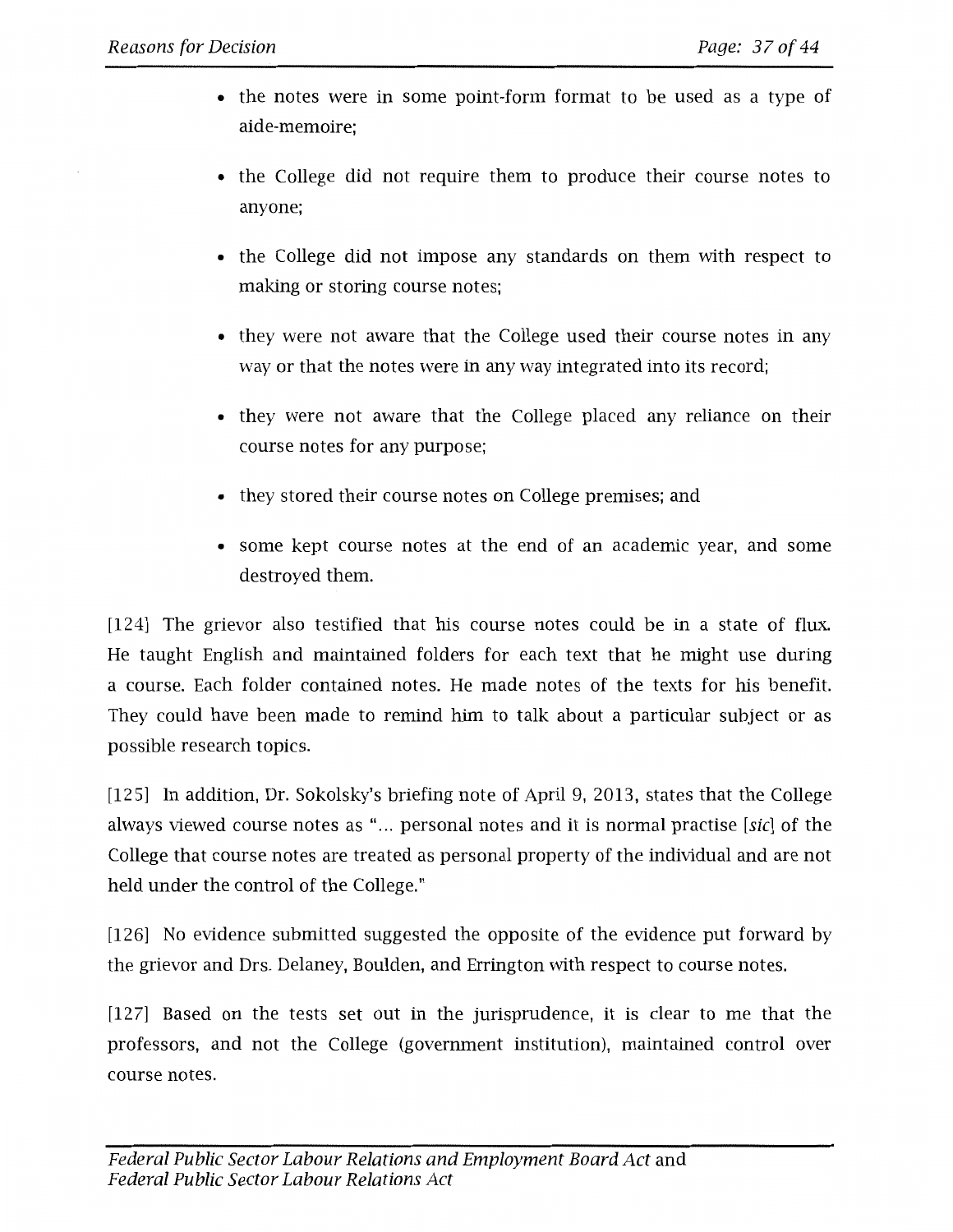# **B. The Board's jurisdiction**

[128] As set out in 2017 PSLREB 6, while the ATI request was the genesis for the employer's order to the grievor to produce the materials requested, he questioned its authority to issue that order. That fundamentally is an employment issue; it is a workplace issue between the employer and an employee that would ordinarily come within s. 208 of the Act because the employer required him to produce the materials set out in the ATI request. At the very least, it was a direction that dealt with the terms and conditions of his employment or was an occurrence or matter that affected those terms and conditions. Again, at the very least, based on the evidence before me on the preliminary issue of my jurisdiction, it appeared that the grievance might fall within the limitations of s. 208.

[129] Also as set out in 2017 PSLREB 6, ss. 208(2) through (6) of the Act provide certain specific limitations with respect to an employee filing a grievance under the Act. Based on the evidence at the time of that preliminary objection, none of the limitations in ss. 208(3) through (6) of the Act apply with respect to this grievance, and they do not prohibit filing it under s. 208(1). The only limitation that could apply is set out in s. 208(2), which is a prohibition against filing a grievance when an administrative procedure for redress is provided under any Act of Parliament other than the Canadian Human Rights Act (R.S.C., 1985, c. H-6). My finding that the course notes were not under the control of a government institution eliminates that prohibition.

[130] I have not heard or seen any evidence that would suggest that I was incorrect in my finding in 2017 PSLREB 6.

[131] However, that does not determine the issue of my jurisdiction. While the grievor might certainly have been able to file a grievance about the employer ordering that he produce the course notes, the fact that he could grieve does not necessarily give me jurisdiction. Jurisdiction flows from s. 209 of the Act.

[132] The grievor referred his grievance to adjudication under s. 209(1)(a) of the Act, which states that an employee, who is not a member as defined in s.  $2(1)$  of the Royal Canadian Mounted Police Act (R.S.C., 1985, c. R-10), may refer to adjudication a grievance that has been presented up to and including the final level in the grievance process and that has not been dealt with to the employee's satisfaction if the grievance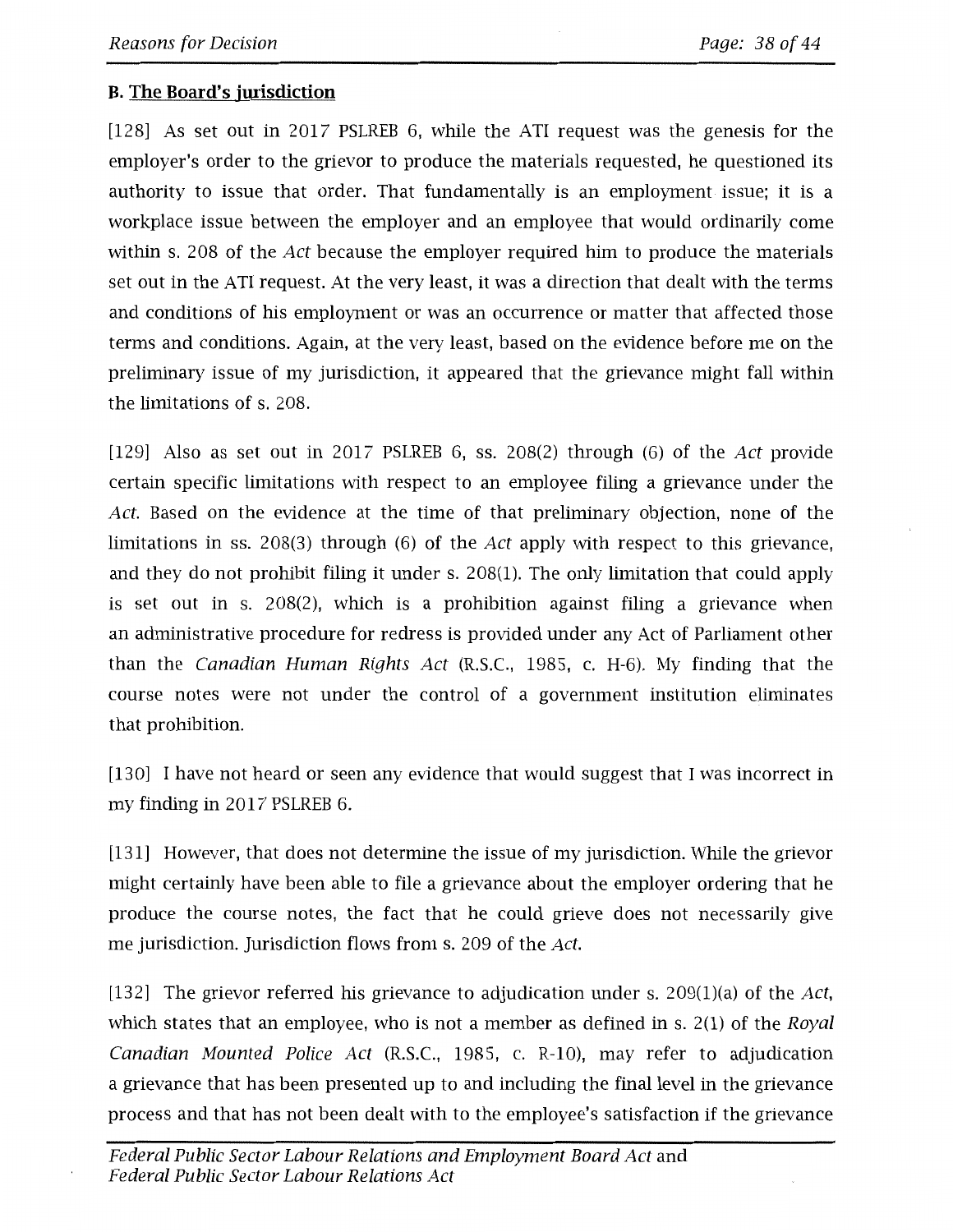is related to the interpretation or application in respect of the employee of a provision of a collective agreement or an arbitral award.

[133] As there is no arbitral award at issue, for me to have jurisdiction, the employer's action must somehow have been related to the interpretation of the grievor's collective agreement. I was referred to two possible sections of the collective agreement that the action breached, which were article 5, entitled "Academic Freedom and Academic Responsibility", and article 8, entitled "Past Practices".

[134] For the reasons that follow, I find that I have jurisdiction under article 8, which states as follows:

> **8.01** *Where this Agreement is silent on working conditions, the conditions existing immediately before the date of this Agreement shall continue to apply provided that:*

- *(a) they are not inconsistent with the Agreement;*
- *(b) they are reasonable, certain and known;*
- *(c) they may be included in this Agreement in accordance with the* Public Service Labour Relations Act;
	- *and*
- *(d) they are carried out in a fair and equitable manner.*

**8.02** *The onus of establishing an existing practice within the meaning of 8.01 shall rest on the party who alleges the existence of same.* 

[135] Although the grievor referred me to article 5, which details the principles of academic freedom, it does not specifically reference who controls course materials; specifically, course notes that professors create. I was not pointed to any other section of the collective agreement that would cover that area.

[136] However, article 8 states that when the collective agreement is silent on working conditions, those conditions that existed before the collective agreement came into being shall continue to apply, subject to certain exceptions.

[137] The collective agreement was signed March 11, 2011.

[138] As the principal of the College, Dr. Sokolsky wrote a briefing note early in the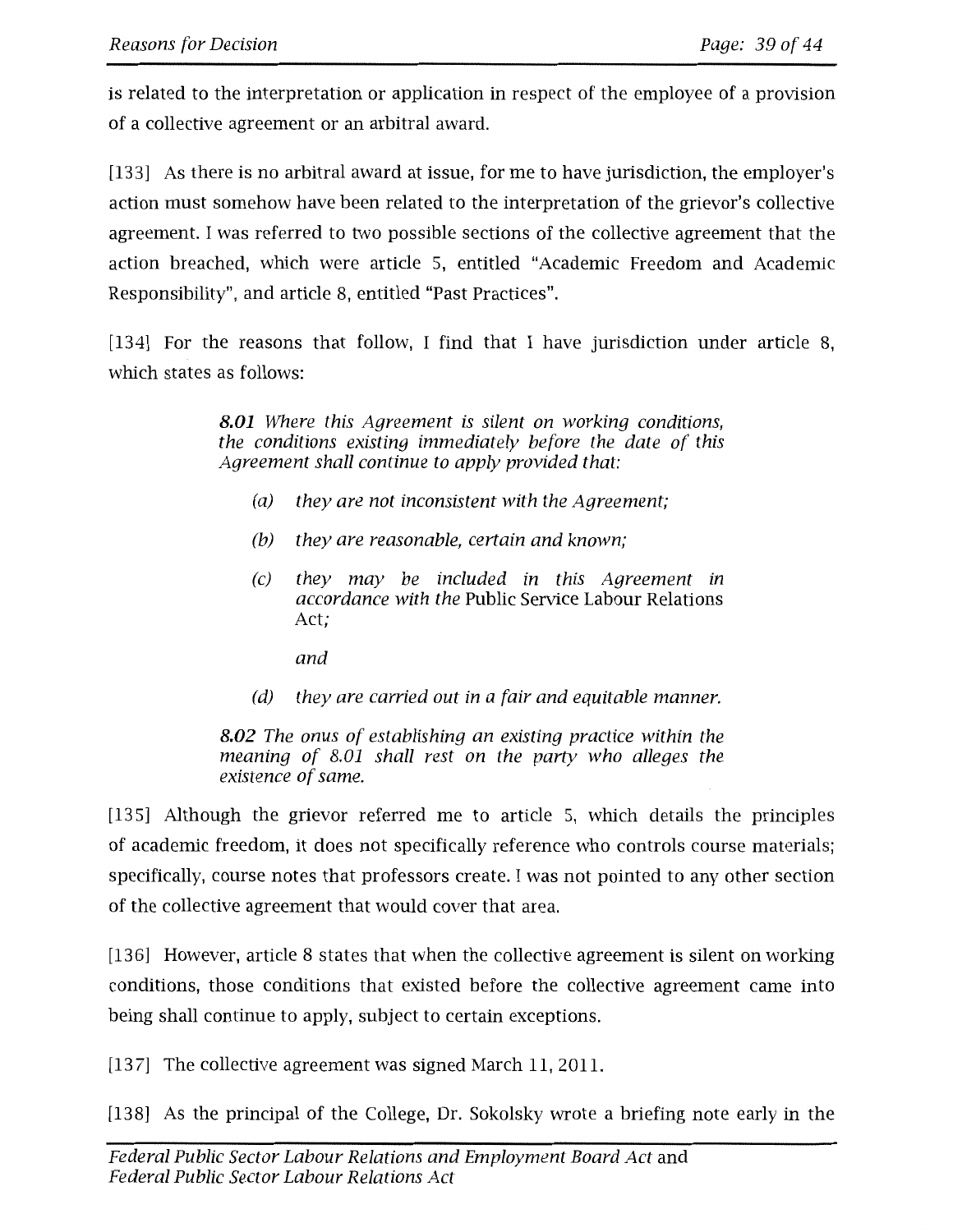process, on April 9, 2013, which states in part as follows:

*Although Dr. Lukits is a full time employee he does consider his course notes as his personal notes and it is normal practise [sic] of the College that course notes are treated as personal property of the individual and are not held under the control of the College .* ...

 $\cdots$ 

 $\cdots$ 

[139] The grievor and Drs. Delaney, Boulden, and Errington all testified as to their understanding of course notes at the College, which was in essence that they were the property of the individual professors. The grievor started teaching at the College in the late 1980s and after an absence returned in 2002. Dr. Delaney began his career there in 2001, Dr. Boulden in 2004, and Dr. Errington in 1984. Their evidence indicates that clearly, that practice was in place before 2011, when the collective agreement was signed, and is in line with Dr. Sokolsky's comment in his briefing note of April 9, 2013.

[140] There is no evidence that the practice of course notes being the personal property of the individual professors is in any way inconsistent with the terms of the collective agreement or that it was unknown. Certainly, the College's principal was aware, and his comment was to the effect that the College always treated them that way. There is no evidence as to why the ownership of course notes could not be negotiated into a collective agreement in accordance with the *Act,* and I was not pointed to any legislative or regulatory reason that that could not be done. And based on the evidence of the grievor, Drs. Delaney, Boulden, and Errington, and Principal Sokolsky, that practice was carried out fairly and equitably as all parties treated course notes the same way.

[141] Clause 8.02 states that the onus of establishing an existing practice within the meaning of clause 8.01 rests on the party that alleges the existence of the past practice. For the reasons already outlined, I am satisfied that on a balance of probabilities, the grievor established that the past practice existed with respect to the course notes.

[142] As I am satisfied that the ownership of the course notes was a past practice established and accepted under clause 8.01 of the collective agreement, the employer ordering the grievor to produce them under the ATI request falls under s. 209(1)(a) of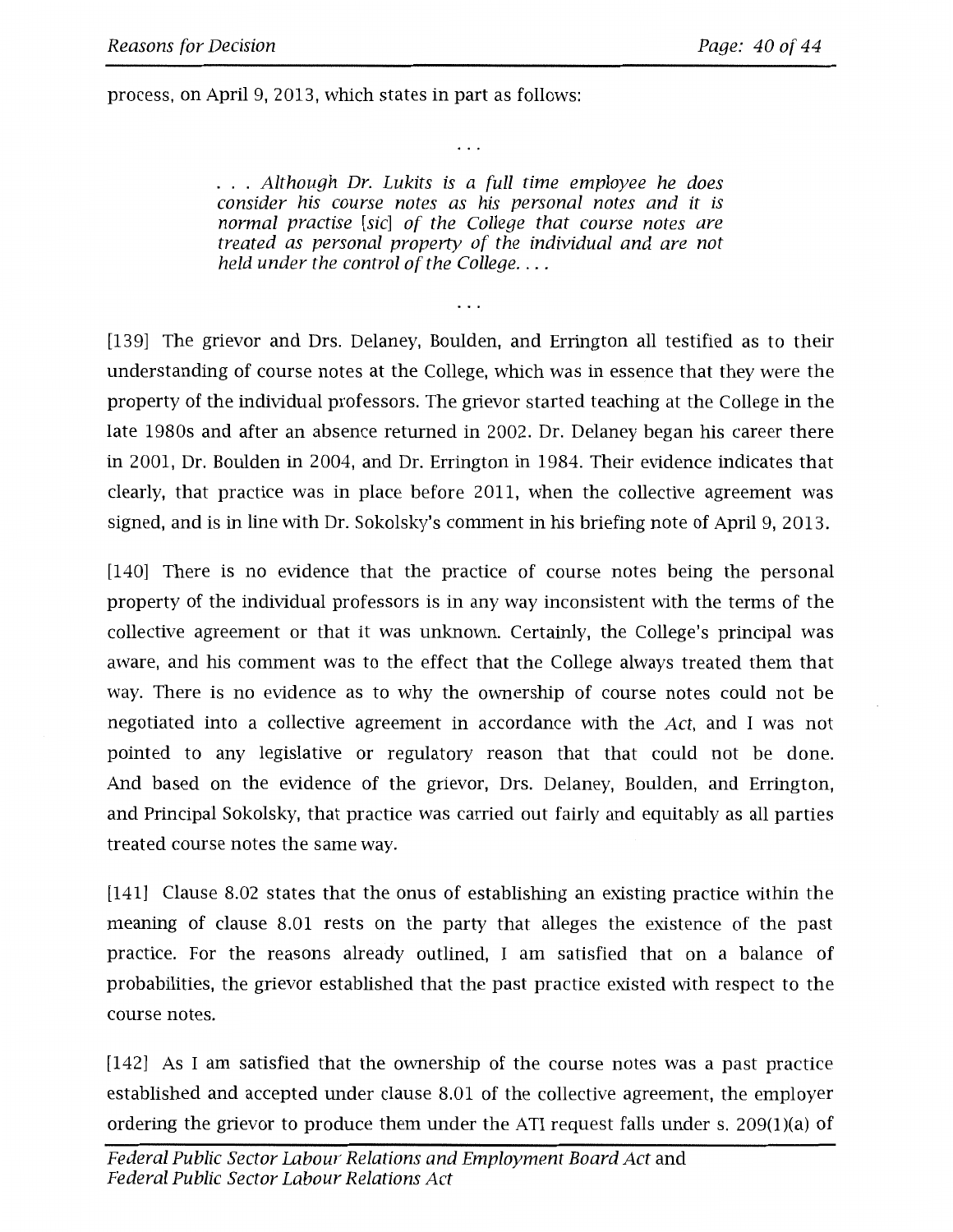the *Act,* and therefore, I have jurisdiction.

[143] Article 5 of the collective agreement sets out in very broad language the common law principles ascribed to the concept of academic freedom. I agree and accept that the relationship between a university and its academic staff is different in some respects from the standard employer-employee relationship because of the concept of academic freedom, recognizing that academic freedom is not an umbrella and catch-all for everything and anything done by a university's teaching staff.

[144] Broadly speaking, the difference is marked by those documents and materials that are largely administrative. Documents that would be covered by academic freedom, as set out in the jurisprudence, have been identified as documents and records created by teaching staff related to their teaching and research.

[145] Given my finding that the course notes are in the grievor's control and not the College, if the College attempted to force the production of them, it would be a breach of article 5 of the collective agreement, as it would be an attempt by the employer to force the production of material created for and in the course of teaching and research that is otherwise protected by the principle of academic freedom.

[146] The employer suggested that the College differs from other universities by virtue that it is a federally established institution that falls under the *National Defence Act.* While it is somewhat unique, like every other university in the province, as set out in the Governance Report, it is permitted to award academic degrees by virtue of an Act of the Ontario legislature. It is also a member of the COU and AUCC. To maintain membership in the AUCC, the College must satisfy a set of criteria that are virtually identical to the eligibility criteria for the COU.

[147] The suggestion that the College is somehow exempt from the common law principle of academic freedom is further diminished by the wording of clause 5.06, which is entitled "Academic Freedom and the Specific Mission of the CMC". It states as follows:

> *5.06 The special mission of the College does not diminish the academic freedom of the UT. Nonetheless, the special mission makes the College vulnerable to harm from misunderstandings that may arise from public discussion or publication in areas that speak directly to that special mission. This places on the UT, embarking upon such public*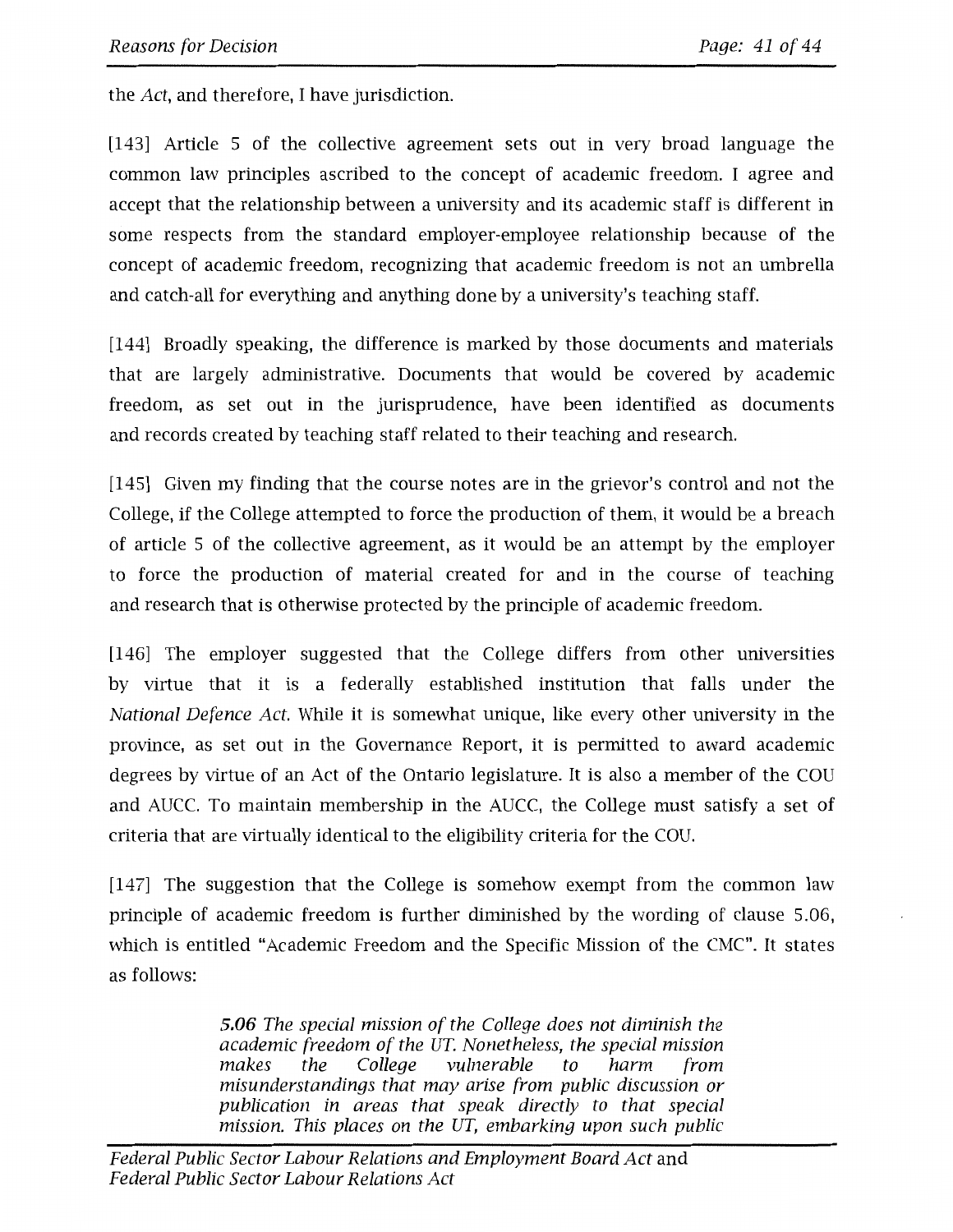*discussion or publication, a somewhat greater responsibility for clarity than might attend similar actions in areas not closely associated with the mission.* 

. . .

# **C. Conclusion**

[148] For the reasons already set out, by ordering the grievor to produce the course notes, the employer breached a term and condition of his employment, as established by clause 8.01 and article 5 of the collective agreement.

# **D. Sealing documents**

[149] *Basic v. Canadian Association of Professional Employees,* 2012 PSLRB 120 at paras. 9 to 11, states as follows:

> *[9] The sealing of documents and records filed in judicial and quasi-judicial hearings is inconsistent with the fundamental principle enshrined in our system of justice that hearings are public and accessible. The Supreme Court of Canada has ruled that public access to exhibits and other documents filed in legal proceedings is a constitutionally protected right under the "freedom of expression" provisions of the* Canadian Charter of Rights and Freedoms; *for example, see* Canadian Broadcasting Corp. v. New Brunswick (Attorney General), *[1996] 3 S.C.R. 480;* Dagenais v. Canadian Broadcasting Corp., *[1994] 3 S.C.R. 835;* R. v. Mentuck, *2001 sec 76,* Sierra Club of Canada v. Canada (Minister of Finance), *2002 sec 41 (CanLII).*

> *[1 OJ However, occasions arise where freedom of expression and the principle of open and public access to judicial and quasi-judicial hearings must be balanced against other important rights, including the right to a fair hearing. While courts and administrative tribunals have the discretion to grant requests for confidentiality orders, publication bans and the sealing of exhibits, it is circumscribed by the requirement to balance these competing rights and interests. The Supreme Court of Canada articulated the sum of the considerations that should come into play when considering requests to limit accessibility to judicial proceedings or to the documents filed in such proceedings, in decisions such as*  Dagenais *and* Mentuck. *These decisions gave rise to what is now known as the* Dagenais/Mentuck *test.*

> *[11] The* Dagenais/Mentuck *test was developed in the context of requests for publication bans in criminal proceedings. In* Sierra Club of Canada, *the Supreme Court of Canada refined the test in response to a request for a confidentiality*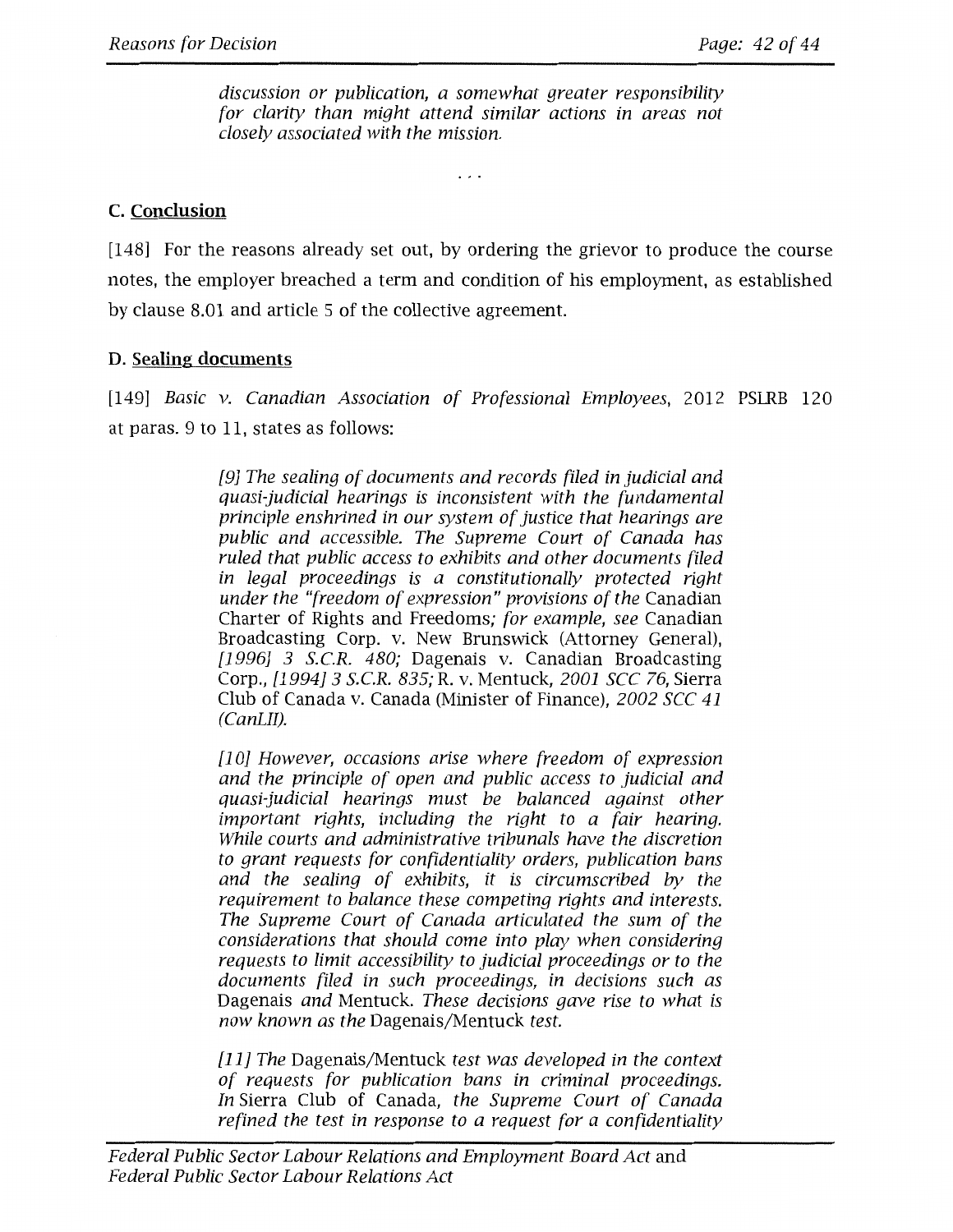*order in the context of a civil proceeding. As adapted, the test is as fallows:* 

. . .

- *1. such an order is necessary in order to prevent a serious risk to an important interest, including a commercial interest, in the context of litigation because reasonably alternative measures will not prevent the risk; and*
- *2. the salutary effects of the confidentiality order, including the effects on the right of civil litigants to a fair trial, outweigh its deleterious effects, including the effects on the right to free expression, which in this context includes the public interest in open and accessible court proceedings.*

[150] The course notes were entered into evidence. The whole purpose of the grievance and the issue before me was whether they constitute a record under the control of a government institution. The purpose of the grievance was to state that they are in the grievor's control and so not subject to the AIA. Not sealing them would in essence defeat the purpose of the grievance process by putting them in the public domain, where they would be accessible to anyone.

[151] Sealing the course notes protects an important interest, which outweighs the deleterious effect of sealing them.

[152] For all of the above reasons, the Board makes the following order:

*(The Order appears on the next page)*